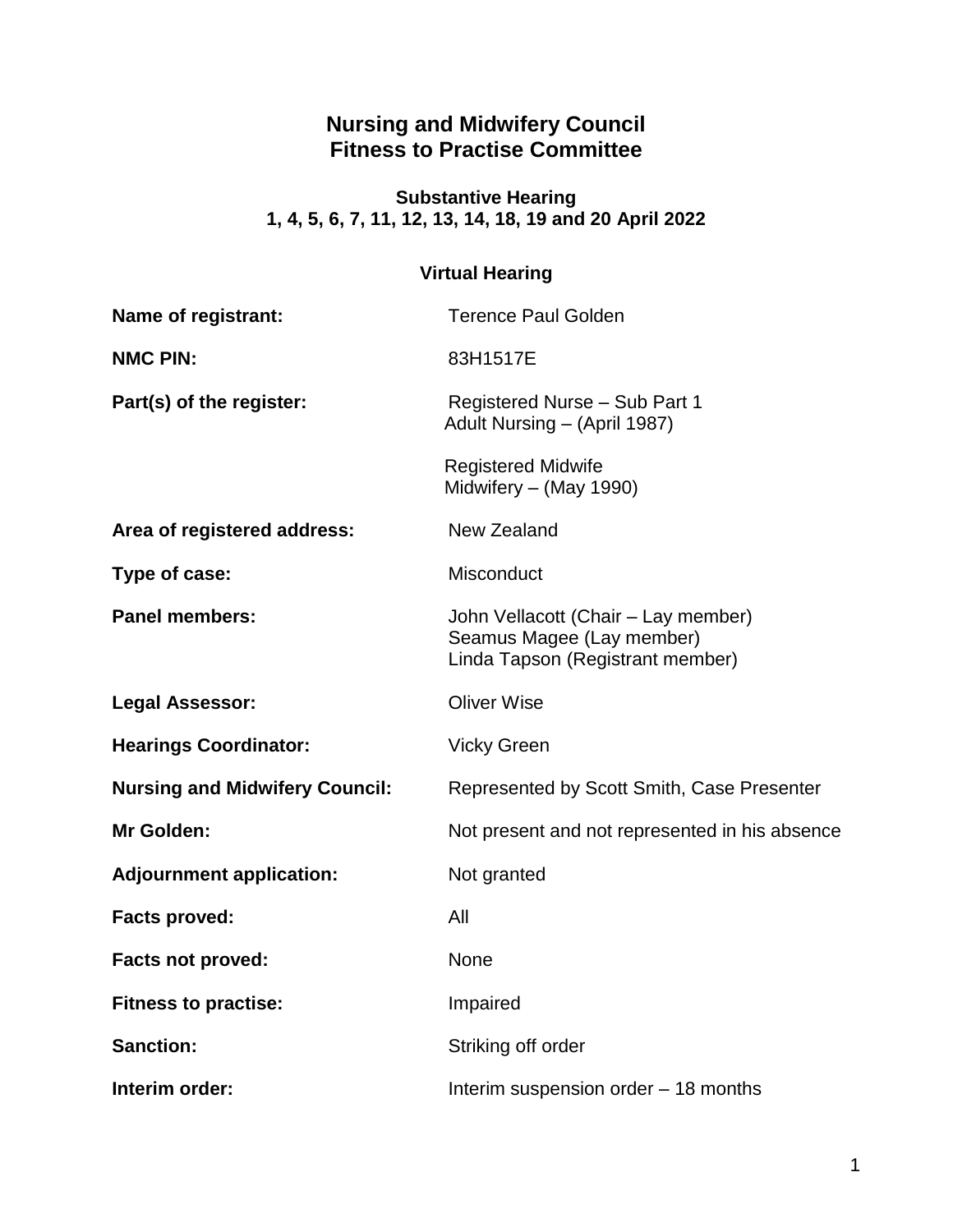### **Day one of the hearing**

Given Mr Golden's prior engagement in previous hearings and active communication with the Nursing and Midwifery Council (NMC), his attendance was expected at this hearing, although this had not been confirmed by Mr Golden.

Prior to the hearing starting, Mr Golden was sent an email inviting him to attend a prehearing meeting with the hearing's coordinator, the case presenter and legal assessor at 9am. Mr Golden did not join the meeting at 9am and the hearing's coordinator sent an email to him at 9:07am with the details of the meeting and offering support if he was experiencing any technical difficulties.

There was no response to the email and two further emails were sent by the hearings coordinator to Mr Golden, one at 9:35am and another at 10:15am. Telephone contact was also attempted but unsuccessful.

The panel was informed of the above and it decided to proceed to consider service and whether to proceed in the absence of Mr Golden.

### **Decision and reasons on service of Notice of Hearing**

In response to the COVID-19 crisis, emergency changes were made to the Nursing and Midwifery Council (Fitness to Practise) Rules 2004, as amended (the Rules). The emergency changes allow for the Notice of Hearing (the Notice) to be sent by the Nursing and Midwifery Council (NMC) by email instead of by recorded delivery post. This email must be sent securely to a registered email address for the registrant and/or representative.

At the outset of this hearing the panel was informed that Mr Golden was not in attendance and that the Notice was emailed to his registered email address on 6 December 2021.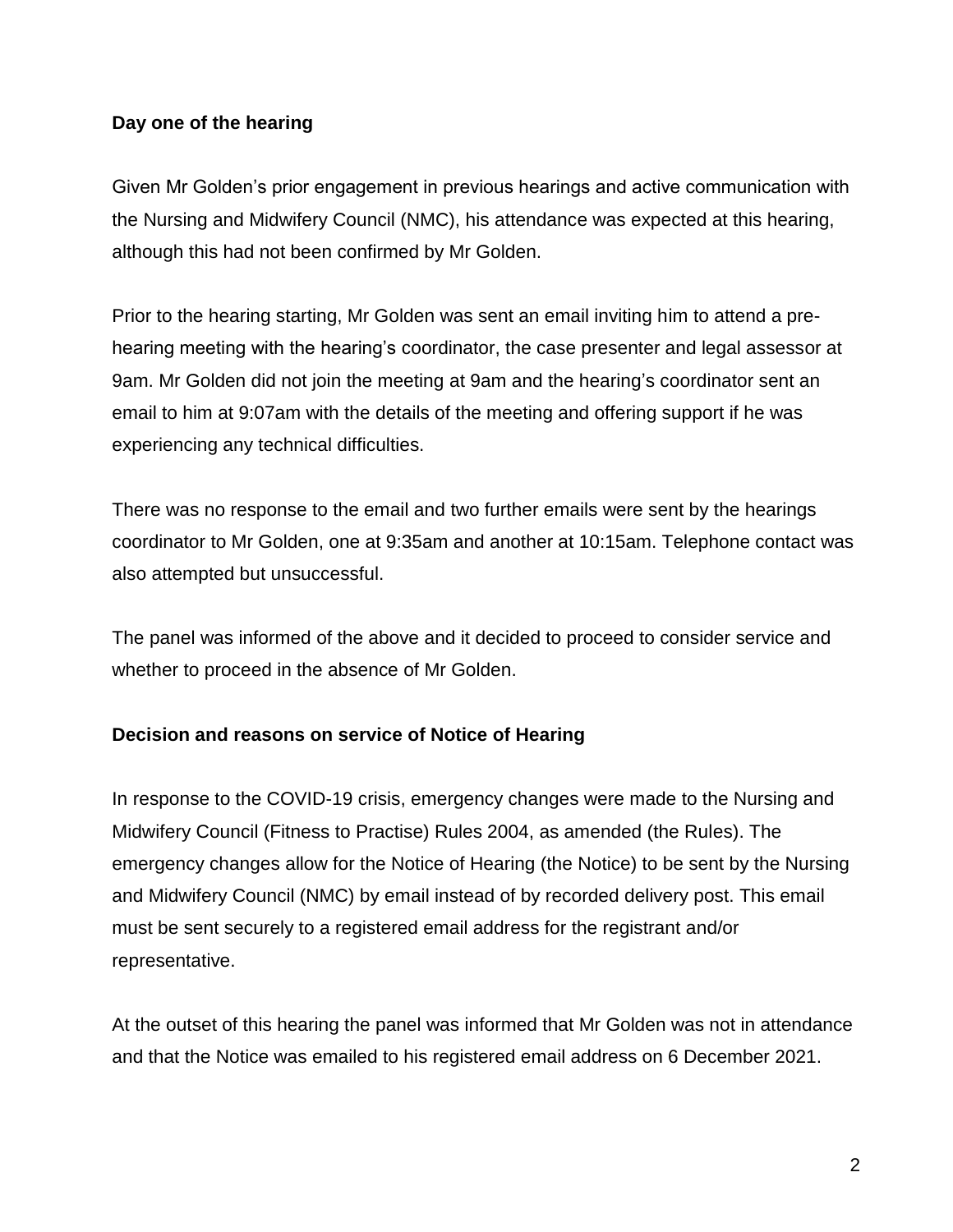Mr Smith, on behalf of the NMC, submitted that it had complied with the requirements of the Rules.

The panel accepted the advice of the legal assessor.

The panel took into account that the Notice provided details of the hearing, the time, dates and the nature of the hearing and set out the charges in full. It also contained, amongst other things, information about Mr Golden's right to attend, be represented and call evidence, as well as the panel's power to proceed in his absence.

In the light of all the information available, the panel was satisfied that Mr Golden has been served with the Notice in accordance with the requirements of Rules 8 and 34, and in accordance with the emergency changes to the Rules.

### **Decision and reasons on proceeding in the absence of Mr Golden**

The panel next considered whether it should proceed in the absence of Mr Golden. It had regard to Rule 21 and heard the submissions of Mr Smith who invited the panel to continue in the absence of Mr Golden.

Mr Smith drew the panel's attention to the Proceeding in Absence bundle which contained a number of emails from Mr Golden to the NMC. Mr Smith submitted that Mr Golden has engaged with the NMC throughout these proceedings and he sent a number of emails to the NMC using the email address that the Notice was sent to. Mr Smith informed the panel that Mr Golden attended a recent interim order hearing by video link without confirming his attendance prior to the hearing.

Mr Smith drew the panel's attention to the following document sent by Mr Golden to the NMC dated 18 March 2022:

## *'Objection to final hearing dates*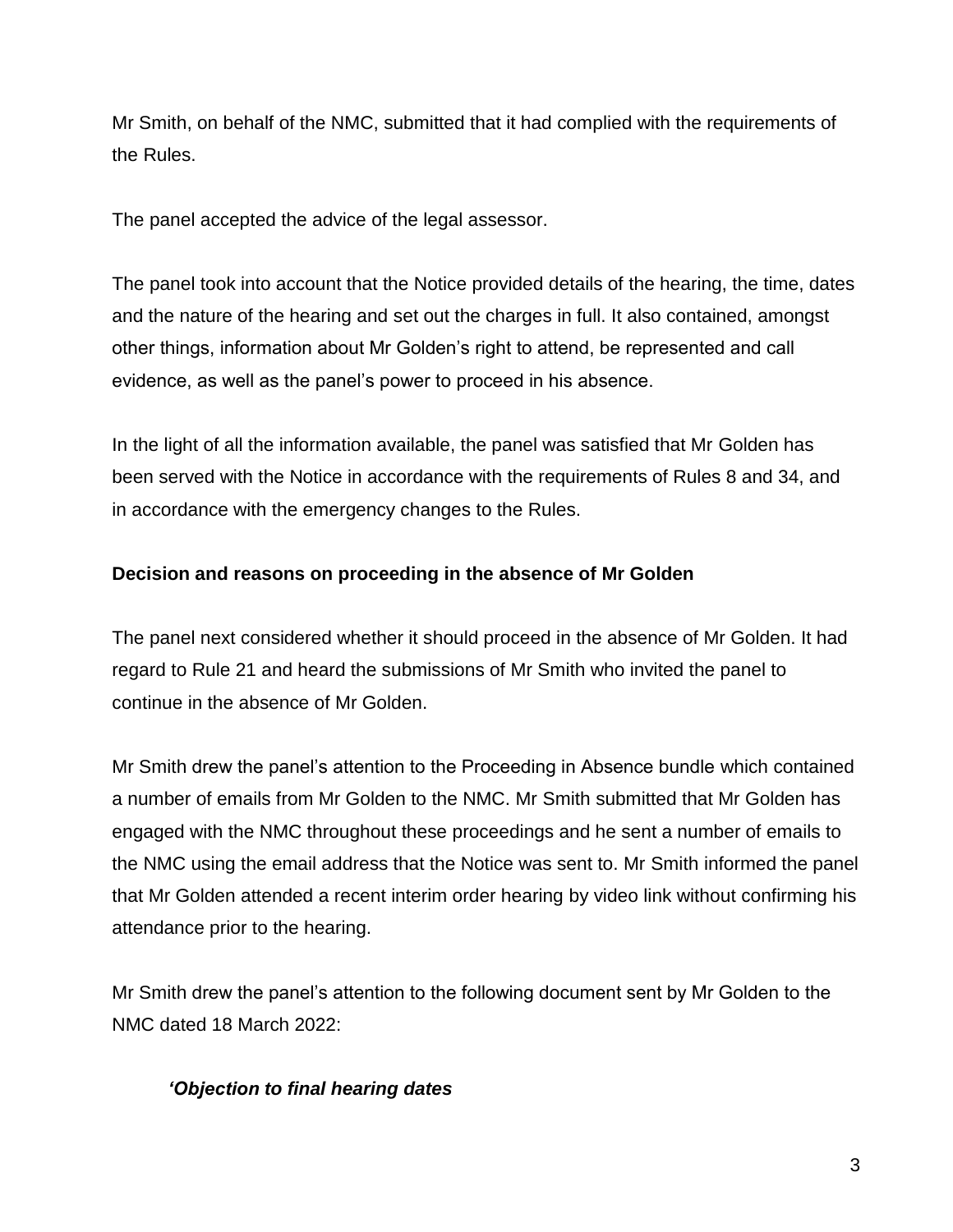*Lack of notice to allow sufficient time to arrange human and administrative resources.*

*It only now appears that notice is given to the registrant that the final hearing is take place in two weeks time. This is a unilateral rather than bilateral agreement. It is usual with two parties in a case to agree dates and witnesses except where the NMC are concern as they completely ignore fairness reasonableness etc.*

*This fails to meet the legal requirements for fairness reasonableness or proportionality.*

*This recent confirmation of the final hearing dates from the NMC lawyer Matthew Ccassells still does not answer the questions raised recently (and in fact over the last couple of years) by the registrants to the NMC in particular including the following:*

#### *Witness lists*

*Who are the NMC calling as witnesses Will the complainant be a witness*

*The registrant has previously and repeatedly indicated the requirement for witnesses from the NMC.* 

*These are required to include: case managers both current and previous (Megan brown & Sylvia\*\*\*) Executive management Head of legal Libby Lamont*

*The NMC objecting to witnesses is like objecting to having a fair hearing. The witnesses will show how there is no credible evidence the allegations themselves*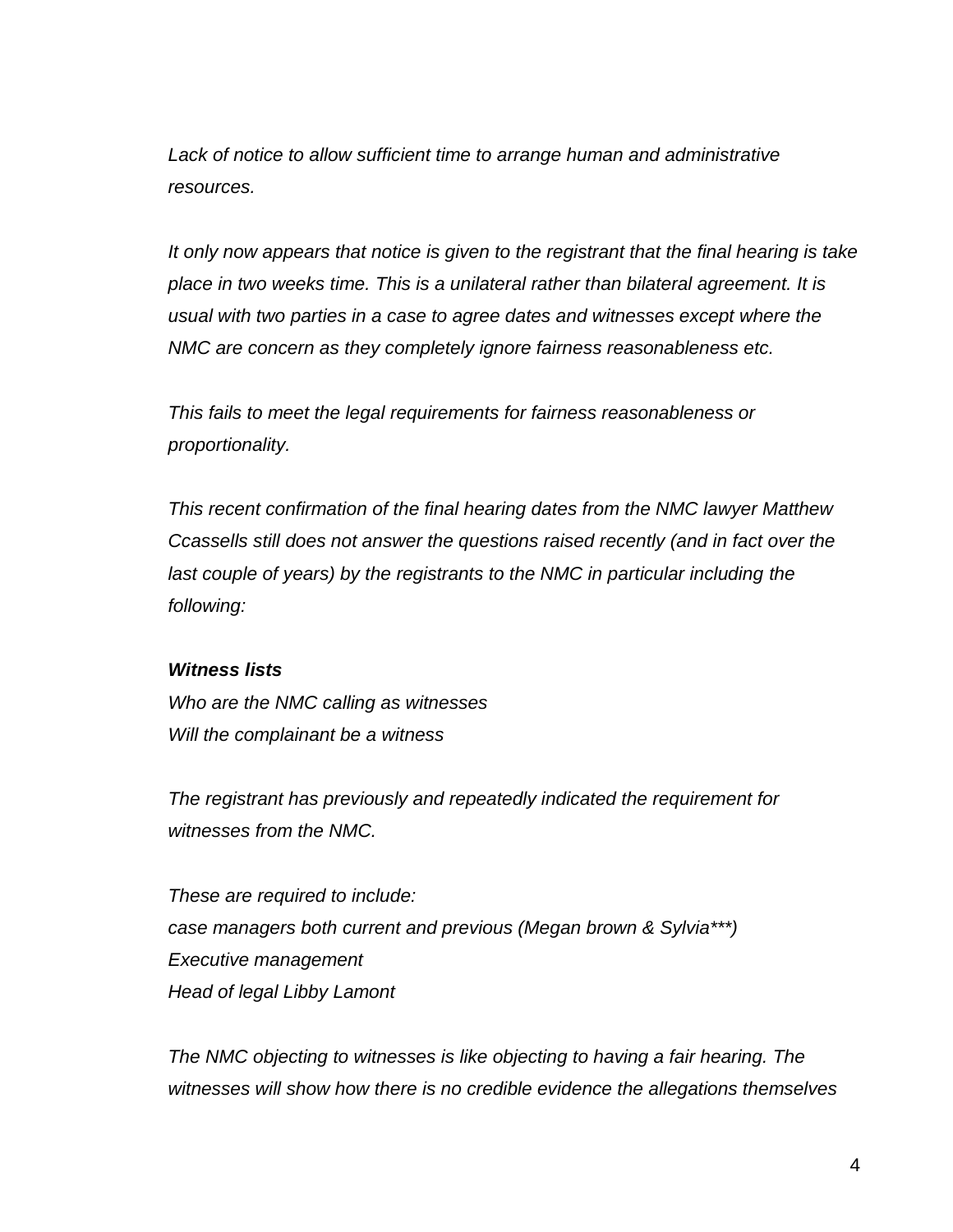*are not clear and the NMC have not entered into any meaningful explanations or responses.*

#### *Disability*

*The registrant requires reasonable adjustments and not to be treated less favourably for to disability.*

*This includes sufficient notice to gain support and assistance with the final hearing.*

#### *Impecuniosity*

*This has been outlined in various documents including recently to the NMC. The panel is required to recruit these along with along documentation by the registrant in this case.'*

Mr Smith also drew the panel's attention to the case management form that was sent to Mr Golden on 23 August 2021. He submitted that Mr Golden was asked to provide the NMC with any dates to avoid when scheduling this substantive hearing but he did not respond. Mr Smith submitted that Mr Golden did not respond to or request alternative dates after the Notice was sent to him on 6 December 2021.

Mr Smith drew the panel's attention to a letter from Mr Golden dated 25 March 2022 in which he raised a number of administrative questions. He also referred the panel to the NMC's response to Mr Golden's questions.

Mr Smith submitted that there is no good reason to adjourn this hearing today. Mr Smith submitted that Mr Golden is aware of the hearing dates, he has been given reasonable notice in that the Notice was sent on 6 December 2021 and a reminder email was sent by the NMC to Mr Golden on 14 February 2022. Mr Smith submitted that Mr Golden was further reminded of the dates of this hearing on 1 and 10 March 2022. He submitted that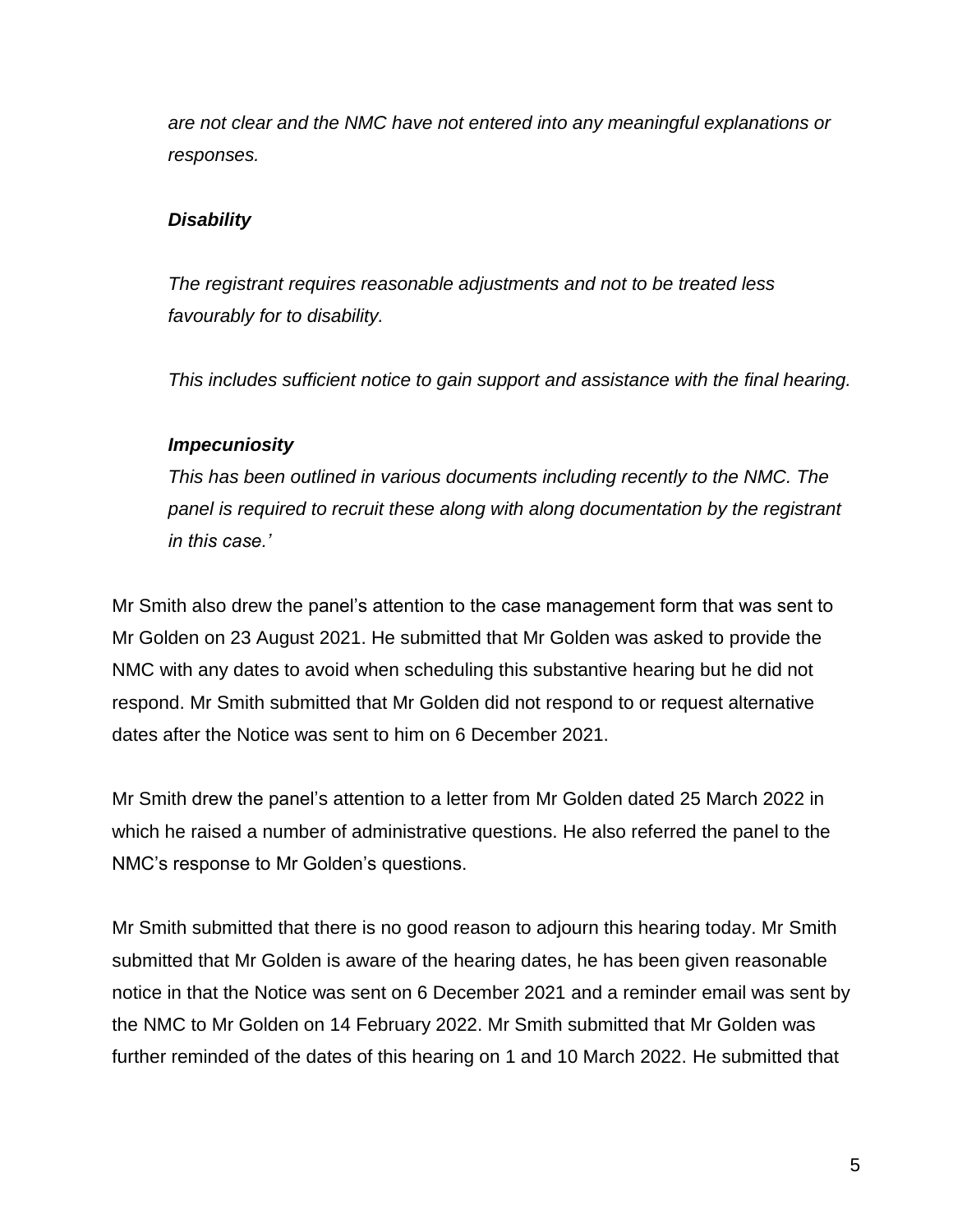Mr Golden has chosen to voluntarily absent himself. Mr Smith referred the panel to the case of *General Medical Council v Adeogba* [2016] EWCA Civ 162.

Mr Smith invited the panel to exercise its discretion and proceed in the absence of Mr Golden. Mr Smith submitted that there is a public interest in the expeditious disposal of this case given that the charges arose over two years ago, they are serious and raise public protection concerns. He submitted that NMC witnesses have been put on notice to give evidence and an adjournment may inconvenience them.

Furthermore, Mr Smith submitted that Mr Golden has had ample time to make arrangements, to obtain any support and to draft submissions in preparation for this hearing.

The panel accepted the advice of the legal assessor.

The panel noted that its discretionary power to proceed in the absence of a registrant under the provisions of Rule 21 is not absolute and is one that should be exercised 'with the utmost care and caution' as referred to in the case of *R v Jones (Anthony William) (No.2) [2002] UKHL 5*.

The panel has decided to proceed in the absence of Mr Golden. In reaching this decision, the panel has considered the submissions of Mr Smith and the advice of the legal assessor. It has had particular regard to the following considerations:

- Mr Golden has been provided with sufficient notice and his challenge to the hearing dates has come at a late stage.
- Three witnesses have made themselves available to give live evidence during this hearing.
- Not proceeding may inconvenience the witnesses, their employer(s) and, for those involved in clinical practice, the clients who need their professional services.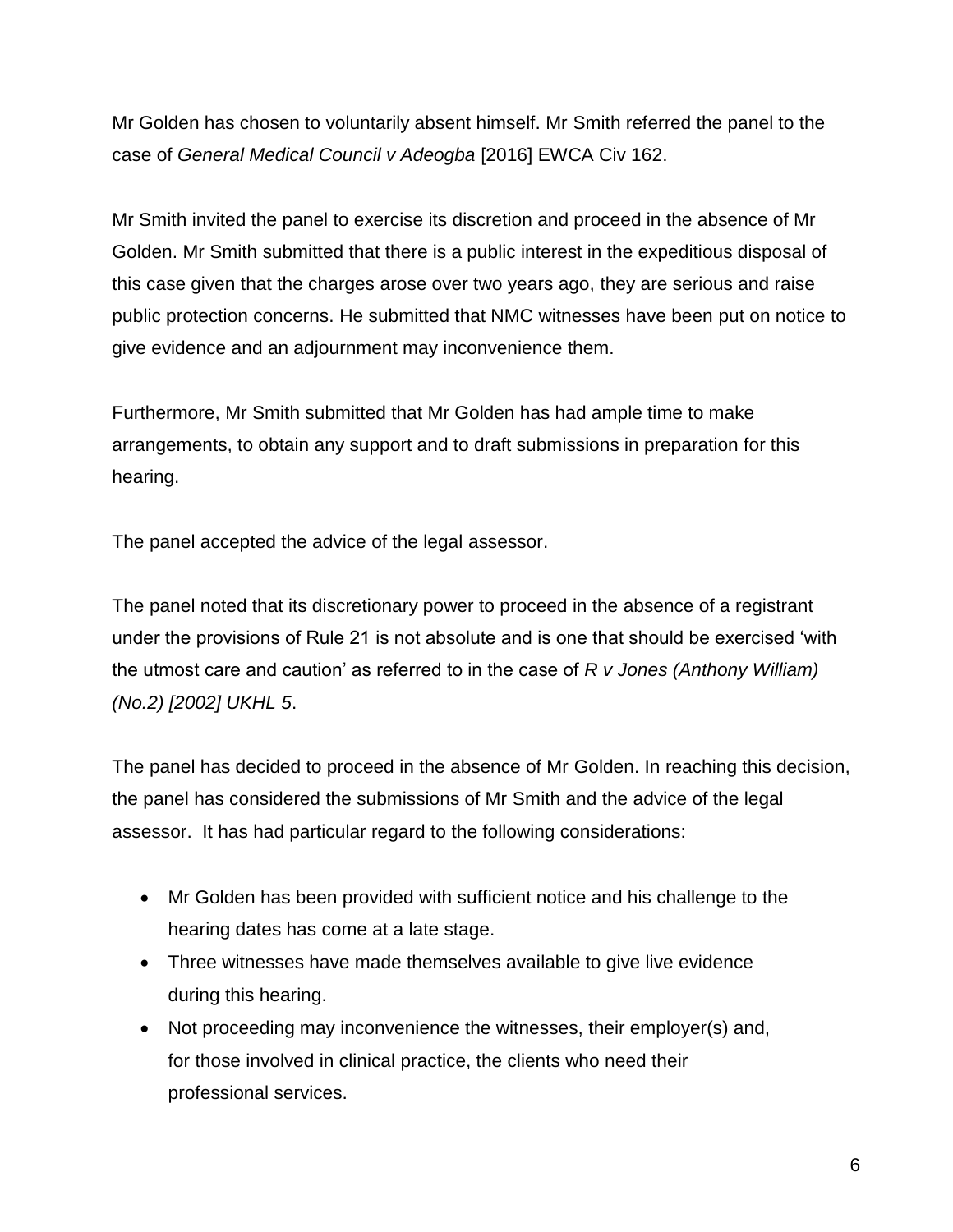- Further delay may have an adverse effect on the ability of witnesses accurately to recall events.
- There is a strong public interest in the expeditious disposal of the case.

The panel noted that there may be some disadvantage to Mr Golden in proceeding in his absence. Whilst the evidence upon which the NMC relies will have been sent to Mr Golden, he will not be able to challenge the evidence relied upon by the NMC in person and will not be able to give evidence on his own behalf. However, in the panel's judgement, this can be mitigated. The panel can make allowances for the fact that the NMC's evidence will not be tested by cross-examination and, of its own volition, can explore any inconsistencies in the evidence which it identifies. Furthermore, the limited disadvantage is the consequence of Mr Golden's decision to absent himself from the hearing, waive his rights to attend, and/or be represented, and to not provide evidence or make submissions on his own behalf.

The panel also noted that Mr Golden had been sent the Case Management Form (CMF) that includes a section which invites a response to the charges and requests information about whether any adjustments are necessary to enable him to participate in the hearing. The panel noted that, to date, no response has been submitted by Mr Golden to the NMC.

In these circumstances, the panel has decided that it is fair, appropriate and proportionate to proceed in the absence of Mr Golden. The panel will draw no adverse inference from his absence in its findings of fact.

## **Details of charge (as read)**

That you, a registered nurse and midwife

1. Did not complete a full risk assessment during Patient A's initial appointment with you or, in the alternative, did not make any record of the risk assessment you had performed in Patient A's notes.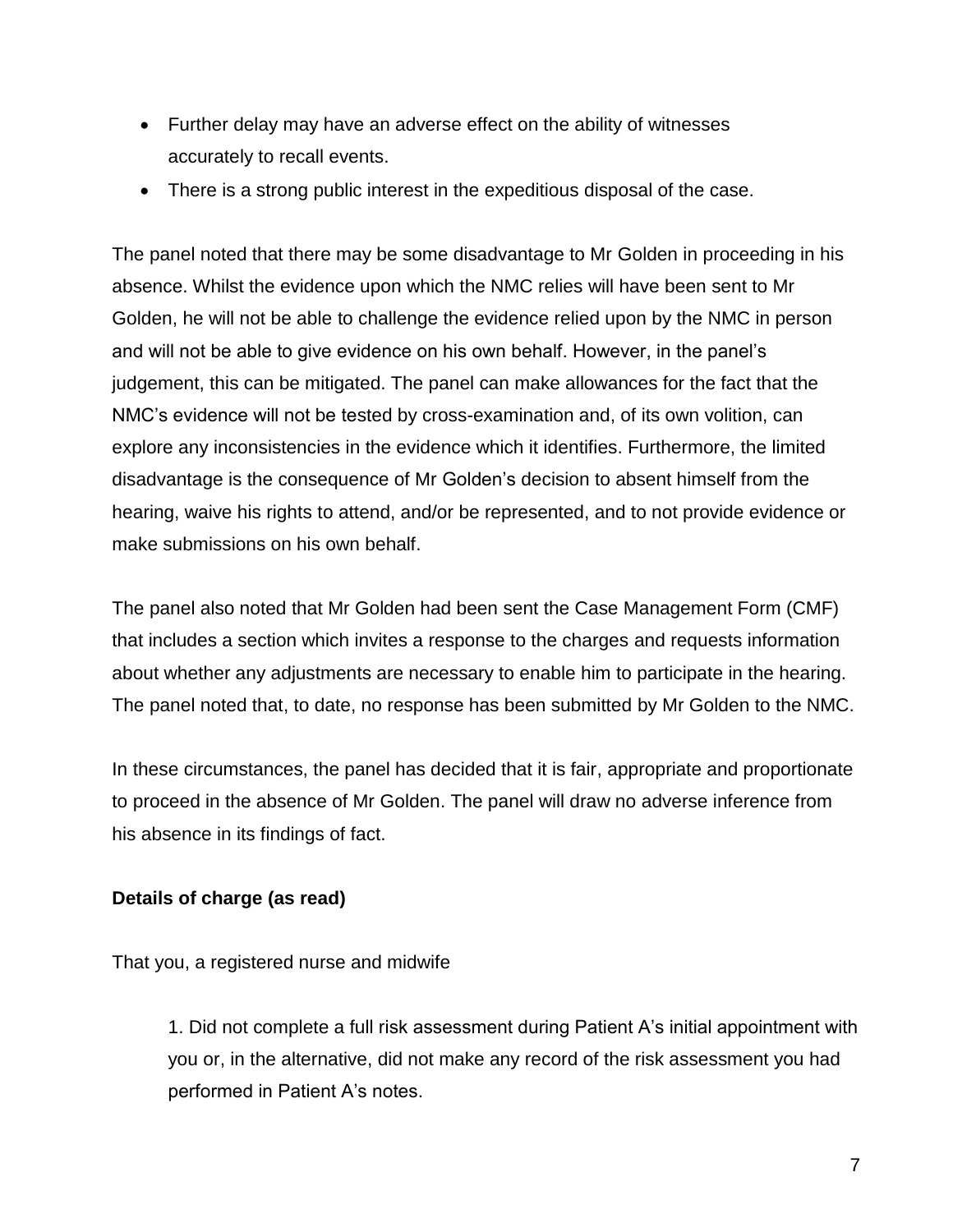2. Following Patient A reporting a suspected rupture of membranes to you:

a. did not record the suspected rupture of membranes in Patient A's notes.

b. did not advise Patient A that she should allow you to exam her to confirm whether her membranes had ruptured or, in the alternative, did make any record of your advice to Patient A and her response in Patient A's notes

- 3. Did not provide information to Patient A concerning:
	- a. the risks that would arise if her pregnancy lasted longer than 42 weeks.

b. the types of clinical intervention which she should consider and which you would recommend if her pregnancy lasted longer than 42 weeks or, in the alternative, did not make any record of the information you provided and the discussion you had in Patient A's notes.

4. In addition to the matters set out in charges 1-3 above, did not complete any records in respect of the care you provided to Patient A.

5. Did not store Ocytocin appropriately in that you stored it in a communal fridge and took no steps to secure it.

6. Did not attempt to handover Patient A's care to another midwife and/or obstetrician when it would have been appropriate to do so in view of your decision that you would no longer act as her midwife and the late stage of her pregnancy.

7. Delegated Patient A's care to Person A when it was inappropriate to do so in view of her not being a healthcare professional.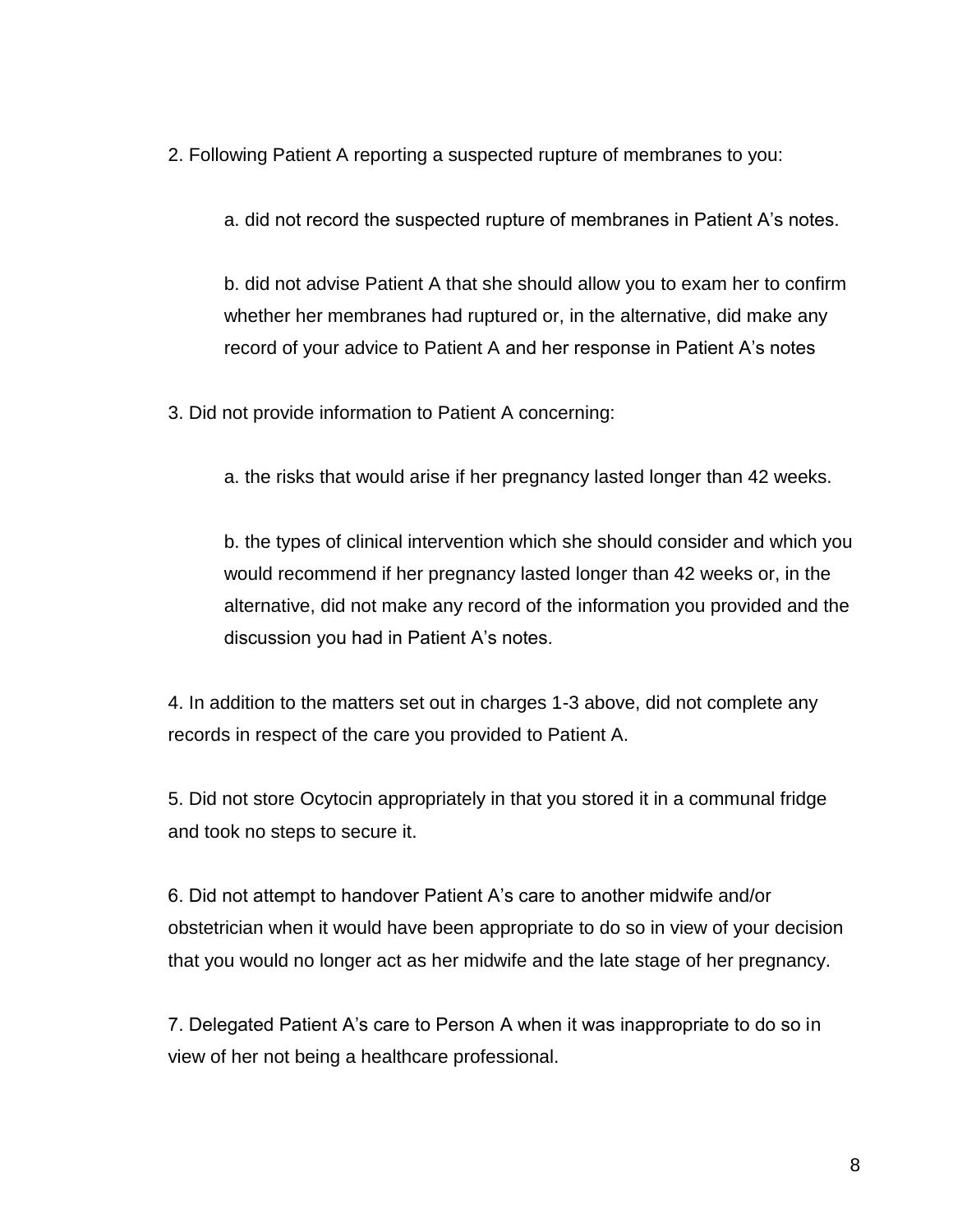8. Practised midwifery in France without requesting leave to provide midwifery services from the French Order of Midwives.

9. Practised midwifery in France without having in place appropriate insurance.

10. In practising without leave from the French Order of Midwives and/or without insurance you acted without integrity in that you knew you were not entitled to practise midwifery in France but did so anyway.

11. In failing to keep records of Patient A's care you acted without integrity in that by doing so you intended to minimise the risk of your unregistered and/or uninsured practice coming to the attention of the French authorities.

AND in light of the above, your fitness to practise is impaired by reason of your misconduct.

## **Decision and reasons on application to amend charges 2.b and 5**

After the charges were read, Mr Smith made an application to amend the wording of charges 2.b and 5. He submitted that both of the amendments were to correct typographical errors.

Charge 2.b. currently reads as follows:

2. Following Patient A reporting a suspected rupture of membranes to you:

b. did not advise Patient A that she should allow you to exam her to confirm whether her membranes had ruptured or, in the alternative, did make any record of your advice to Patient A and her response in Patient A's notes

The proposed amendment to charge 2.b. is as follows: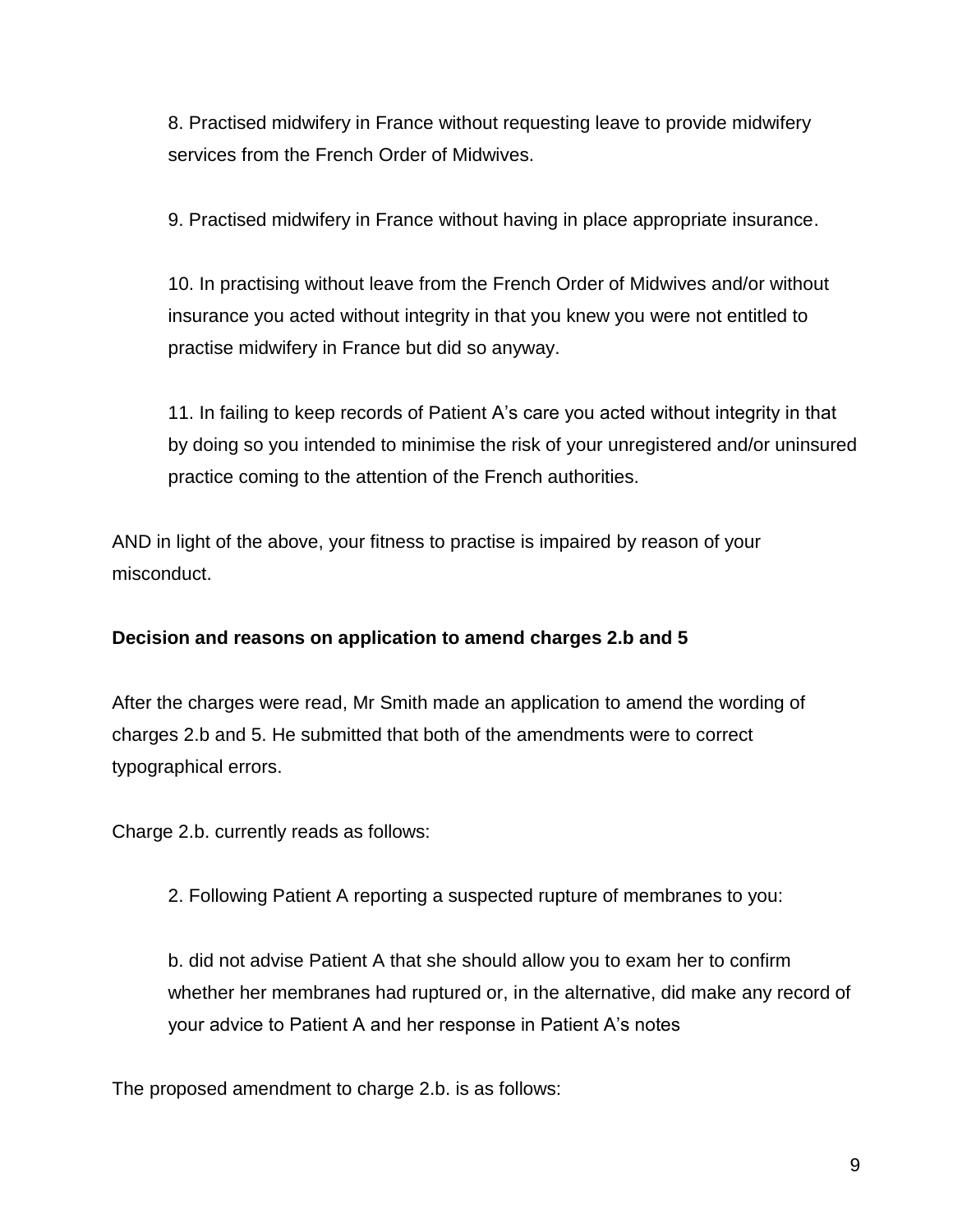2. Following Patient A reporting a suspected rupture of membranes to you:

b. did not advise Patient A that she should allow you to examine her to confirm whether her membranes had ruptured or, in the alternative, did make any record of your advice to Patient A and her response in Patient A's notes

Charge 5 currently reads as follows:

5. Did not store Ocytocin appropriately in that you stored it in a communal fridge and took no steps to secure it.

The proposed amendment to charge 5 is as follows:

5. Did not store Oxytocin appropriately in that you stored it in a communal fridge and took no steps to secure it.

Mr Smith submitted that the proposed amendment in respect of charge 2.b. was to correct a grammatical error and the proposed amendment in respect of charge 5. was to correct a spelling error. He submitted that the proposed amendments do not change the substance of the charge and would therefore cause no injustice to Mr Golden if the amendments were made.

The panel accepted the advice of the legal assessor and had regard to Rule 28 of the Rules.

The panel was of the view that such amendments, as applied for, were in the interest of justice. The panel was satisfied that there would be no prejudice to Mr Golden and no injustice would be caused to either party by the proposed amendment being allowed. It was therefore appropriate to allow the amendments, as applied for, to ensure clarity and accuracy.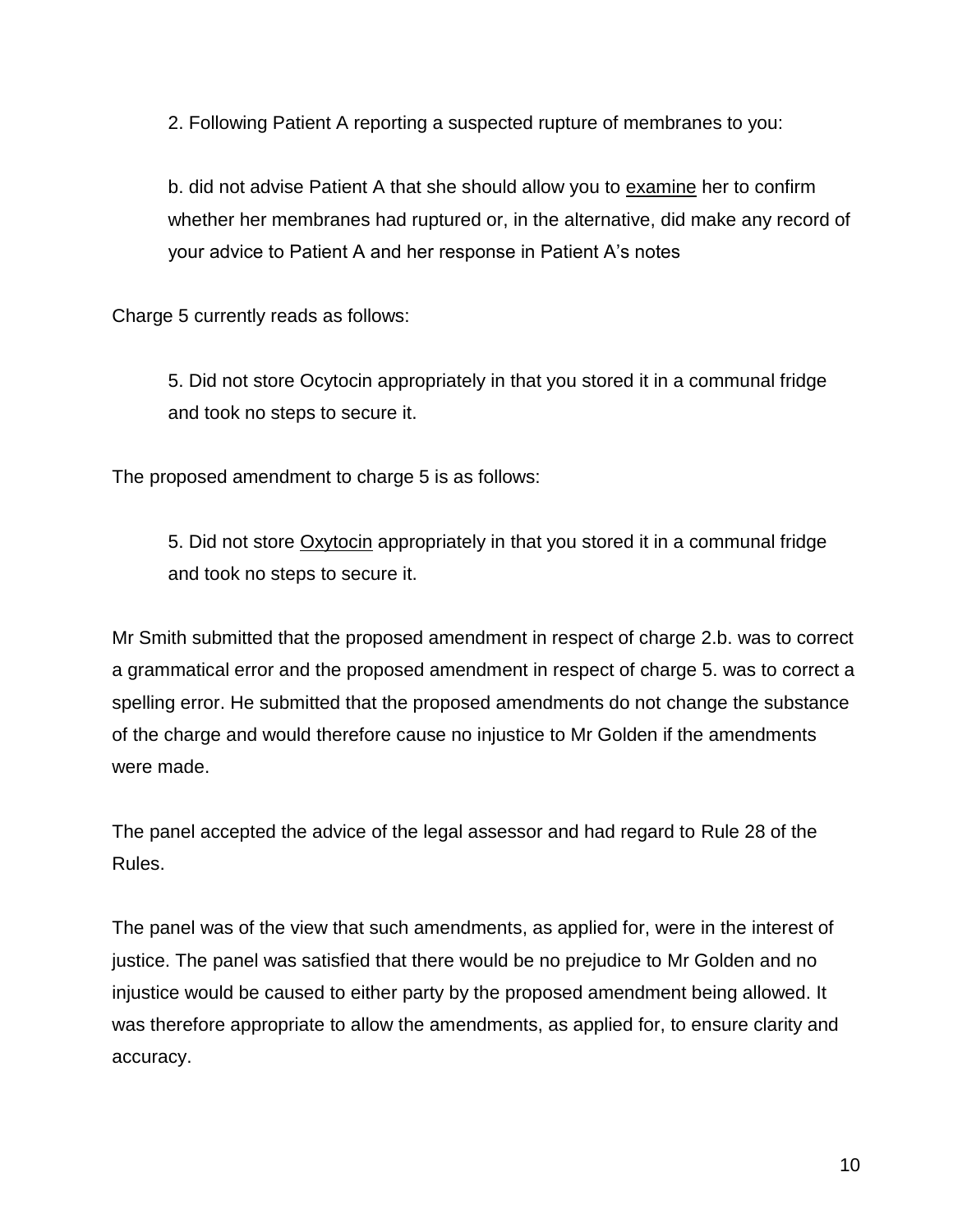#### **Decision and reasons on application to admit hearsay evidence**

Mr Smith made an application for the evidence of Person A to be admitted into evidence as hearsay pursuant to Rule 31 of the Rules. He referred the panel to the case of *Thorneycroft v Nursing and Midwifery Council [2014] EWHC 1565 (Admin).*

Mr Smith submitted that despite the NMC's best efforts, it has been unable to secure Person A's attendance to give live evidence at this hearing. He submitted that Person A has provided no reason for her lack of engagement and the NMC is unable to compel her to attend and give evidence.

Mr Smith submitted that Person A's evidence is clearly relevant to the charges. He submitted that whilst relevant, Person A's evidence was not sole and decisive, and it was corroborated by the evidence of Patient A.

With regard to fairness, Mr Smith submitted that Mr Golden had been notified of the NMC's intention to make this application. He submitted that Mr Golden was made aware of Person A's witness statement in July 2020 and he has not challenged it. Mr Smith submitted that Mr Golden was notified of this application in the evening on 1 April 2022, and there was no response from him to the notice from the NMC of its intention to apply to admit Person A's evidence as hearsay, and he has not formally challenged any of Person A's evidence. Mr Smith submitted that taking all of the above into account, the evidence of Person A should be admitted into evidence as hearsay.

The panel accepted the advice of the legal assessor, who took the panel to considerations set out in *Thorneycroft.* He pointed out that the NMC did not give notice of this application to Mr Golden before the evening of 1 April 2022. It was relevant that Mr Golden would not be attending to cross examine Person A due to his non-attendance, but the panel would be deprived of the opportunity of testing Person A's evidence by questioning her.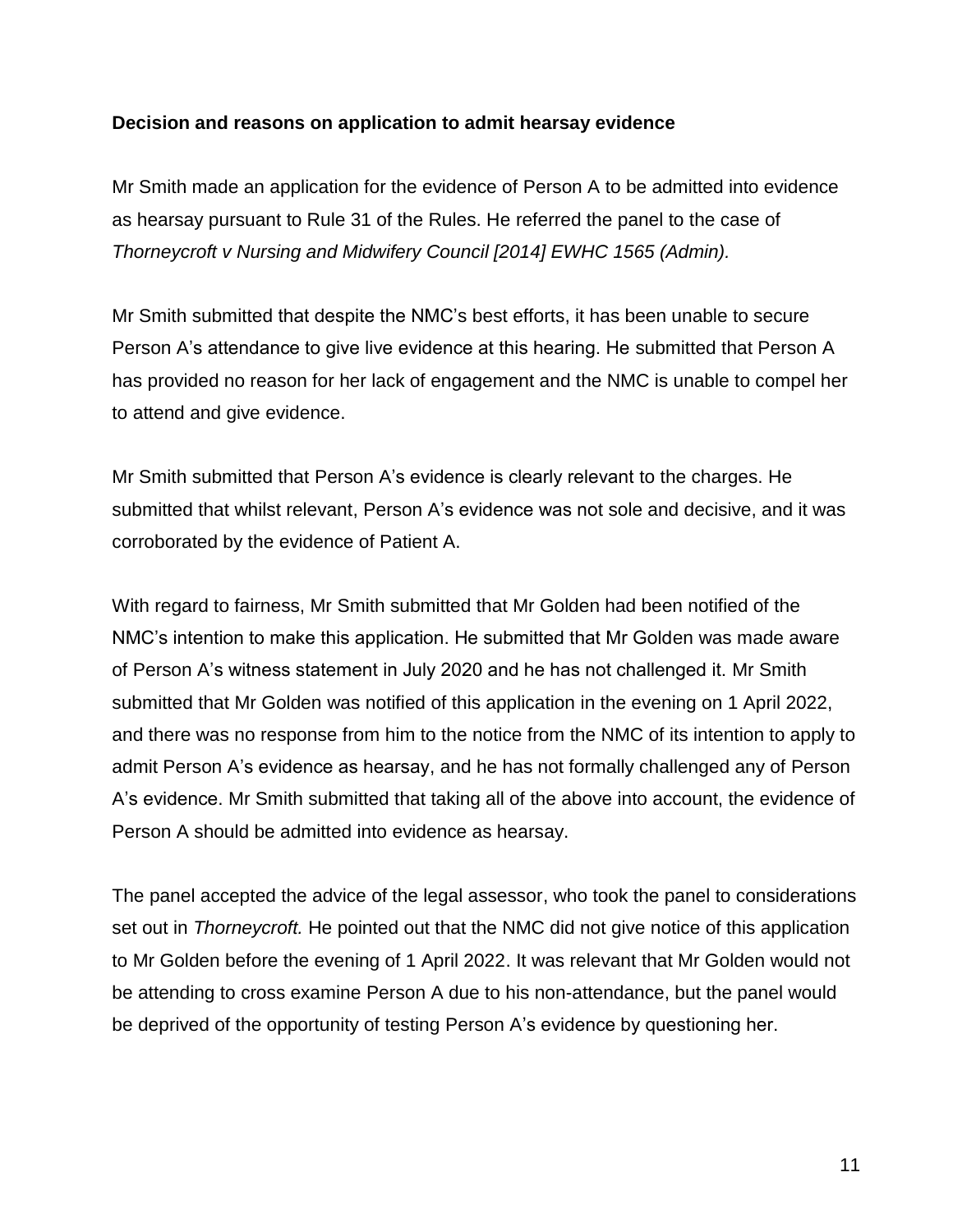The panel considered that Person A's evidence is relevant as it goes to charges 3, 5 and 7. It first considered whether Person A's evidence was the sole and decisive evidence in respect of these charges. The panel had regard to all of the evidence before it and found that there was evidence from Patient A to corroborate the evidence of Person A in respect of charges 3 and 5. With regard to charge 7, the panel noted a communication from Mr Golden to Patient A in which he suggested delegating her care. The panel therefore concluded that the evidence of Person A is neither sole nor decisive in respect of the charges her evidence relates to.

The panel went on to consider whether it would be fair to admit the witness statement of Person A into evidence as hearsay evidence. The panel was of the view that the NMC made all reasonable efforts to secure Person A's attendance in the circumstances. The panel noted that Mr Golden had previously been sent Person A's witness statement and he had recently been notified of this application. The panel also noted that Mr Golden had not contested the contents of Person A's witness statement and he had not responded to the notification of this application.

Taking all of the above into account, the panel determined that it would be fair to admit the witness statement of Person A into evidence as hearsay, but would give what it deemed appropriate weight once the panel had heard and evaluated all the evidence before it.

### **Decision and reasons on application to adjourn**

On day three of the hearing (5 April 2022) the panel was made aware of an email that had been sent from Mr Golden's email address. Mr Smith drew the panel's attention to the letter that was contained within the email, in particular the following:

### *'What are the options in this case?*

*Can the case be adjorned [sic] / postponed until there is proper engagement with written responses by the NMC?'*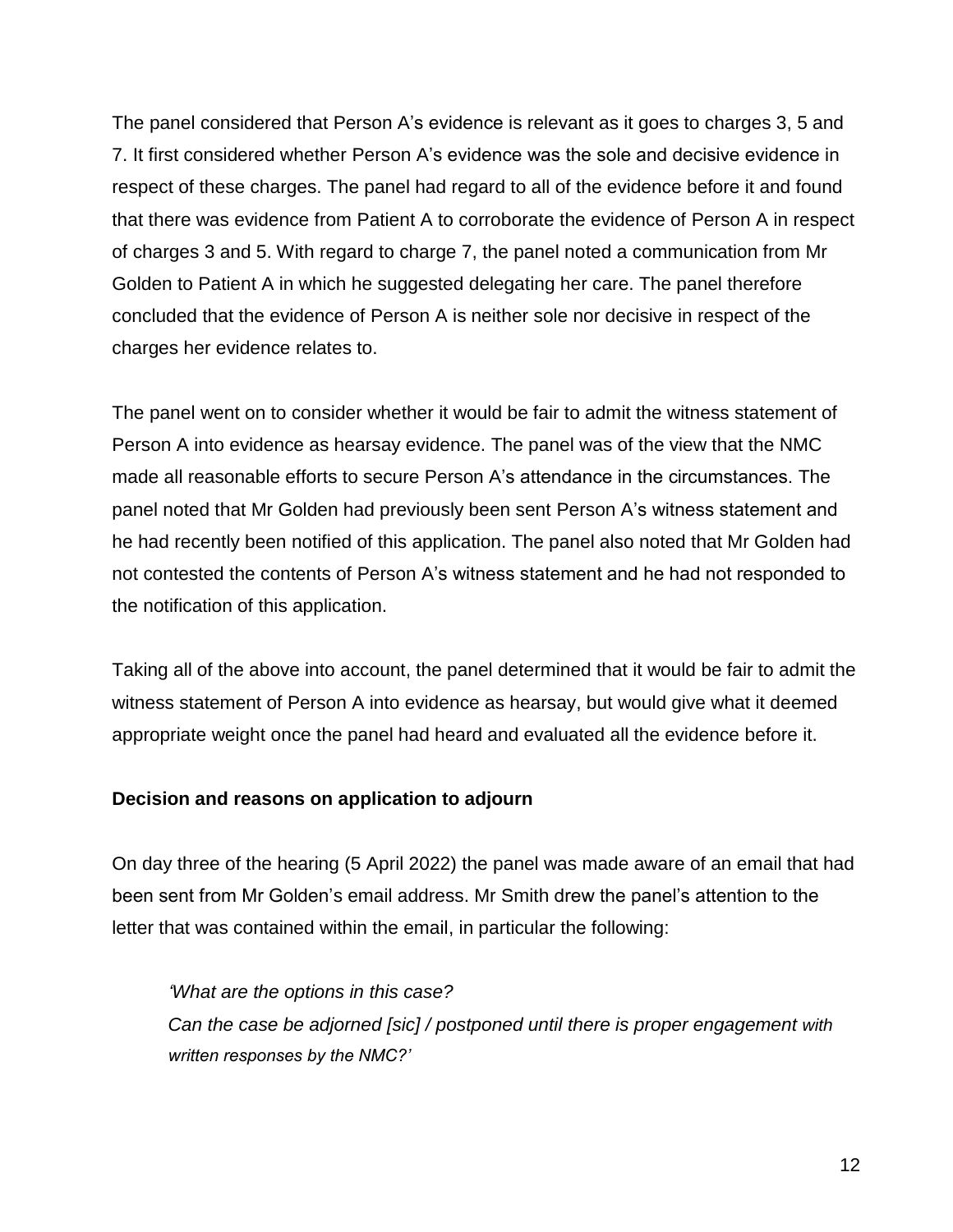In the light of this, the panel treated this as an application to adjourn this hearing pursuant to Rule 32 of the Rules and invited submissions from Mr Smith.

Mr Smith drew the panel's attention to the NMC's response to this letter. He submitted that Mr Golden was provided with ample notice of the hearing and he has chosen to not attend. He submitted that the questions put forward by Mr Golden are repetitive and he appears to be attempting to derail the hearing process. Mr Smith submitted that there is no good reason to adjourn and that it remains in the public interest to continue with this hearing. Mr Smith submitted that the application should be declined and that the hearing should continue.

The panel accepted the advice of the legal assessor, who referred the panel to the considerations in Rule 32:

*'Rule 32 (2) A practice committee considering an allegation may, of its own motion or upon the application of a party, adjourn the proceedings at any stage, provided that –*

*No injustice is caused to the parties and (b) that the decision is made after hearing representations from the parties (where present) and taking advice from the legal assessor…*

*(4) In considering whether or not to grant a request for… adjournment, the… practice committee shall, amongst other matters, have regard to –*

*(a) the public interest in the expeditious disposal of the case;*

*(b) the potential inconvenience caused to a party or any witnesses to be called by that party; and*

*(c) fairness to the registrant.'*

The panel gave careful consideration to Mr Golden's application to adjourn this hearing.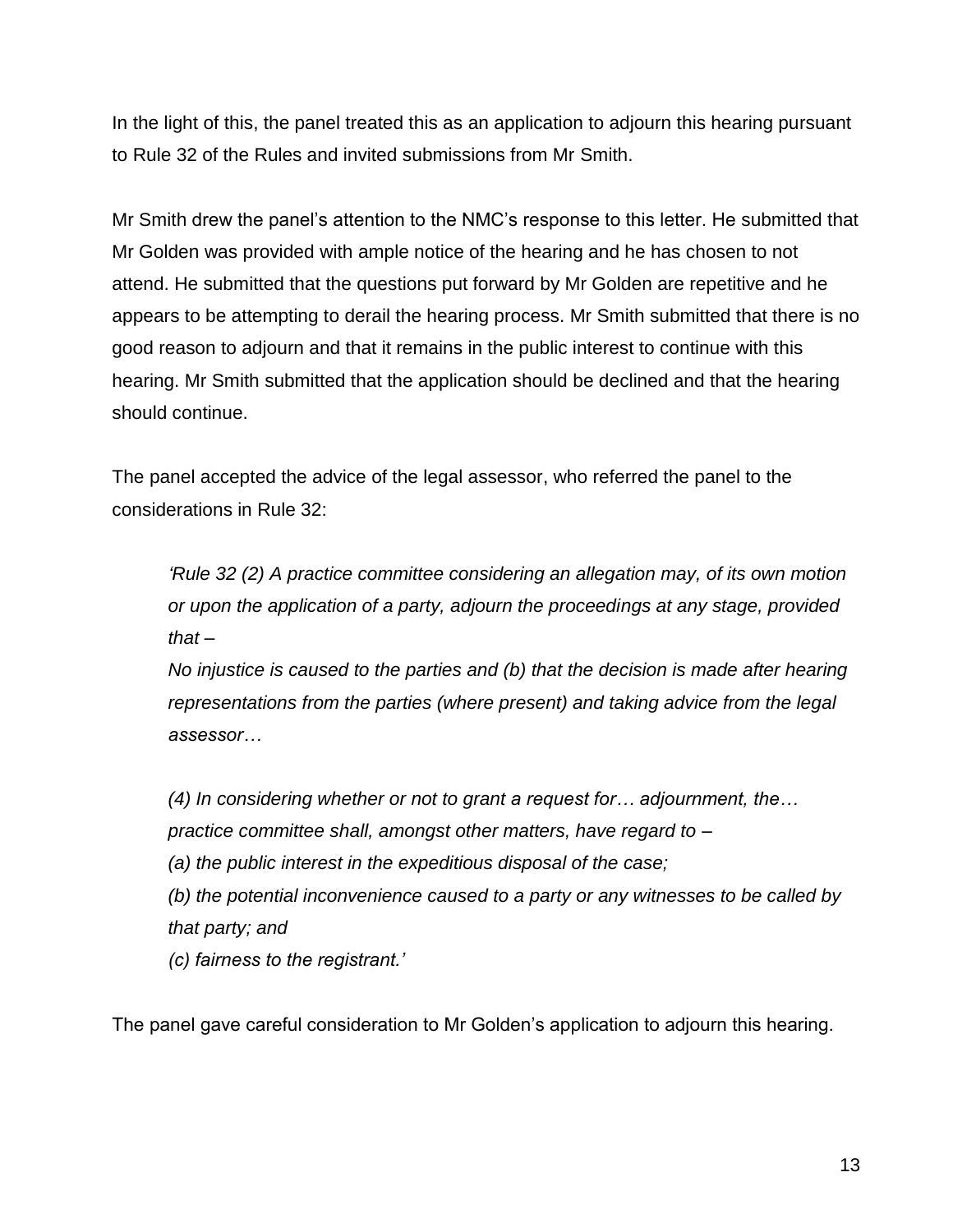Further to its previous determination in respect of service of notice, the panel found that Mr Golden had been provided with sufficient notice of this hearing and ample time to prepare and to seek legal representation if he wished to do so. The panel was of the view that Mr Golden has been encouraged to attend the hearing and offered support in order to facilitate his attendance at this hearing.

The panel found that there was no new information from Mr Golden and no good reason has been provided by him to support his application for an adjournment. The panel was aware of Mr Golden's contact with the NMC, raising procedural questions and continuing to not participate in this hearing. The panel was mindful of the public interest in the expeditious disposal of cases and that another NMC witness is due to give live evidence.

Having regard to all of the above, the panel decided to refuse Mr Golden's application for an adjournment.

Whilst the panel did not accede to Mr Golden's adjournment application, it decided to pause the hearing until 1:30pm on day four. In addition, the panel asked the NMC to correspond with Mr Golden inviting him to submit further information including any rebuttals to the charges which he referred to in his most recent communication to the NMC. The panel also asked for the NMC to send a reminder to Mr Golden that he, or any representative, could attend the hearing either virtually or by telephone. This delay also facilitated the NMC as its next witness was not currently available and may become available on day 4.

### **[This hearing resumed on day 4 at 1:30pm]**

When the hearing resumed the panel noted that Mr Golden was not in attendance and asked Mr Smith for an update about whether the NMC had received any further communication or written responses to the charges from him.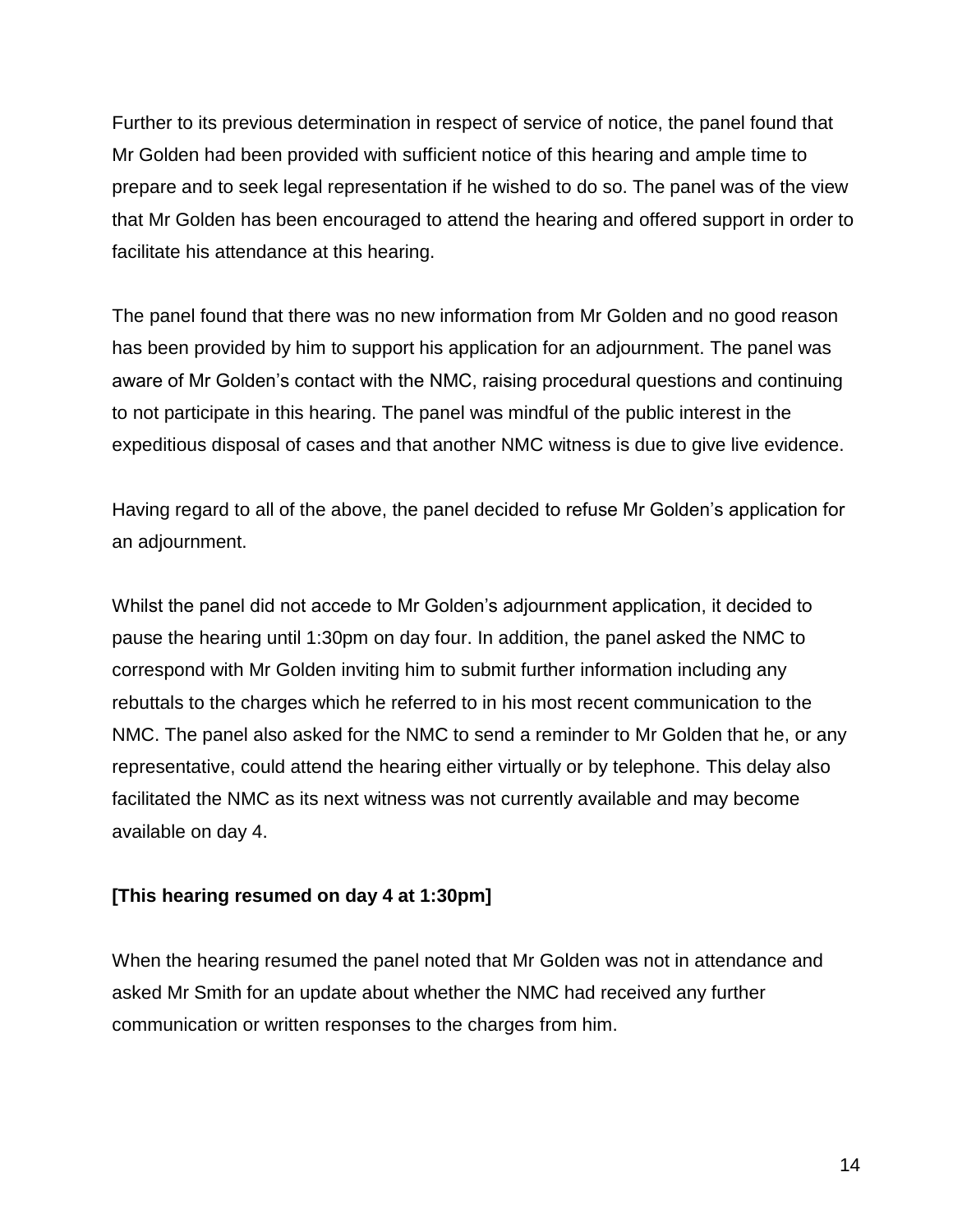Mr Smith told the panel that NMC had sent Mr Golden an email advising him of the panel's decision. He confirmed that Mr Golden had not provided any written submissions or responses to the charges.

### **Decisions and reasons on amendment to charge 2b**

Before the panel made its determination on the facts, it noted that there was a typographical error in charge 2.b.

Charge 2.b. currently reads as follows:

2. Following Patient A reporting a suspected rupture of membranes to you:

b. did not advise Patient A that she should allow you to examine her to confirm whether her membranes had ruptured or, in the alternative, did make any record of your advice to Patient A and her response in Patient A's notes

The proposed amendment to charge 2.b. is set out below:

2. Following Patient A reporting a suspected rupture of membranes to you:

b. did not advise Patient A that she should allow you to examine her to confirm whether her membranes had ruptured or, in the alternative, did **not** make any record of your advice to Patient A and her response in Patient A's notes

In accordance with Rule 28 of the Rules, the panel invited submissions from Mr Smith and legal advice from the legal assessor.

Mr Smith agreed with the proposed amendment and submitted that it was a typographical error. He submitted that the NMC case has been put on the basis that Mr Golden 'did not' make any records and therefore the amendment would cause him no injustice.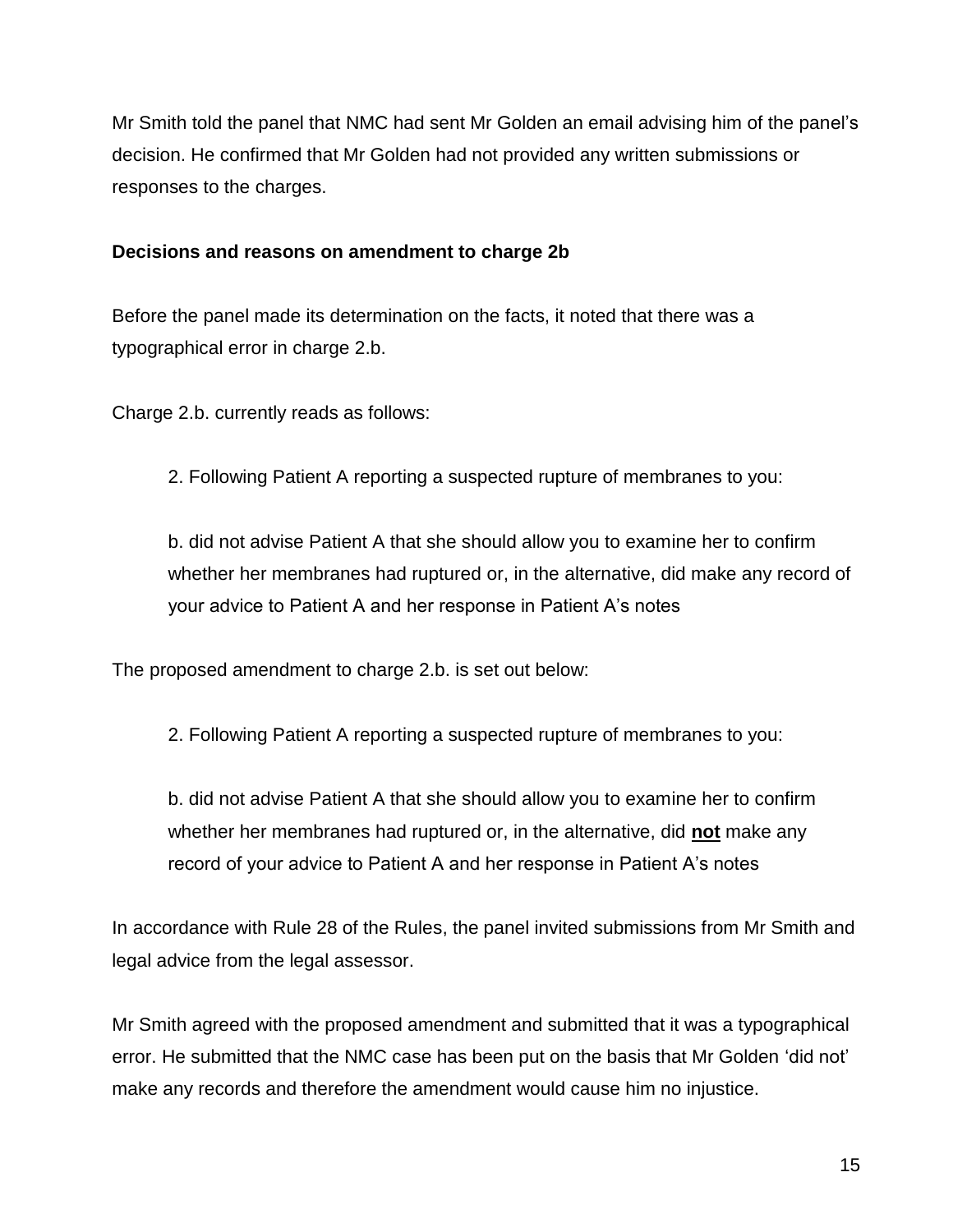The panel accepted the advice of the legal assessor.

The panel determined that the amendment would correct the obvious omission of the word *'not'*. Given that Mr Golden is aware of the NMC case the panel was of the view that there would be no injustice to him if this amendment was made. The panel therefore decided to make the amendment as set out above.

### **Decision and reasons on facts**

In reaching its decisions on the facts, the panel took into account all the oral and documentary evidence in this case together with the submissions made by Mr Smith on behalf of the NMC. Before making any decisions on the facts, the panel asked for the NMC to check to see whether any rebuttal evidence had been provided by Mr Golden. Mr Smith confirmed that no rebuttal evidence or submissions had been provided by Mr Golden for the panel's consideration.

The panel has drawn no adverse inference from the non-attendance of Mr Golden.

The panel was aware that the burden of proof rests on the NMC, and that the standard of proof is the civil standard, namely the balance of probabilities. This means that a fact will be proved if a panel is satisfied that it is more likely than not that the incident occurred as alleged.

The panel heard live evidence from the following witnesses called on behalf of the NMC:

- Patient A: Patient A.
- Ms 1: Registered Midwife expert witness.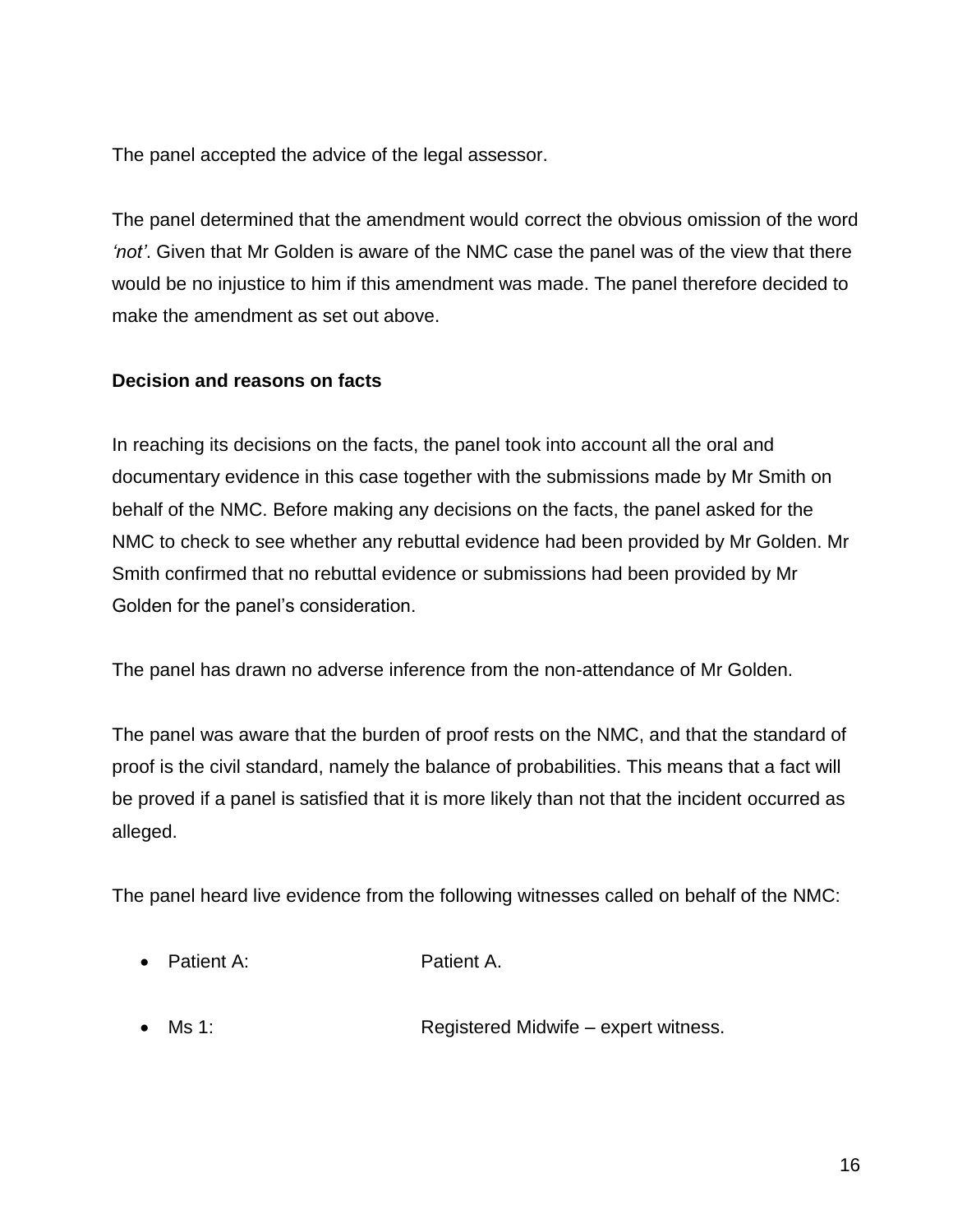Mr 2: EU Public Affairs Manager at the French Order of Midwives.

The panel also considered the witness statement and hearsay evidence of:

• Person A: Friend of Patient A.

## **Background**

On 28 October 2019 Patient A referred Mr Golden to the NMC. At the time that the charges arose, Patient A was an expectant mother who was residing in France. It is alleged that Patient A entered into a contract with Mr Golden and there was an agreement that he would provide private midwifery services and assist with her home birth and the delivery of her baby, due on 9 September 2019.

In her referral, Patient A raised a number of concerns about the level of care provided to her by Mr Golden. Concerns were also raised about Mr Golden practising in France without the required registration or insurance.

The panel then considered each of the charges and made the following findings.

## **Charge 1**

1. Did not complete a full risk assessment during Patient A's initial appointment with you or, in the alternative, did not make any record of the risk assessment you had performed in Patient A's notes.

## **This charge is found proved.**

In reaching this decision, the panel had regard to the evidence of Patient A and Ms 1.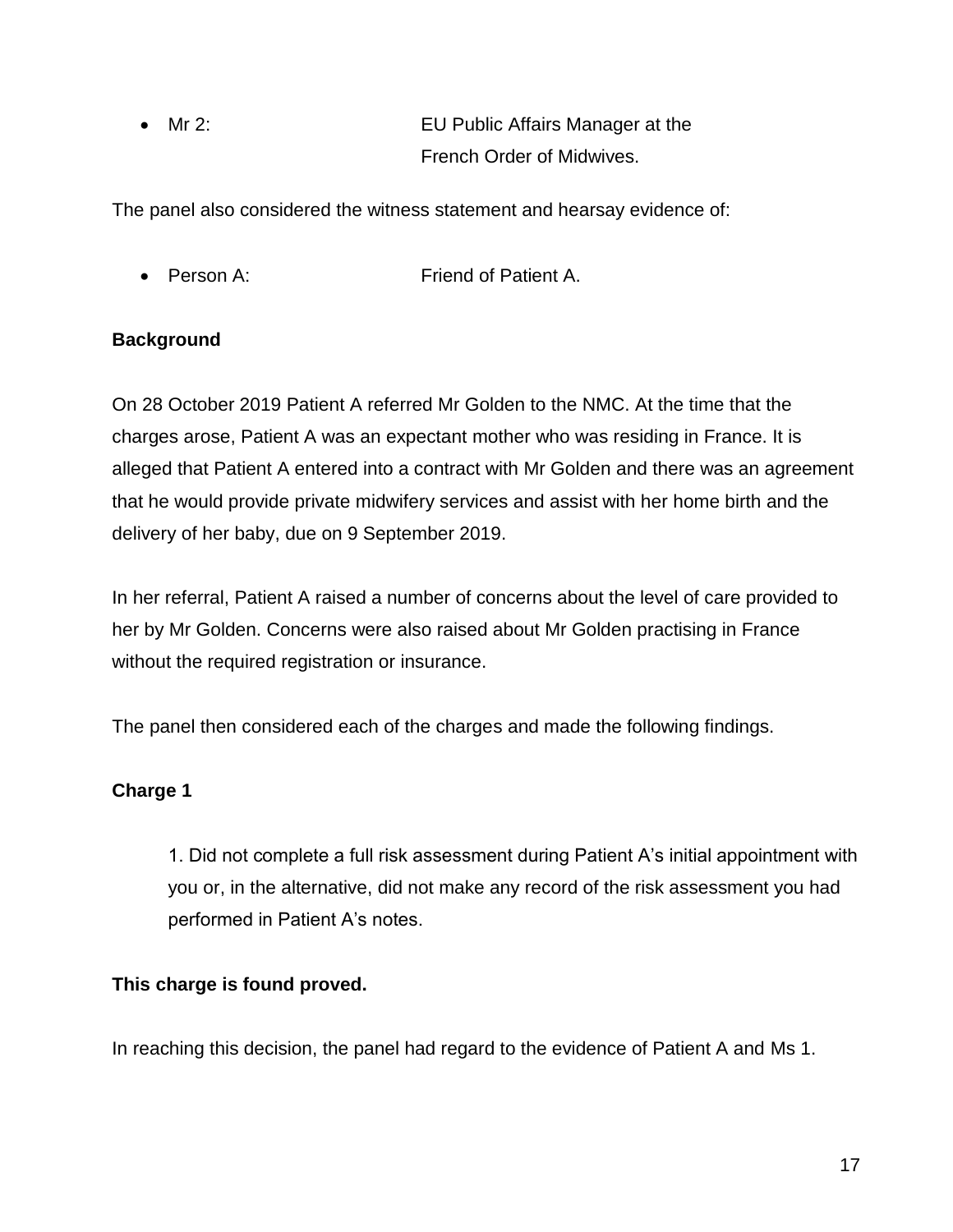The panel considered the evidence of Patient A, who, in her witness statement stated the following:

*'During the time I was under Paul's care he did not complete any documentation that I knew of. He printed off a maternity record and never completed this. I exhibit the blank Maternity Record provided by Paul as Exhibit IB/4. Up until nearing the end of my pregnancy the support he provided was by email/WhatsApp. When he came over to France near the end of my pregnancy he did complete examinations checking the baby's position. He would do this by placing his hands on my belly and feel where he believed the baby's head and bottom were. For quite a while*  baby's head was not dropping down and was not engaged. I did not see Paul write *any notes down after the examination. He also checked the baby's heart rate and my blood pressure but again I did not see him write anything down.'*

In her oral evidence, Patient A told the panel that she had not had any antenatal blood tests as she was not keen to have them and requested limited intervention. However, she confirmed there was no discussion with Mr Golden, and she was not offered any blood tests. She stated that when Mr Golden first met with her he did not carry out a full antenatal risk assessment.

The panel had sight of the blank Maternity Record referred to by Patient A in her witness statement.

The panel had regard to the expert evidence of Ms 1 and her expert report. The panel noted that having had sight of all of the evidence, Ms 1 concluded that Mr Golden's actions did not constitute a full and thorough risk assessment.

The panel found the evidence of Patient A to be clear and consistent with her witness statement and contemporaneous documentation. The panel noted that if Patient A could not answer a question she would not speculate and it also noted that she recognised her own responsibility in respect of knowing about Mr Golden's registration and insurance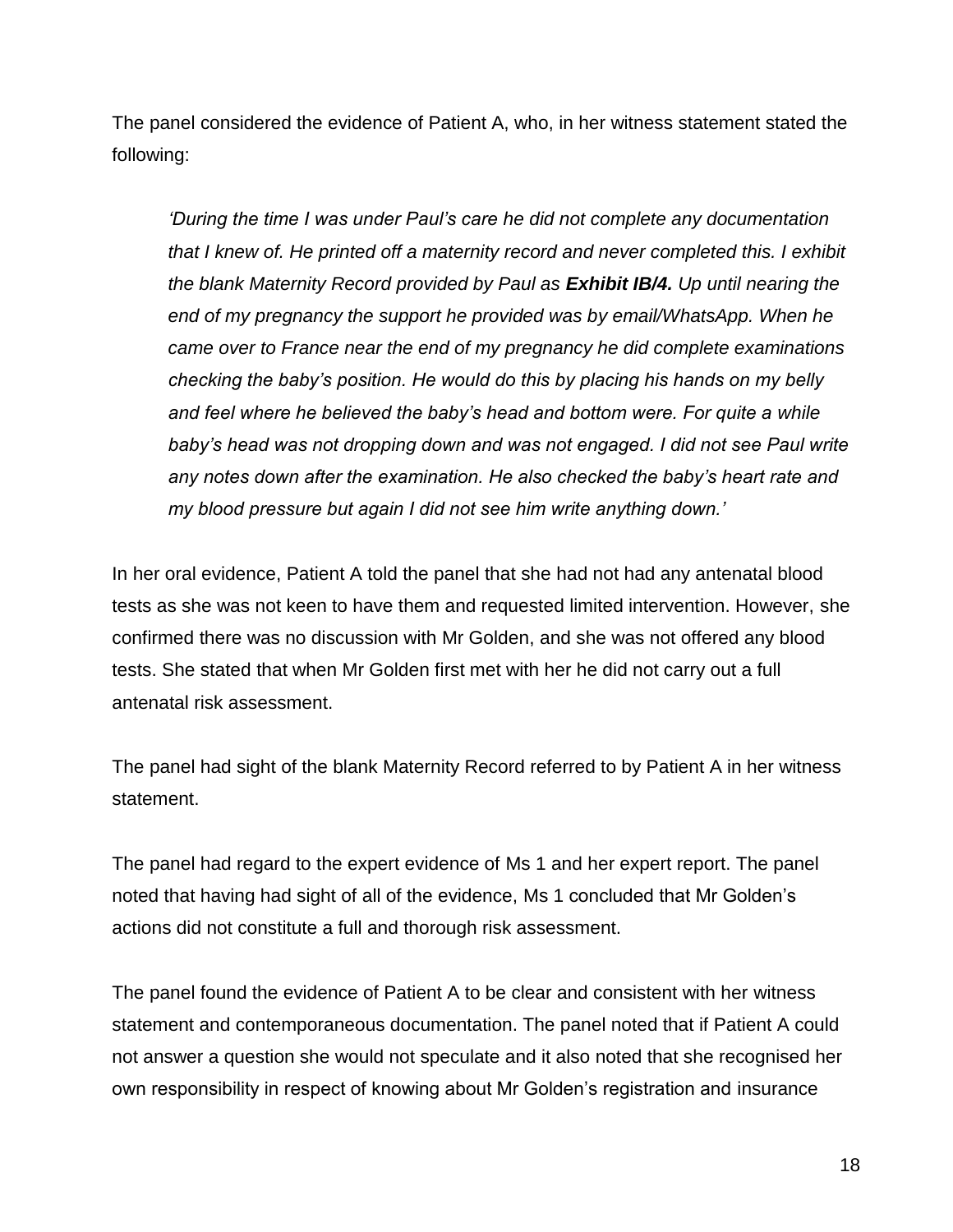status in France. The panel found Patient A to be a balanced and fair witness who did her best to assist the panel. The panel therefore determined that Patient A was a credible and reliable witness and concluded that it was safe to rely on her evidence.

The panel found Ms 1 to be a credible and reliable expert witness. The panel noted that Ms 1 is an expert in midwifery services and she provided objective and clear evidence.

Having found the evidence of Patient A and Ms 1 to be credible and reliable and having had sight of the blank Maternity Record, the panel was of the view that it was more likely than not that Mr Golden did not complete a full risk assessment during Patient A's initial appointment and did not make any record of the risk assessment he had performed in Patient A's notes. The panel therefore found this charge proved.

### **Charge 2.a.**

- 2. Following Patient A reporting a suspected rupture of membranes to you:
	- a. did not record the suspected rupture of membranes in Patient A's notes.

## **This charge is found proved.**

In reaching this decision, the panel took into account the evidence of Ms 1 and Patient A.

In her witness statement Patient A stated the following:

*'Paul arrived at about 39-40 weeks and I informed him that I had felt a little gush of*  water. He did not really acknowledge this and said the baby was still very high and *he did not think the birth was imminent…*

*…There was no conversation about the 'little gush of water' I had experienced. Paul felt very dismissive, it was as if he brushed it under the carpet.'*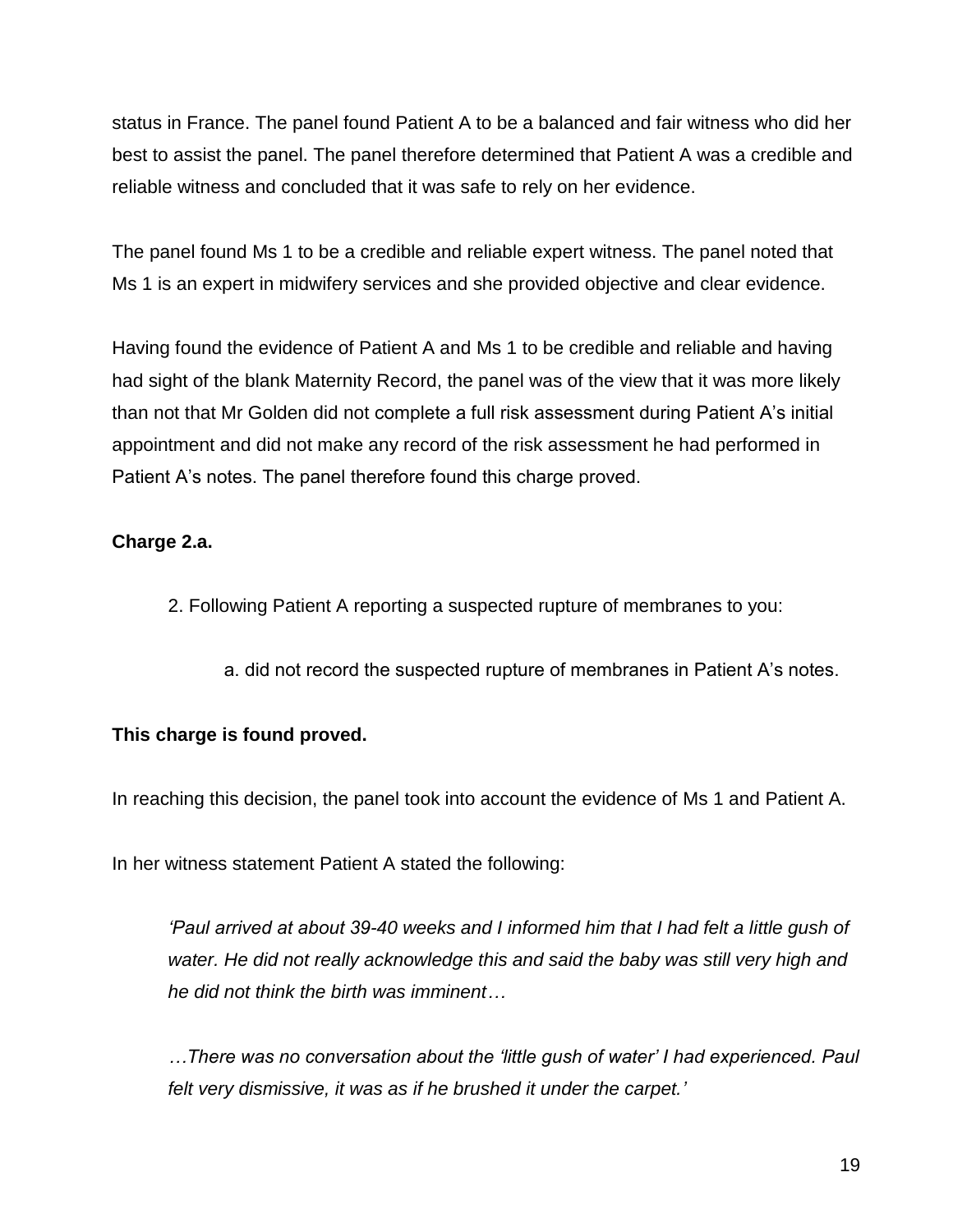The panel considered that an expectant mother reporting this to any competent midwife would cause the midwife to suspect and investigate in detail whether the membranes have actually ruptured. Furthermore, this information should have been recorded in the notes, regardless of whether Mr Golden suspected they were ruptured or not. Ms 1, in her expert report, stated the following:

*'…if a mother reports that her membranes may have ruptured, an internal examination with a spectrum[sic], or the use of a swab to detect amniotic fluid, should be completed in order to confirm whether the membranes have ruptured. NICE (2008b) guidance advises that in the event of ruptured membranes, induction or labour can be offered immediately, otherwise expectant management of 24 hours should be recommended. The risk of not identifying spontaneous rupture of membranes can result in the increased risk of infection to both the mother and the baby.'*

The panel had sight of Patient A's Maternity Record and noted that Mr Golden had not made any record of anything, including the suspected rupture of membranes. The panel therefore found this charge proved.

## **Charge 2.b.**

b. did not advise Patient A that she should allow you to examine her to confirm whether her membranes had ruptured or, in the alternative, did not make any record of your advice to Patient A and her response in Patient A's notes

### **This charge is found proved.**

In reaching this decision, the panel took into account the evidence of Patient A and Ms 1.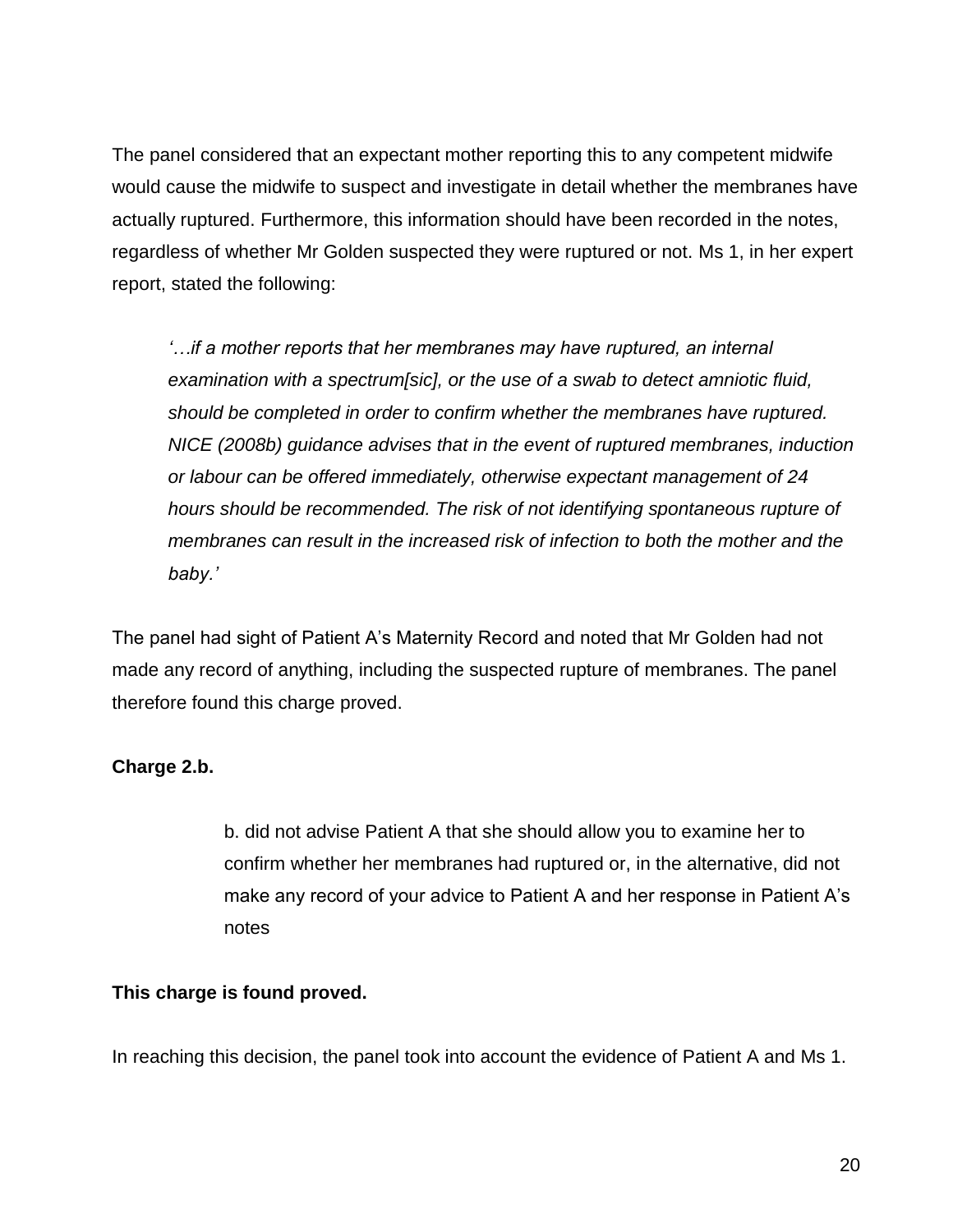The panel had regard to the evidence of Patient A, who, in her witness statement, stated the following:

*'Paul arrived at about 39-40 weeks and I informed him that I had felt a little gush of*  water. He did not really acknowledge this and said the baby was still very high and *he did not think the birth was imminent.'*

In her evidence, Patient A told the panel that after reporting the *'gush of water'* Mr Golden completed a number of examinations, including checking heart rate and feeling the position of the baby. Patient A could not recall whether Mr Golden suggested any further examinations or checks specific to address the history of the possibility of a rupture of membranes; neither did he initiate any discussion about this. In light of this uncertainty, the panel concluded it could not find that Mr Golden did not advise Patient A regarding further investigations to confirm or discount ruptured membranes. Therefore, the panel found the first alternative in this charge not proved.

The panel then went on to consider the second alternative in this charge, the failure to make a record of any advice given to Patient A and her response. Patient A provided evidence of her Maternity Record in which there were no entries. The panel therefore found this charge proved in the second alternative.

### **Charge 3.a.**

- 3. Did not provide information to Patient A concerning:
	- a. the risks that would arise if her pregnancy lasted longer than 42 weeks.

## **This charge is found proved.**

In reaching this decision, the panel took into account the evidence of Patient A and Ms 1.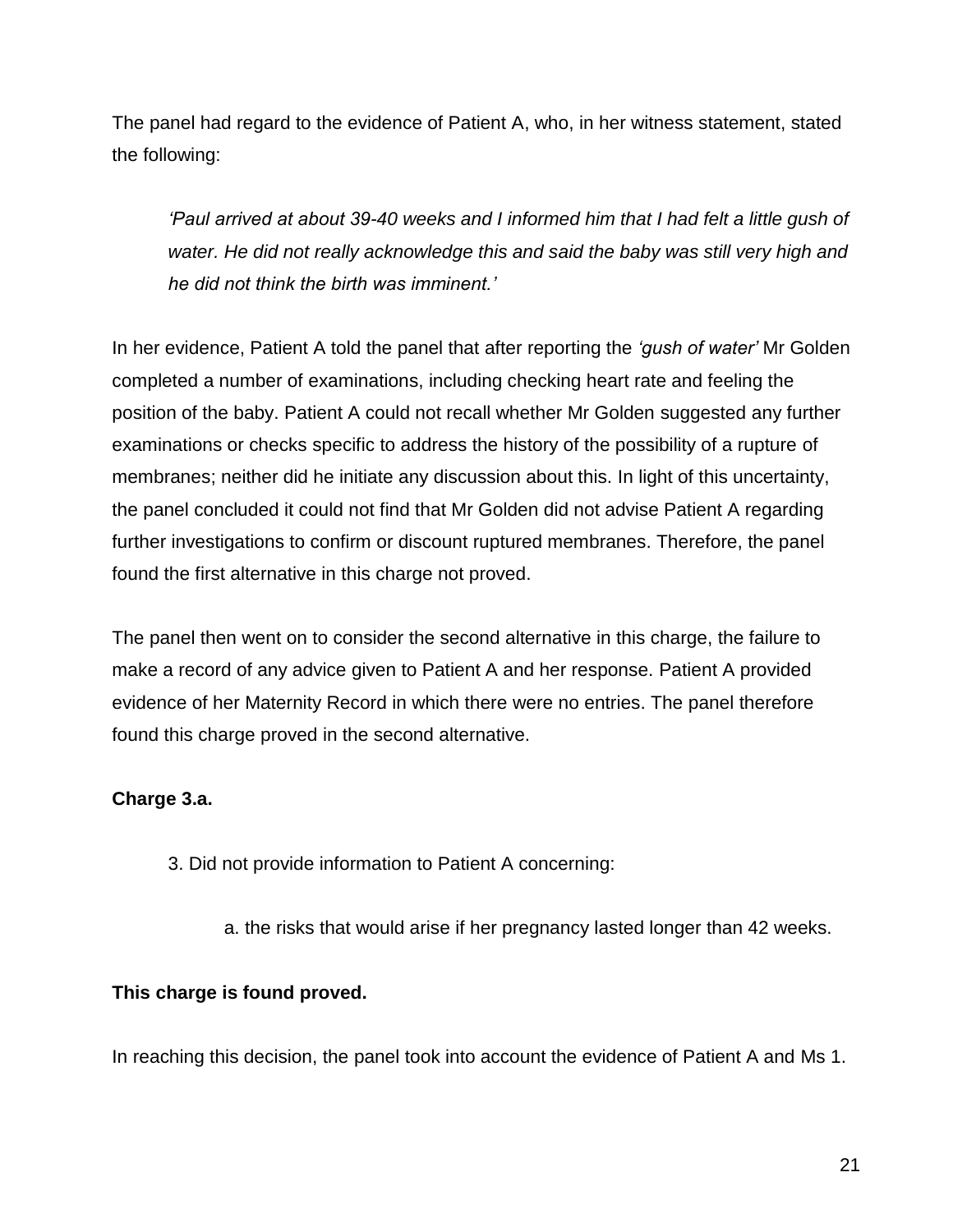The panel had regard to the evidence of Ms 1 and her expert report in which she stated the following:

*'10.3.1 At standard 6.1 of this report, NICE (2008a) recommend that pregnant mothers should be advised that most women will labour spontaneously by 42 weeks. From 38 weeks, they should be offered information about the risks with pregnancies lasting longer than 42 weeks. This discussion should include information on membrane sweeps (internal vaginal examination where the baby's membranes are separated from the cervix), induction of labour between 41-42 weeks, or expectant management. They should be informed that the risk of compromise to the baby or stillbirth rises steeply after 42 weeks, though this is from a low baseline. From 42 weeks, women who decline induction of labour should be offered increased monitoring to include recommending continuous fetal monitoring at least twice a week, and an ultrasound to assess the estimation of amniotic fluid levels.'*

The panel had sight of a number of emails sent by Patient A to Mr Golden and it noted that there was no record of him advising her of the risks associated with a pregnancy that lasts longer than 42 weeks. The panel had particular regard to an email from Patient A to Mr Golden dated 24 October 2019:

*'at 42+ weeks pregnant (whether that was the exact term or not) there are many risks and advice plus regular monitoring which are recommended, especially for a first time mother. I reached out to you a number of times to ask for some guidance and support, as a healthcare professional I believe this is part of the role which I was paying you for, although you seem to have diminished your responsibility here.'*

The panel also had regard to evidence in the form of a number of messages from Patient A to another midwife. In these messages Patient A was attempting to get advice, as Mr Golden had discharged Patient A from his care.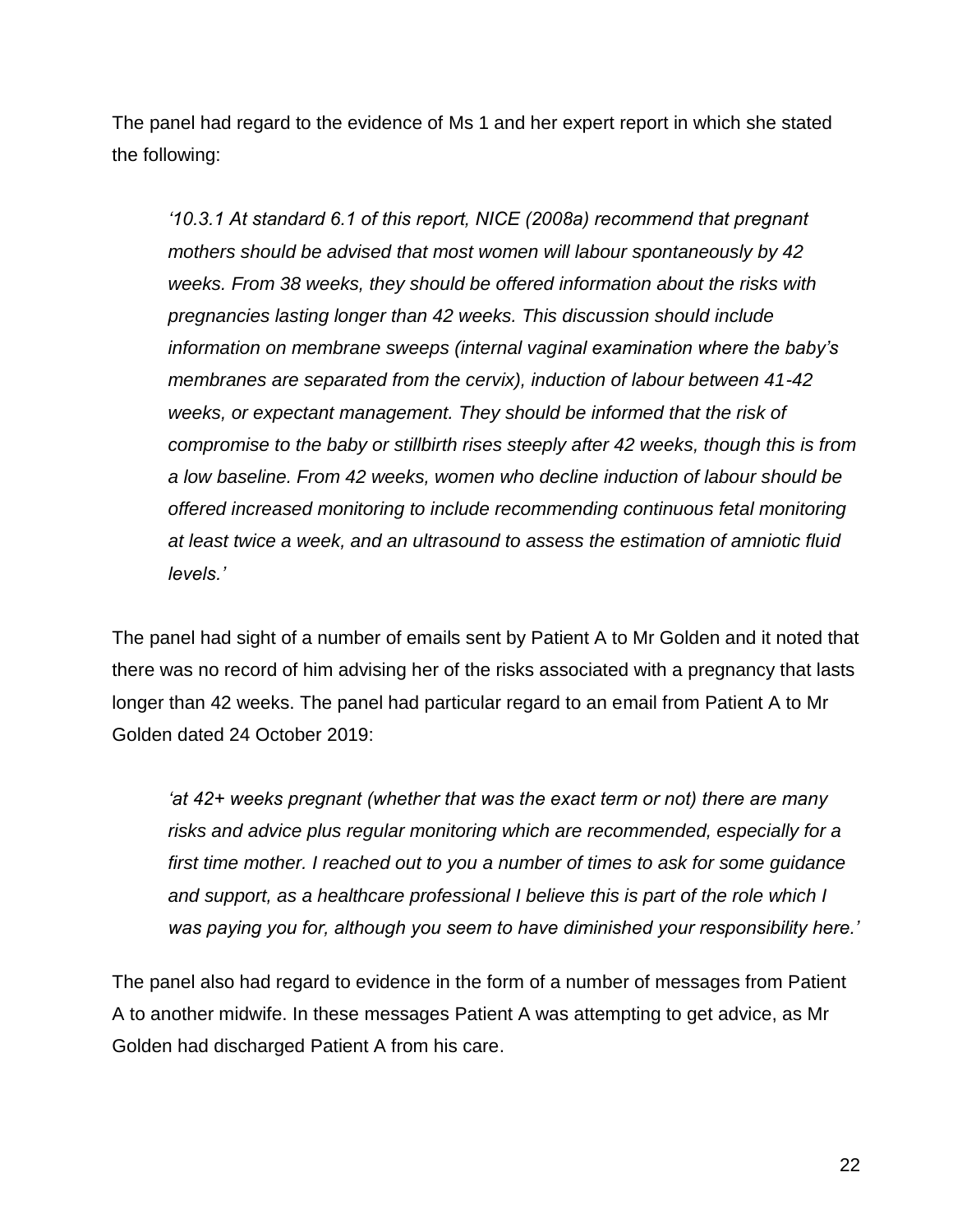In her evidence Patient A told the panel that Mr Golden did not advise her of the risks that would arise if her pregnancy lasted longer than 42 weeks. The panel noted that there were no patient records.

Having regard to the above, the panel determined that it was more likely than not that Mr Golden did not provide Patient A with information about the risks that would arise if her pregnancy lasted longer than 42 weeks. The panel therefore found this charge proved.

### **Charge 3.b.**

3. Did not provide information to Patient A concerning:

b. the types of clinical intervention which she should consider and which you would recommend if her pregnancy lasted longer than 42 weeks or, in the alternative, did not make any record of the information you provided and the discussion you had in Patient A's notes.

## **The panel found this charge proved.**

In reaching this decision the panel had regard to the evidence of Patient A and Ms 1.

The panel had regard to the expert evidence of Ms 1 who, in her expert report, explained the types of clinical intervention available if a pregnancy lasted longer than 42 weeks (as set out above under charge 3.a).

The panel had sight of an email from Patient A to Mr Golden dated 24 October 2019 in which she stated that she had reached out to Mr Golden on a number of times to ask for guidance and support as she was concerned about what options were available to her. The panel noted that Mr Golden did not set out what options were available to her and he stated that their contract ended on 8 October 2019 and he was no longer providing any midwifery services to her.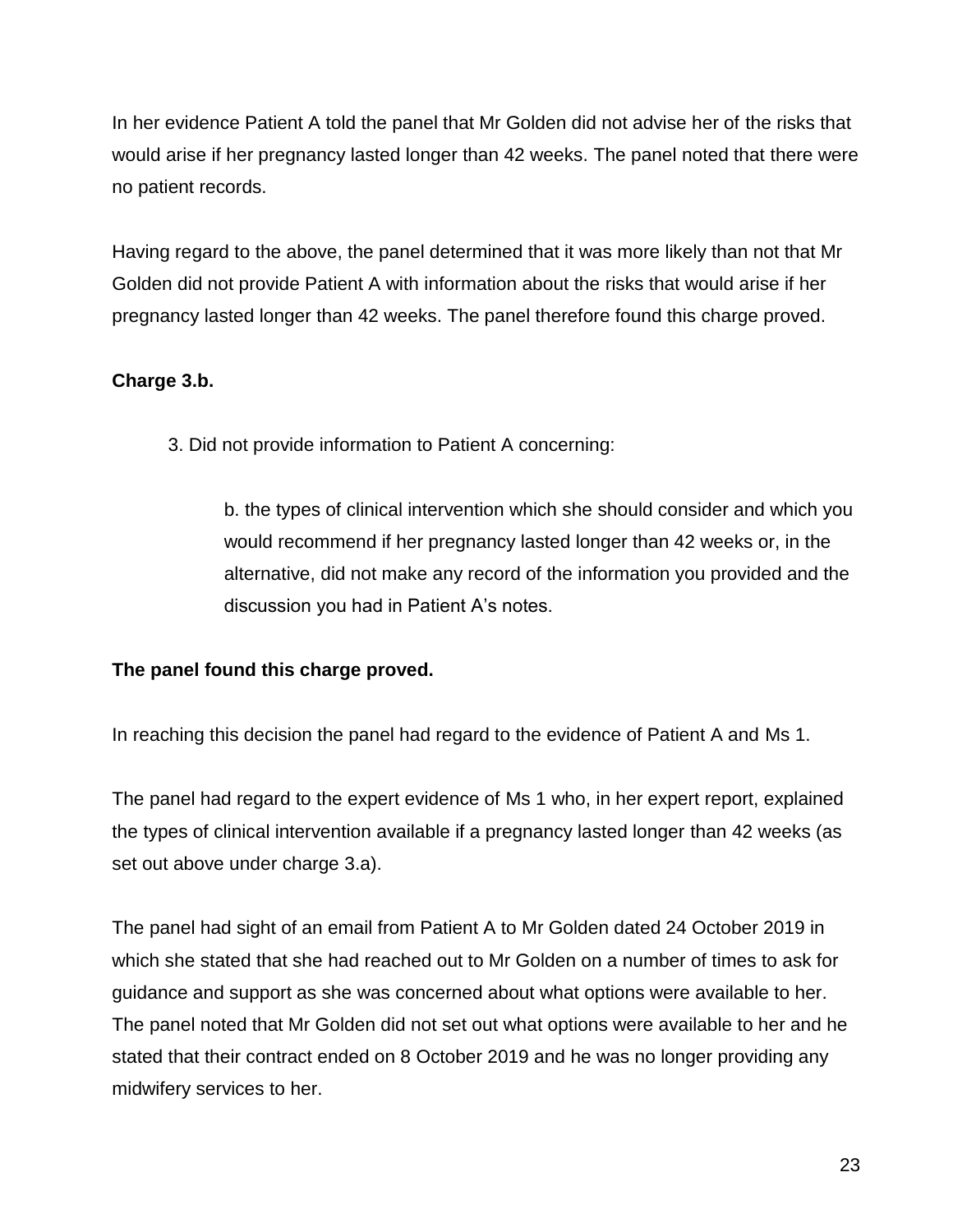Having regard to all of the evidence before it, the panel determined that it was more likely than not that Mr Golden did not provide information to Patient A about the types of clinical intervention available or recommended if her pregnancy lasted longer than 42 weeks. The panel also found that there was no record of a discussion taking place in Patient A's notes. Accordingly, the panel found this charge proved.

## **Charge 4.**

4. In addition to the matters set out in charges 1-3 above, did not complete any records in respect of the care you provided to Patient A.

### **This charge is found proved.**

In reaching this decision, the panel took into account all of the evidence before it which included the evidence of Patient A and her Maternity Record.

The panel had sight of an email from Patient A to Mr Golden dated 24 October 2019 in which she stated the following:

*'It dawned on me that you never actually made any notes about my case or any notes about the baby's heartbeat etc.'*

In her oral evidence Patient A told the panel that Mr Golden did not make any handwritten notes during assessments and he did not make any notes on a laptop or any other electronic device. The panel had sight of Patient A's Maternity Record which contained no entries by Mr Golden.

The panel also had sight of Person A's witness statement in which she stated the following: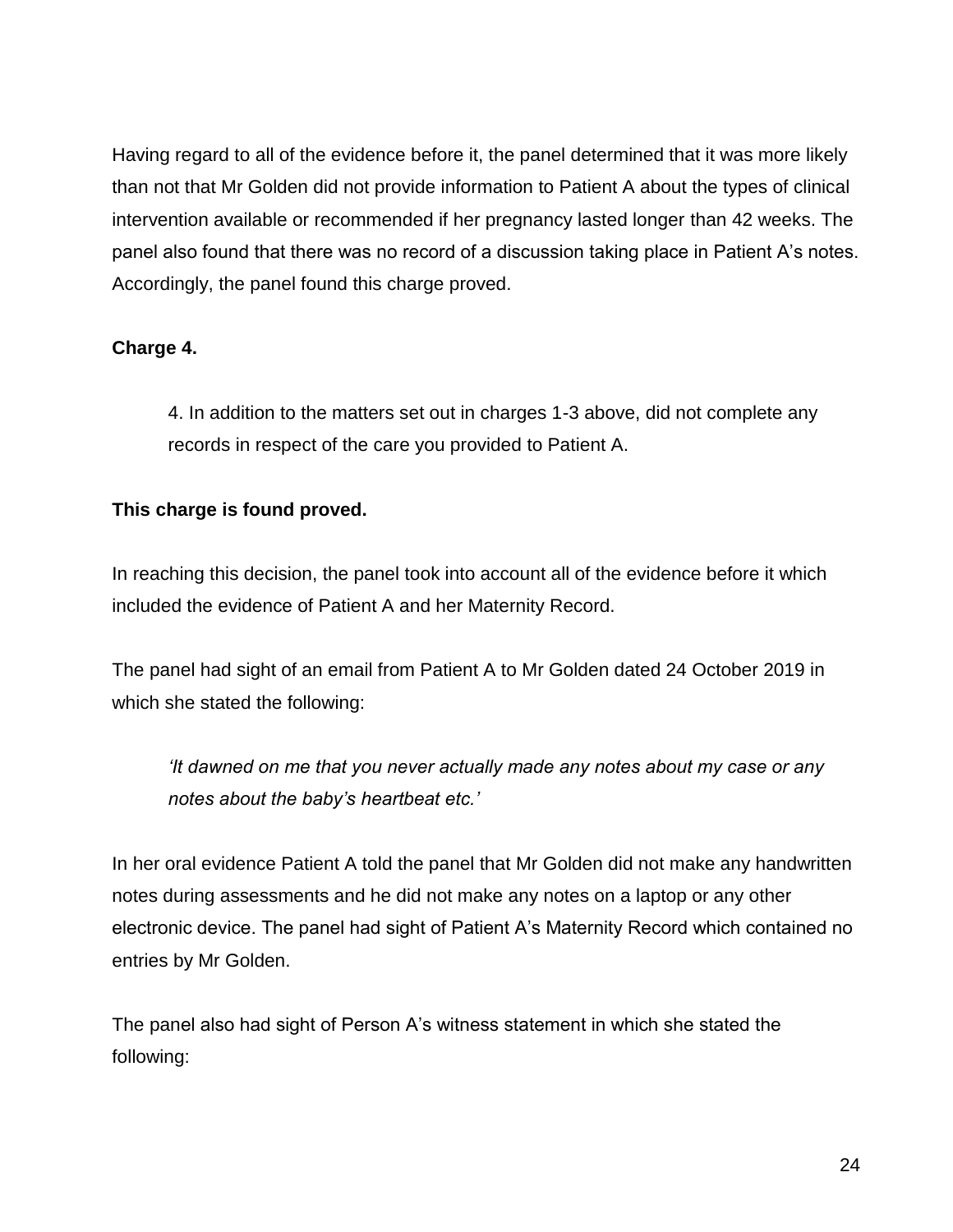*'I am all for a more holistic approach to midwifery however the lack of note taking and lack of medical records concerned me.'*

The panel had regard to the expert evidence of Ms 1 who stated that every interaction between Mr Golden and Patient A should have been documented and given to Patient A and a copy of the notes retained by Mr Golden. She stated that emails were not a sufficient record of care.

Having regard to all of the above, the panel found that there was no recognised professional record of care provided to Patient A. Accordingly, the panel found this charge proved.

## **Charge 5.**

5. Did not store Oxytocin appropriately in that you stored it in a communal fridge and took no steps to secure it.

## **This charge is found proved.**

In reaching this decision, the panel took into account the evidence of Patient A, Person A and Ms 1.

In her witness statement Patient A stated the following:

*'He left his medical kit, some of his clothes and Oxytocin in my house.'*

The panel had sight of an email from Patient A to Mr Golden dated 8 October 2019, in particular: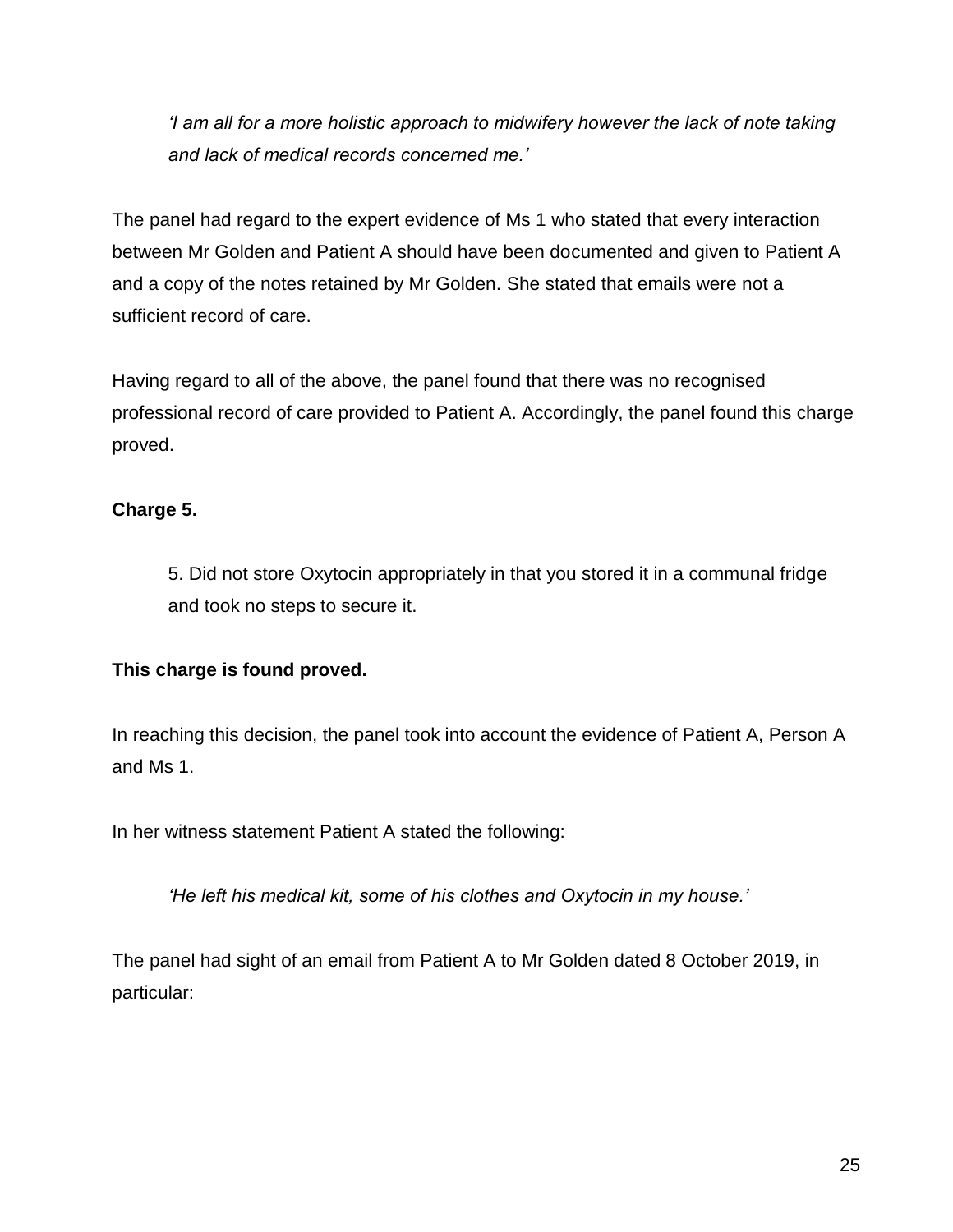*'You were negligent in misplacing drugs and I also now have a box of this left in my fridge along with other medical equipment which you have left here, with no way of disposing of the items.'*

The panel also had sight of some photographs of the Oxytocin that were taken by Patient A which was still in her house at the time of the referral to the NMC.

In her expert evidence, Ms 1 told the panel that Oxytocin should not be left at a Patient's house, unless it was for a short period of time and stored securely.

Having regard to all of the above the panel found that Mr Golden did not store the Oxytocin appropriately. The panel therefore found this charge proved.

## **Charge 6.**

6. Did not attempt to handover Patient A's care to another midwife and/or obstetrician when it would have been appropriate to do so in view of your decision that you would no longer act as her midwife and the late stage of her pregnancy.

## **This charge is found proved.**

In reaching this decision, the panel took into account the evidence of Patient A, Ms 1 and Person A.

The panel had regard to the witness statement of Patient A in which she stated the following:

*'I was aware he had contact with other midwives in France and I asked him for their contact details, if he could not be there could he recommend anyone else. He gave me the details for one Midwife [Ms 4]... Paul would not give me the details of the*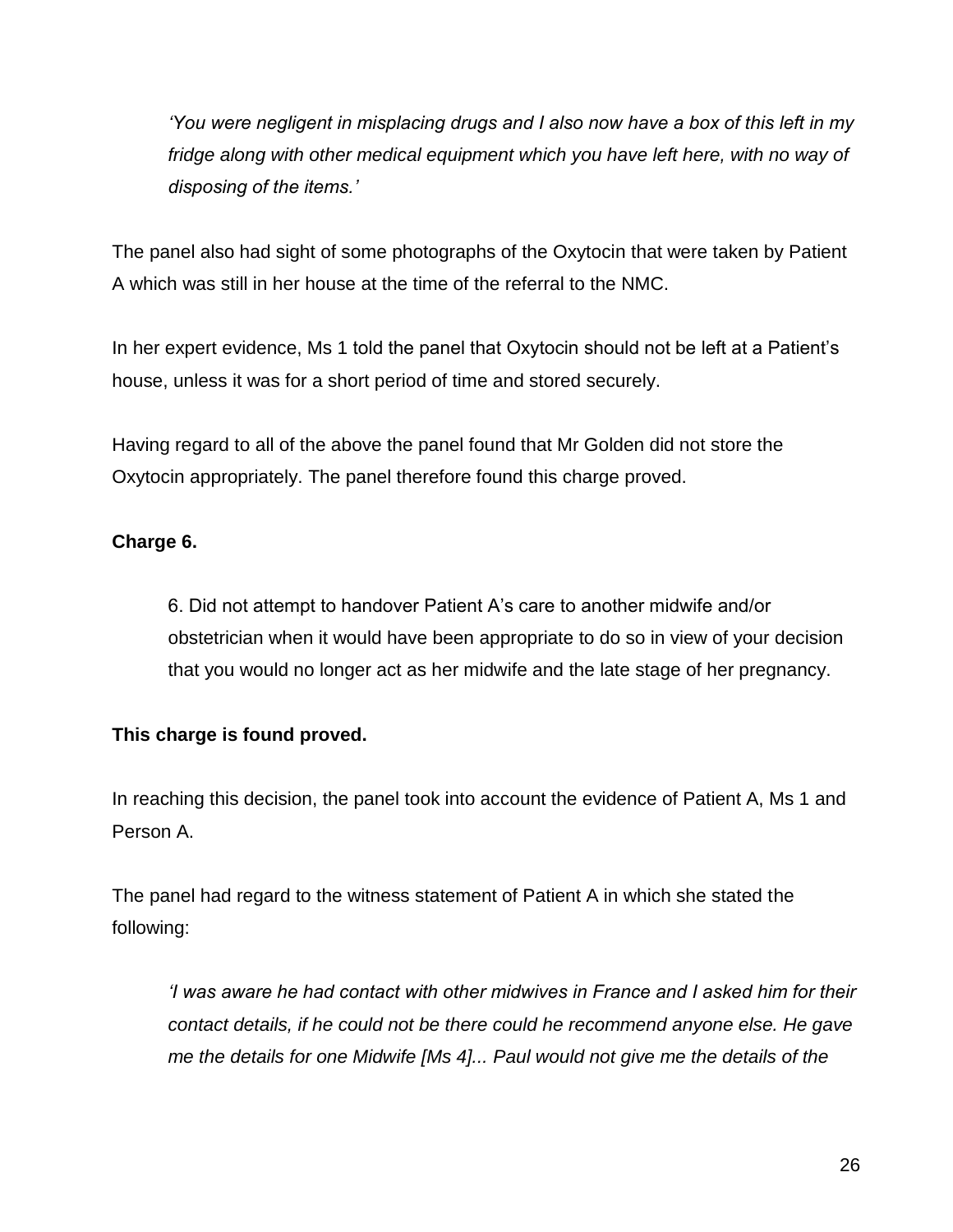*other midwives he said he would ask them to contact me. I had to keep chasing him about these and he never got back to me.'* 

The panel had sight of an email from Mr Golden to in response to an email from Patient A raising concerns about handing over her care to another midwife dated 8 October 2019 in which he stated the following:

*'I trust with time you accept the realities of time and distance and that the agreement ended which mean [sic] that I am not your midwife.'*

Albeit, Mr Golden gave details of another healthcare professional to Patient A, he placed the onus on her to establish contact with another midwife or other healthcare professionals and did not attempt to handover Patient A's care. The panel had sight of an email from Mr Golden to Patient A dated 5 October 2019:

*'The way forward. I suggest talking with local midwife to see what information and options they can offer.'*

The panel also had sight of another email from Patient A to Mr Golden dated 24 October 2019:

*'I asked you whether I could be seen by the midwife in either St Yrieix or Gueret and you said one refused and the other you never responded about.'*

Patient A later attended hospital on the recommendation of another healthcare professional following a scan. The panel noted that there was no attempt by Mr Golden to handover to the hospital staff and Patient A had no notes to assist.

The panel found that that there was no evidence that Mr Golden attempted to handover Patient A's care to another midwife when he ceased to care for her. The panel was of the view that Mr Golden appeared to attempt to absolve himself of any responsibility when the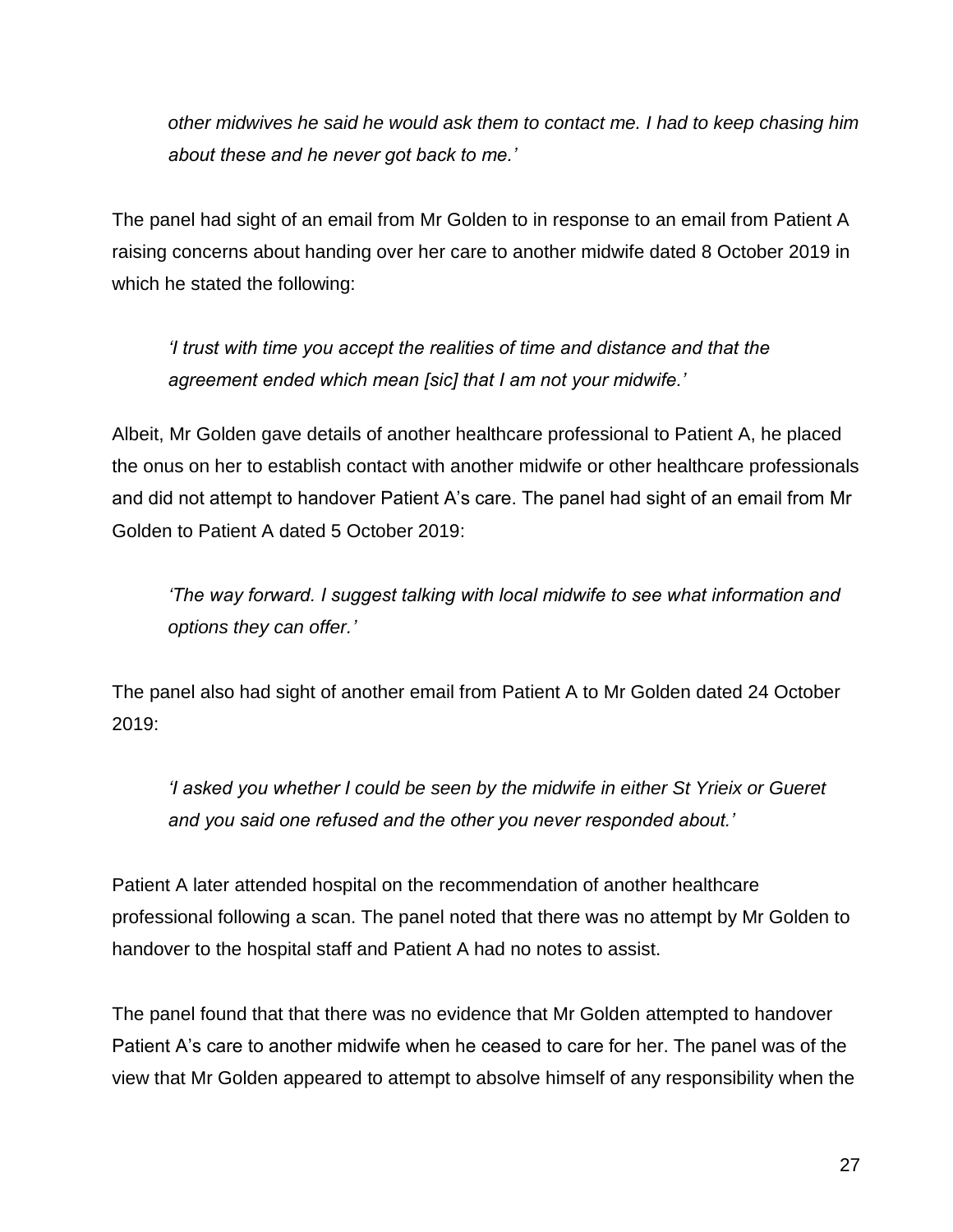contract ended, and put the onus of finding a new midwife on to Patient A which the panel considered to be inappropriate, especially in the absence of any record of care.

### **Charge 7.**

7. Delegated Patient A's care to Person A when it was inappropriate to do so in view of her not being a healthcare professional.

### **This charge is found proved.**

In reaching this decision, the panel took into account the evidence of Patient A and Person A.

In her evidence Patient A told the panel that Person A informed her that Mr Golden had delegated care to her.

In her evidence, Patient A stated that Mr Golden often made reference to the fact that she had support, in the event of him not arriving in time to provide care in labour. She stated that she thought initially, this was said in the tone of a joke, but further stated she felt he was serious after her friend (Person A) and planned birth partner had advised her that he said the same thing to her and the impression she gained was that he was serious. This was confirmed in an email on 5 October 2019 from Mr Golden to Patient A when he stated *'you have support for early labour and even the birth, if this happens without a midwife.'*

The panel had sight of the witness statement of Person A and noted that she is not a registered healthcare professional. In her witness statement Person A stated the following: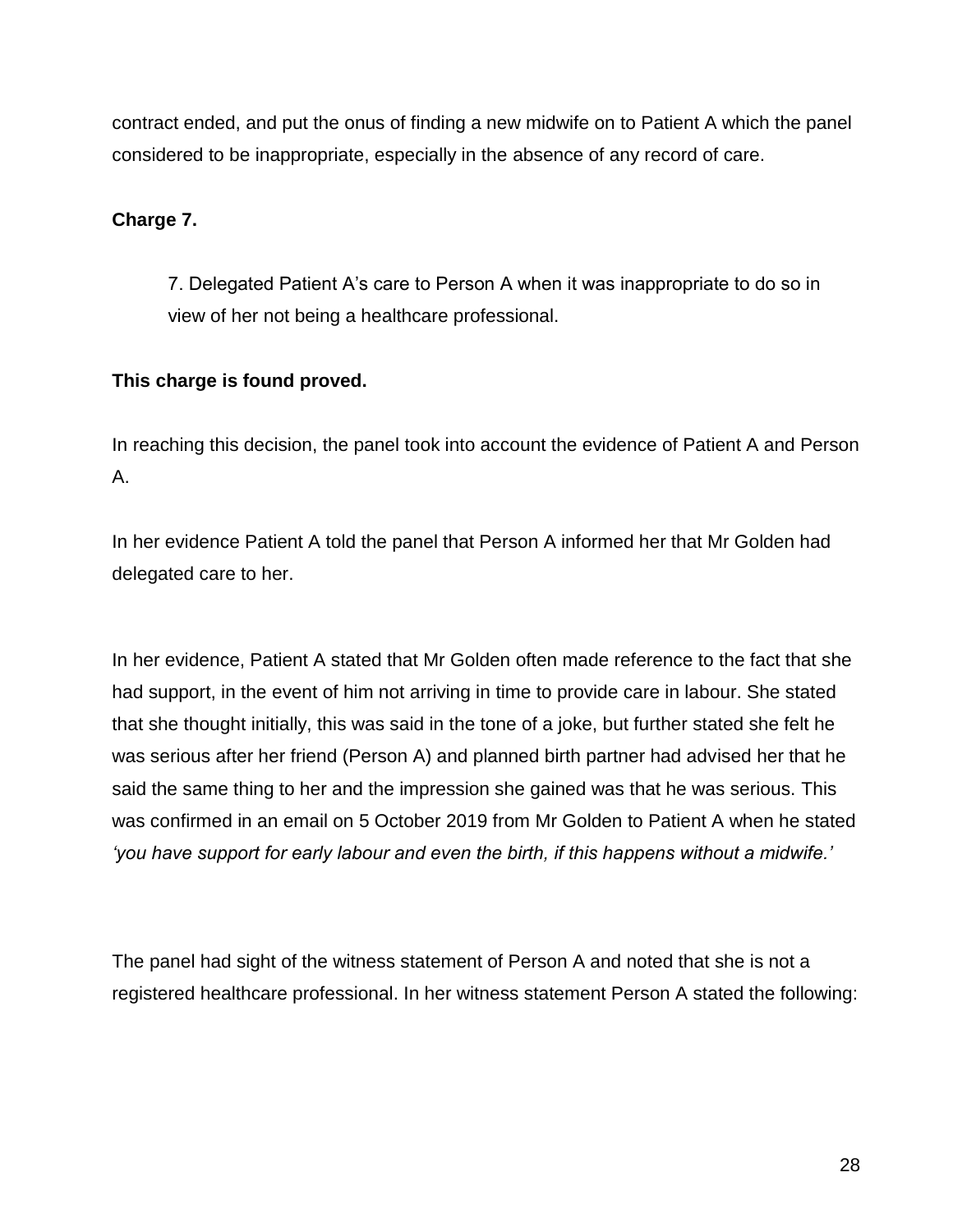*'[Patient A] was having a difficult time towards the end of her pregnancy, he[sic] was very upset and she was overdue but Paul was quite flippant saying "everything will be fine". His style was not to interfere which is what [Patient A] wanted but he was very laid back and said "it'[sic] fine if I'm not here I'll support her over the phone". He said I would be fine to deliver the baby. I am not a healthcare professional.'*

The panel concluded that, whatever was the position before 5 October 2019, on that date it was clear that Mr Golden was serious about delegating care of Patient A to Person A in his absence. The panel therefore found this charge proved.

### **Charge 8.**

8. Practised midwifery in France without requesting leave to provide midwifery services from the French Order of Midwives.

### **This charge is found proved.**

In reaching its decision the panel had regard to the contract dated 24 May 2019 and the evidence of Mr 2.

The panel noted that in the contract, Mr Golden had written that he was a registered nurse and midwife, insured to provide midwifery care in the UK and provided his NMC PIN, but provided no information about requesting leave from the French Order of Midwifes.

The panel had sight of Mr 2's witness statement in which he stated the following:

*'The Midwife involved in this NMC investigation was not registered with the French Order of Midwives. Every midwife who is allowed to practice in France has to be registered. This data is collected on an electronic table software. When the*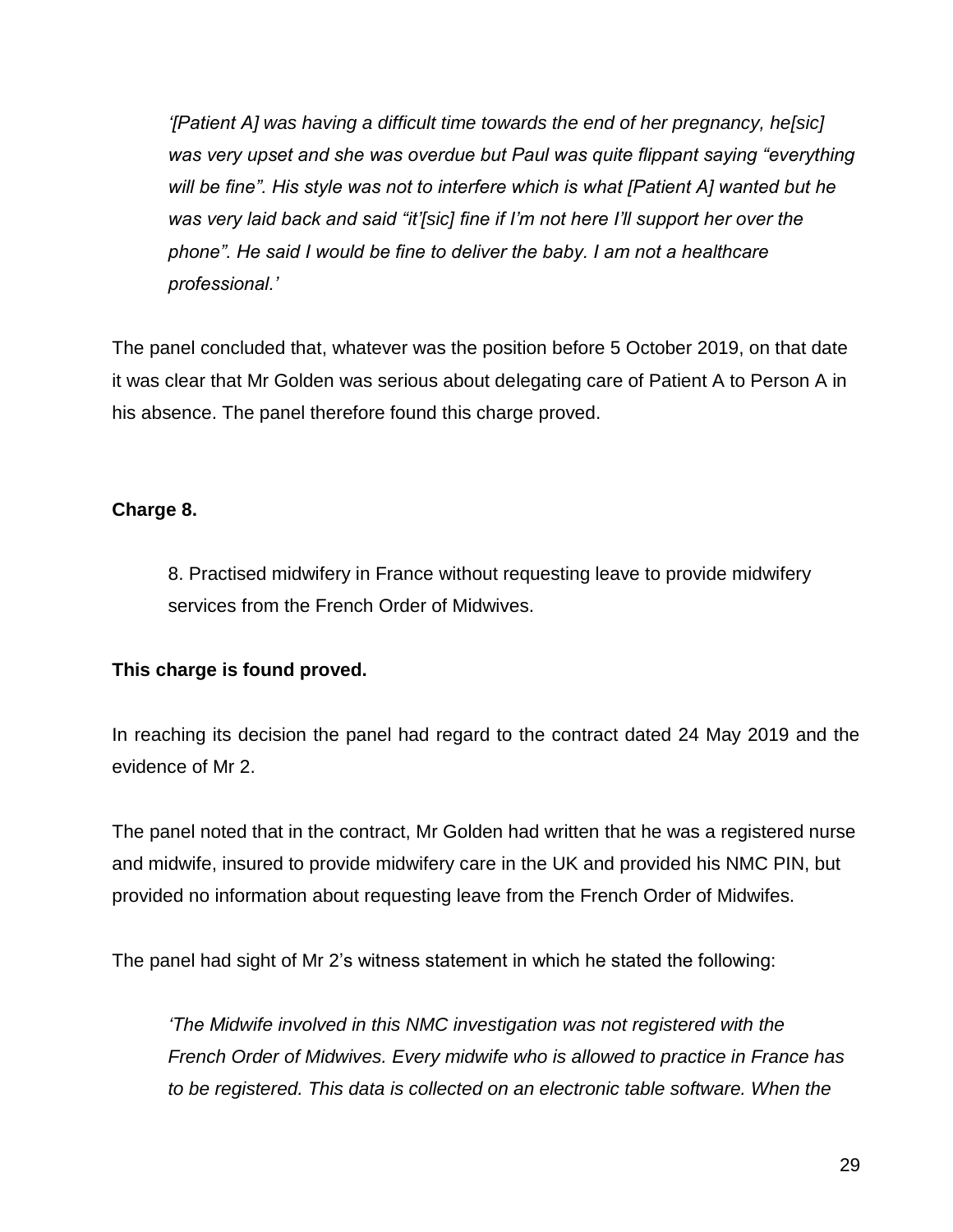*NMC approached the French Order of Midwives for assistance with their investigation a search was carried out on the Midwifes name and no results came up. lf they were on the table they would have a national number which allows them to prescribe and work as a midwife. The French Order of Midwives completed this search and no results came up.'*

The panel had sight of a print-out of the search which showed that Mr Golden was not registered with the French Order of Midwives. The panel also heard live evidence from Mr 2 when he confirmed that he had undertaken a check of the register for the requisite period of 2019 and 2020 and there was no record of Mr Golden being registered.

The panel found Mr 2 to be an independent and professional witness who was able to assist the panel with the requirements of registrations at the French Order of Midwives. The panel found the evidence of Mr 2 to be credible and reliable.

Having regard to the above, the panel found that Mr Golden practised midwifery in France without requesting leave to provide midwifery services from the French Order of Midwives. Accordingly, the panel found this charge proved.

## **Charge 9.**

9. Practised midwifery in France without having in place appropriate insurance.

## **This charge is found proved.**

In reaching this decision, the panel took into account the evidence of Patient A and Mr 2.

In her witness statement Patient A stated the following: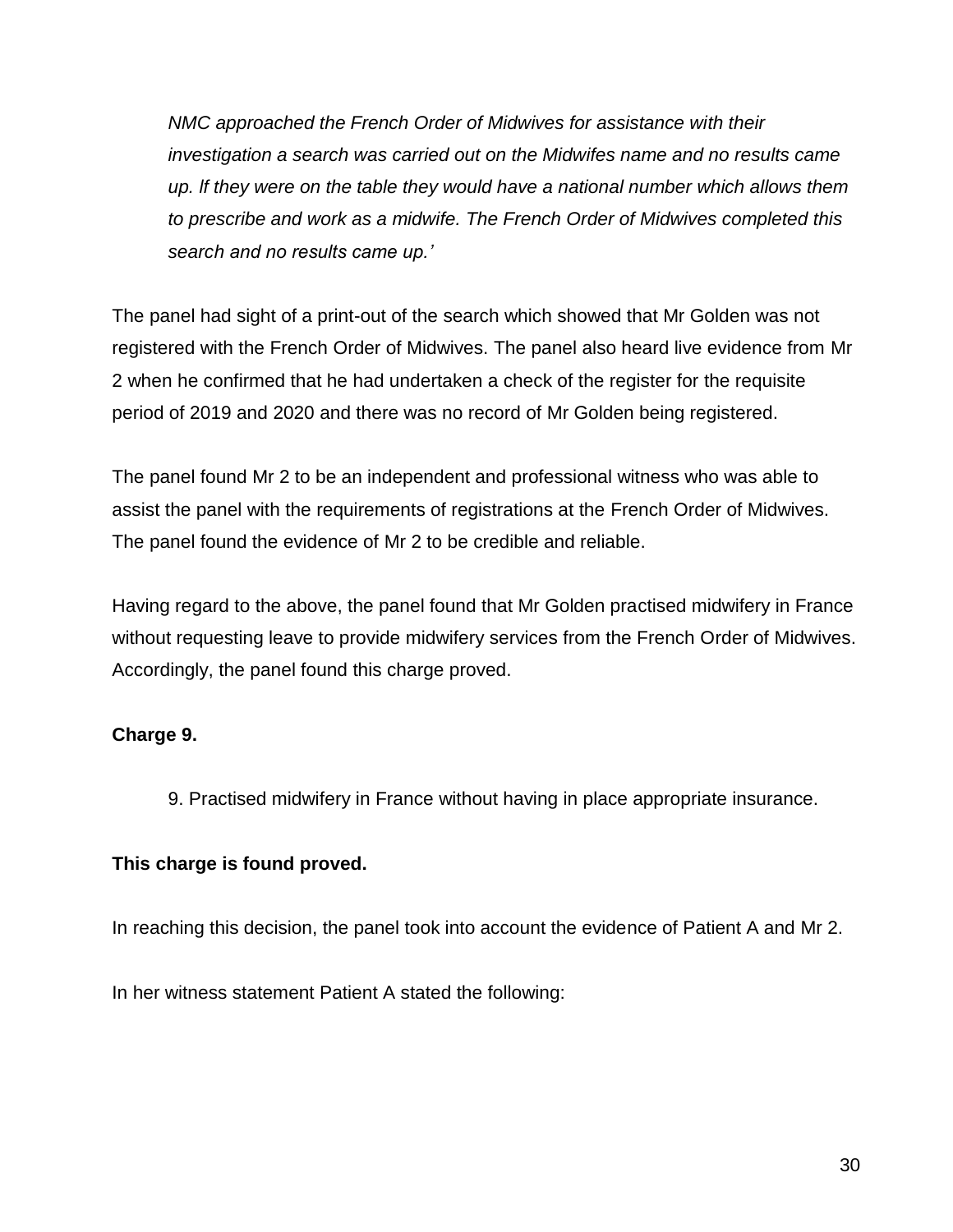*He sent me through the contract. I exhibit this contract as <i>Exhibit IB/3*. Before *signing the contact Paul did inform me that he would not be insured to deliver the baby in France where I live. He informed me that his insurance only covers the UK.'*

The panel had sight of a letter of contract from Mr Golden to Patient A dated 24 May 2019. The panel noted that Mr Golden had written that he only had professional indemnity insurance for the UK.

Having regard to the above, the panel found that it was more likely than not that Mr Golden practised midwifery in France without having in place appropriate insurance. The panel therefore found this charge proved.

## **Charge 10.**

10. In practising without leave from the French Order of Midwives and/or without insurance you acted without integrity in that you knew you were not entitled to practise midwifery in France but did so anyway.

## **This charge is found proved.**

In reaching this decision, the panel took into account the evidence of Patient A and the contract dated 24 May 2019.

The panel had regard to its findings at charges 8 and 9, that Mr Golden had practised without leave from the French Order of Midwives and without insurance.

The panel had regard to Patient A's witness statement in which she stated the following:

*'Before signing the contract Paul did inform me that he would not be insured to deliver the baby in France where I live. He informed me that his insurance only covers the UK.'*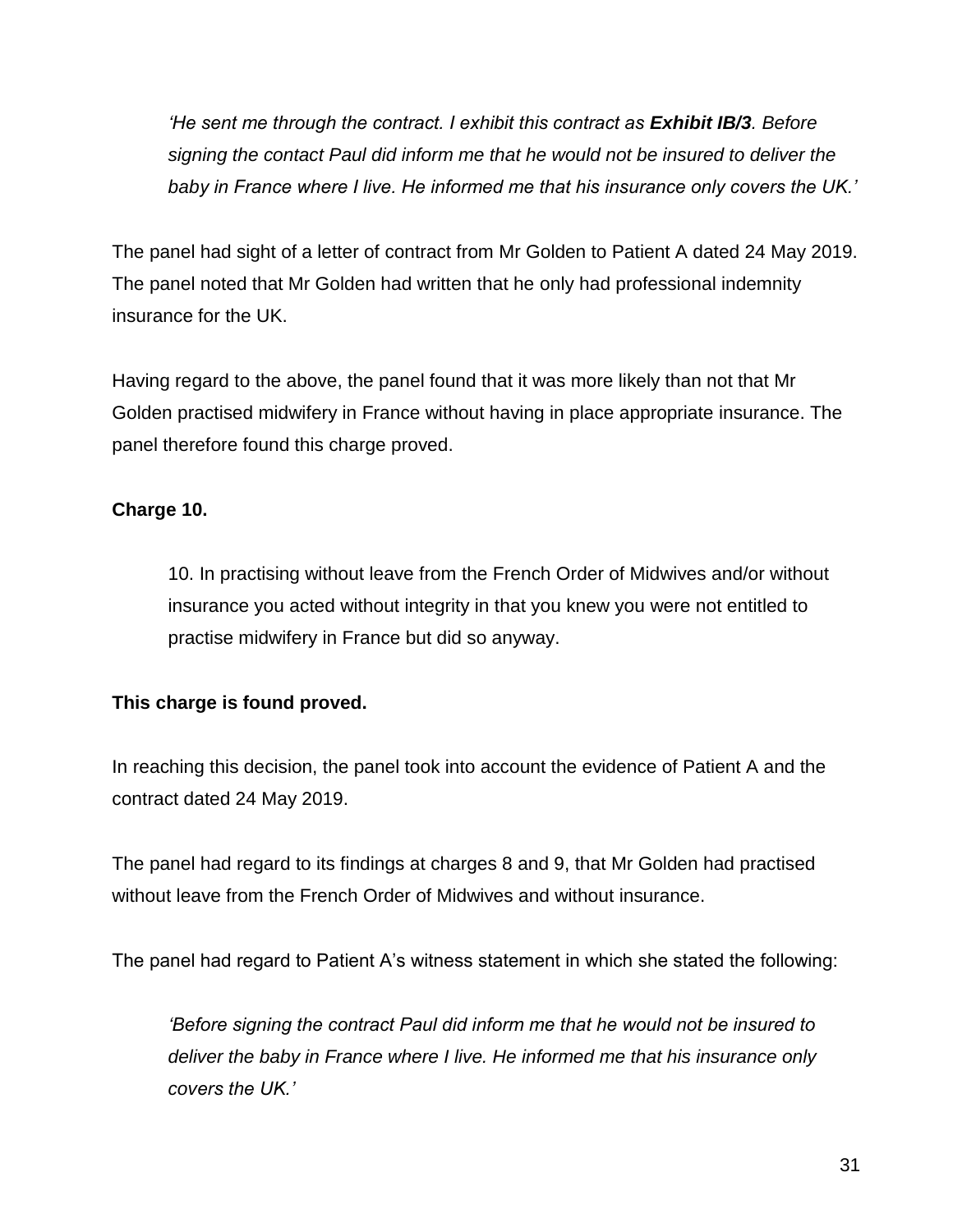The panel noted that Mr Golden made Patient A aware that he was not insured to practise in France but continued to practise and provide midwifery services in France without insurance. The panel was of the view that in practising without insurance in France, Mr Golden acted without integrity.

The panel concluded that it would be highly unlikely for a midwife practising in the UK not to know that there is a responsibility to register in another country before providing midwifery services. In consequence, they would be aware that if they wished to practise overseas they would need to check to confirm what the practice requirements were for that particular country. The panel considered that as a registered nurse and midwife in the UK, Mr Golden would have been aware of the NMC Code which requires nurses and midwives to adhere to the laws of the country that they are practising in. The panel determined that it was more likely than not that Mr Golden knew that he needed leave from the French Order of Midwives to practise as a midwife in France. The panel also determined that in practising without leave from the French Order of Midwives Mr Golden acted without integrity.

Having regard to all of the above the panel found this charge proved on both limbs.

### **Charge 11.**

11. In failing to keep records of Patient A's care you acted without integrity in that by doing so you intended to minimise the risk of your unregistered and/or uninsured practice coming to the attention of the French authorities.

### **This charge is found proved.**

In reaching this decision, the panel took into account the evidence of Patient A.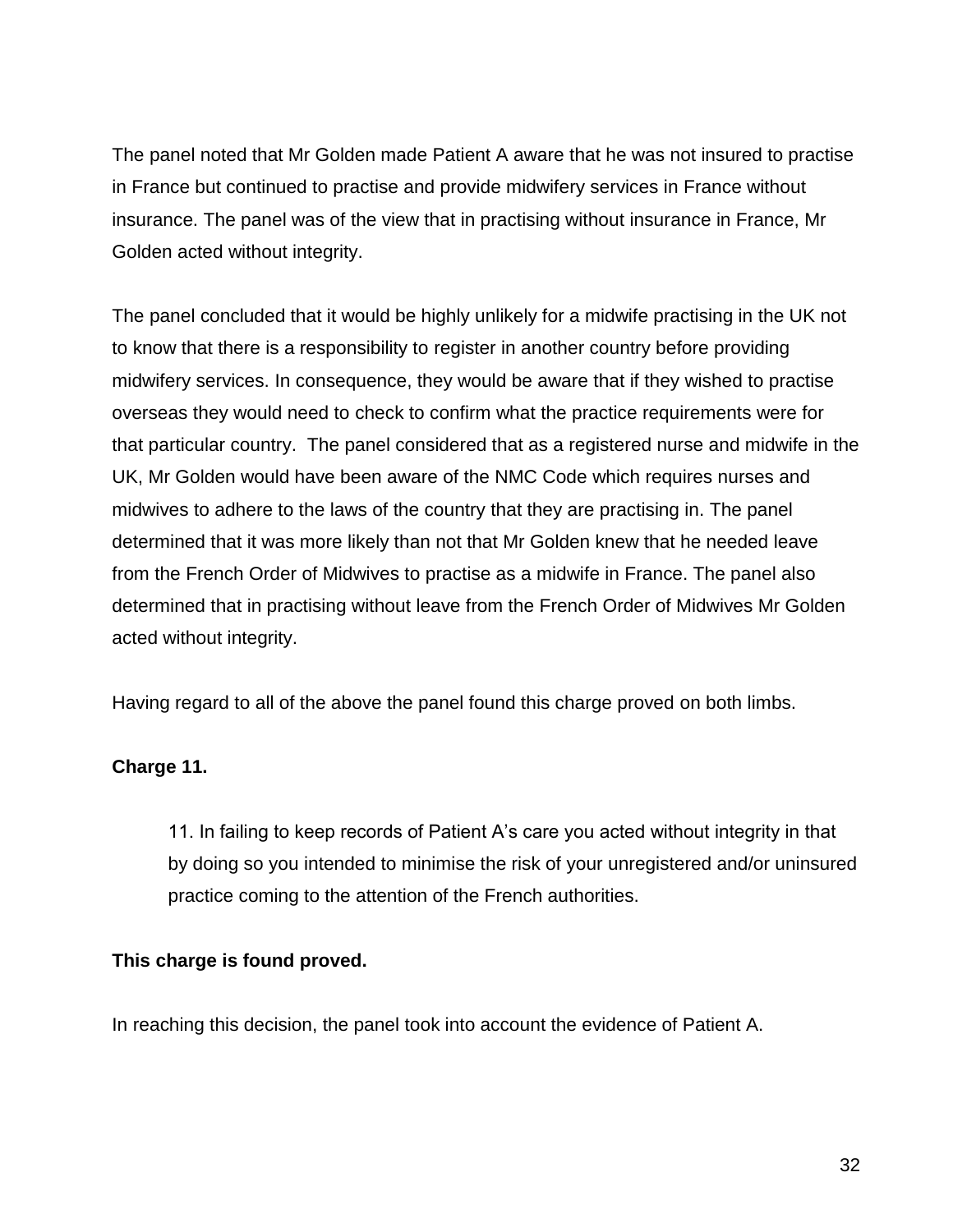The panel had regard to the witness statement of Patient A in which she stated the following:

*'In my NMC referral form I noted that Paul informed me that he would not be able to complete any formal paperwork if he attended my birth as he was not insured to deliver a baby in France so I would have been unable to ascertain the correct birth certificate for my baby. I was aware he was uninsured however the part about paperwork was only told to me once he arrived in France. In France if you have a homebirth the midwife must complete documentation and submit it to the Mayor. There is an official piece of paper that needs to be filled in with details such as the name of the mother, place of birth, weight, time, date etc and signed by the midwife. When Paul arrived in France he refused to complete this as he was not insured. This would have meant I would not have been able to get a birth certificate for my daughter.'*

In the light of the above, the panel determined that it was more likely than not that in failing to keep records of Patient A's care, Mr Golden intended to conceal that he was providing care without insurance and without being registered with the French Order of Midwives. In doing so, the panel found that Mr Golden acted without integrity and found this charge proved.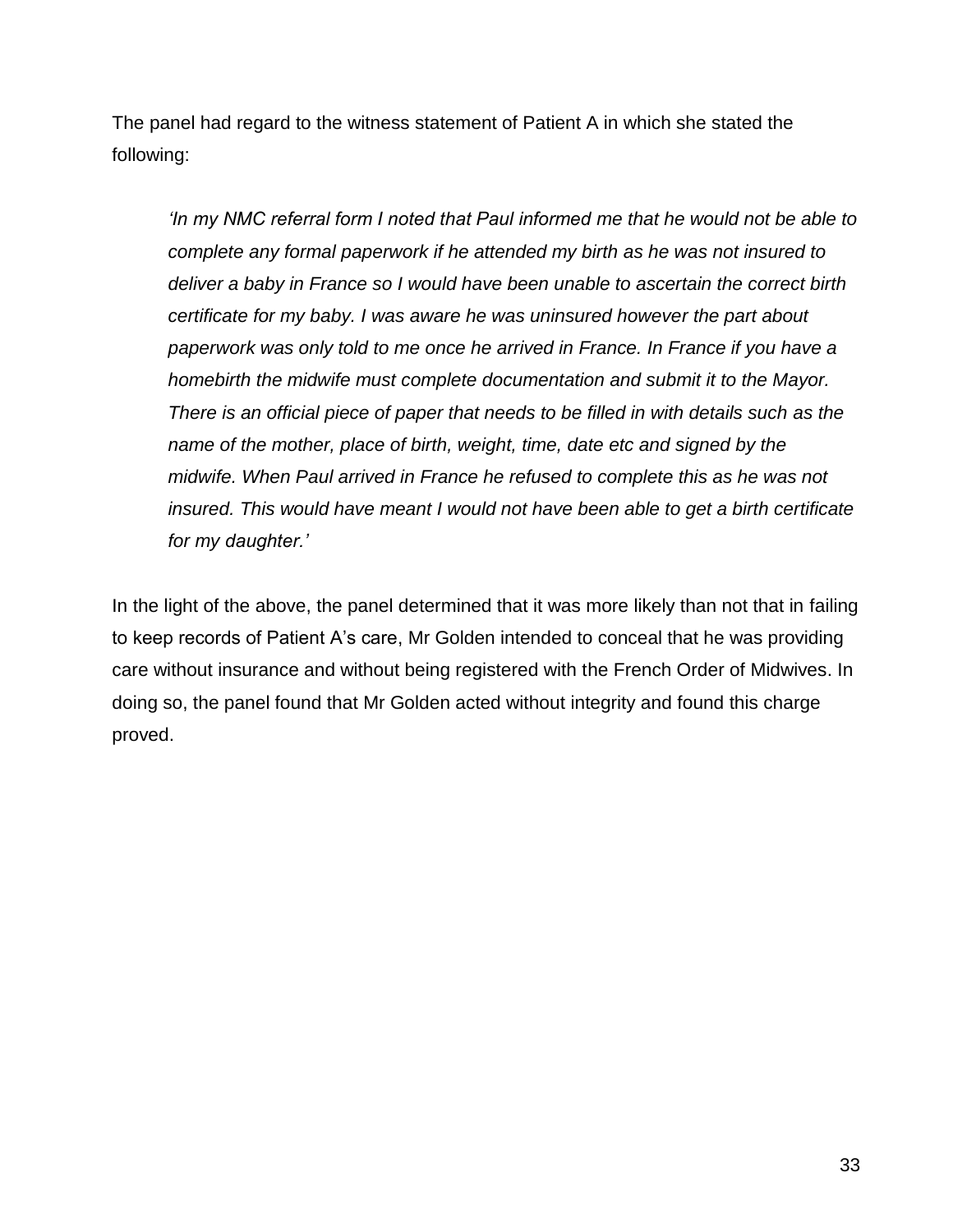#### **Fitness to practise**

Having reached its determination on the facts of this case, the panel then moved on to consider, whether the facts found proved amount to misconduct and, if so, whether Mr Golden's fitness to practise is currently impaired. There is no statutory definition of fitness to practise. However, the NMC has defined fitness to practise as a registrant's suitability to remain on the register unrestricted.

The panel, in reaching its decision, has recognised its statutory duty to protect the public and maintain public confidence in the profession. Further, it bore in mind that there is no burden or standard of proof at this stage and it has therefore exercised its own professional judgement.

The panel adopted a two-stage process in its consideration. First, the panel must determine whether the facts found proved amount to misconduct. Secondly, only if the facts found proved amount to misconduct, the panel must decide whether, in all the circumstances, Mr Golden's fitness to practise is currently impaired as a result of that misconduct.

### **Submissions on misconduct**

Mr Smith provided detailed submissions in respect of misconduct. He identified the specific and relevant standards where, in the NMC's view, Mr Golden's actions fell short of what is expected of a registered midwife. He took the panel through each charge and identified the parts of The Code: Professional standards of practice and behaviour for nurses and midwives (2015)' (the Code) that had been breached. Mr Smith submitted that the charges found proved demonstrate a series of decisions, omissions and failings made by Mr Golden over a period of several months. He submitted that the charges found proved individually, and collectively, amounted to misconduct.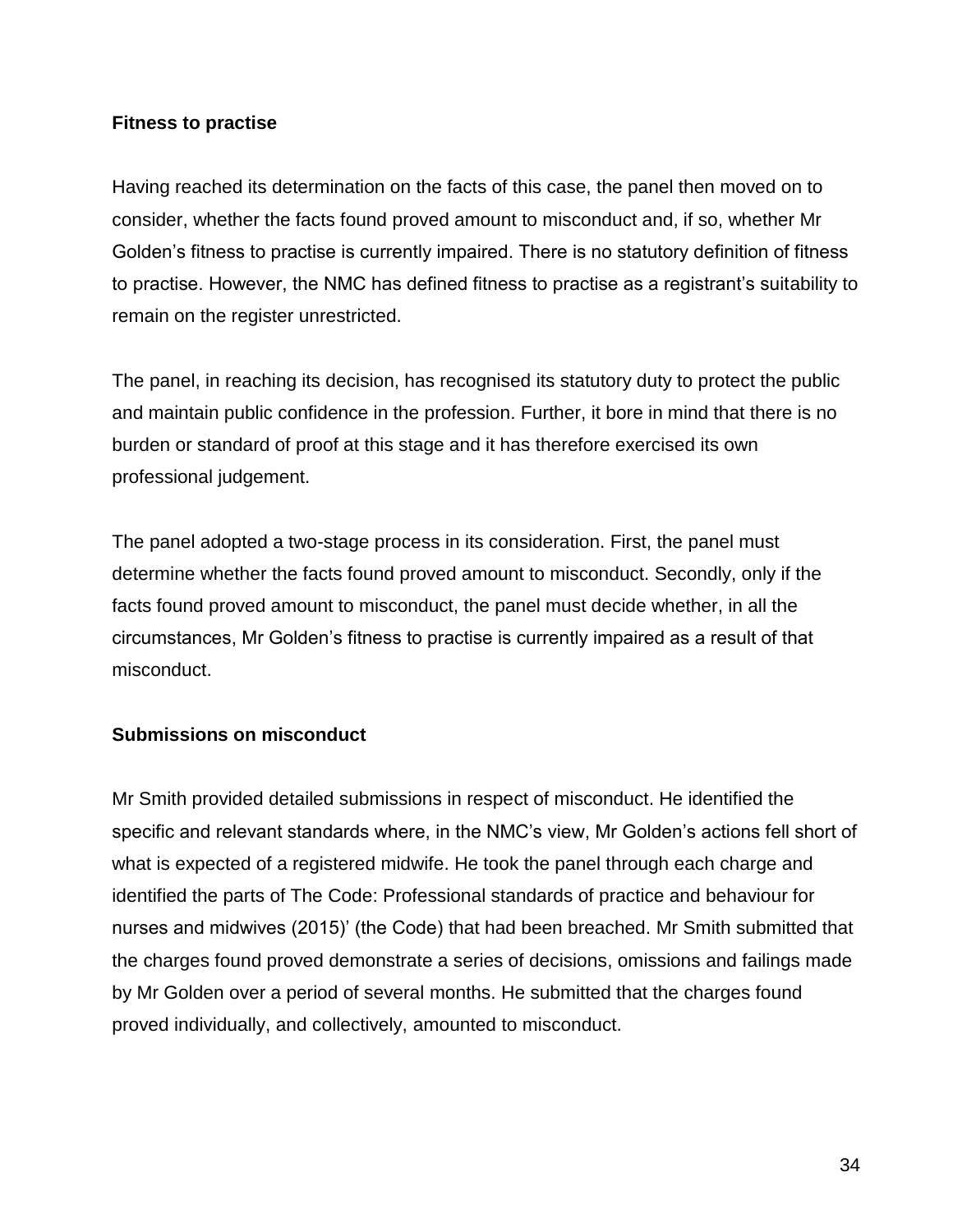#### **Submissions on impairment**

Mr Smith moved on to the issue of impairment and addressed the panel on the need to have regard to protecting the public and the wider public interest. This included the need to declare and maintain proper standards and maintain public confidence in the profession and in the NMC as a regulatory body. This included reference to the cases of *Council for Healthcare Regulatory Excellence v (1) Nursing and Midwifery Council (2) and Grant*  [2011] EWHC 927 (Admin).

Mr Smith also provided detailed submissions on the question of whether Mr Golden is currently impaired. Mr Smith referred the panel to two references provided by Mr Golden. He submitted that the following limbs of the test set out in *Grant* are engaged:

- *a) has in the past acted and/or is liable in the future to act so as to put a patient or patients at unwarranted risk of harm; and/or*
- *b) has in the past brought and/or is liable in the future to bring the medical profession into disrepute; and/or*
- *c) has in the past breached and/or is liable in the future to breach one of the fundamental tenets of the medical profession; …*

Mr Smith submitted that the lack of any evidence of insight, remorse, reflection or remediation, that Mr Golden's fitness to practise is currently impaired. He therefore invited the panel to find Mr Golden's fitness to practise impaired by reason of his misconduct on both public protection and public interest grounds.

The panel accepted the advice of the legal assessor.

### **Decision and reasons on misconduct**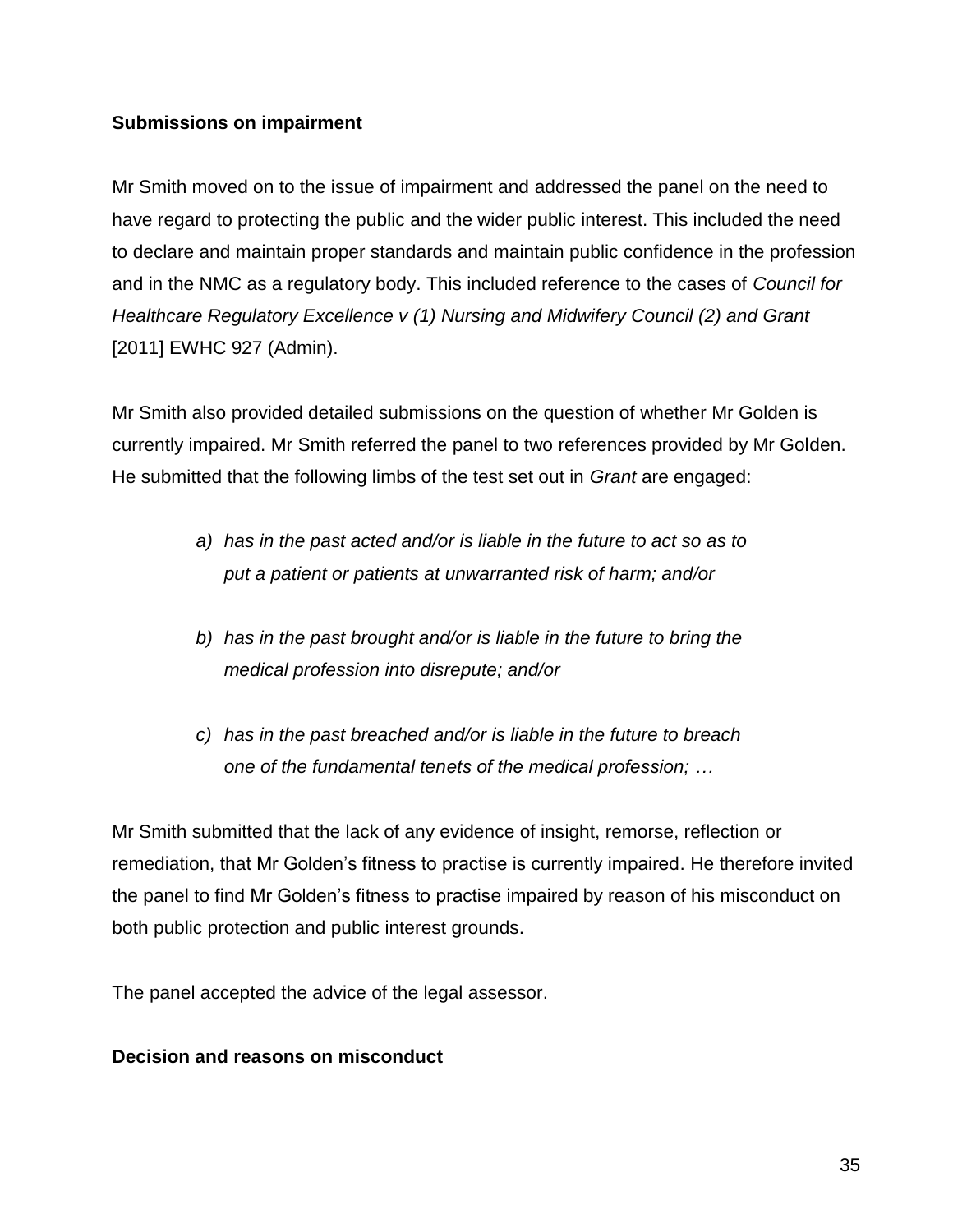When determining whether the facts found proved amount to misconduct, the panel had regard to the terms of the Code.

The panel was of the view that Mr Golden's actions did fall significantly short of the standards expected of a registered midwife, and that his actions amounted to a breach of the Code. Specifically:

*'1.2 make sure you deliver the fundamentals of care effectively*

*2.3 encourage and empower people to share in decisions about their treatment and care*

*2.5 respect, support and document a person's right to accept or refuse care and treatment*

*3.3 act in partnership with those receiving care, helping them to access relevant health and social care, information and support when they need it*

*6.1 make sure that any information or advice given is evidence-based including information relating to using any health and care products or services*

*8.5 work with colleagues to preserve the safety of those receiving care* 

*8.6 share information to identify and reduce risk*

*10.1 complete records at the time or as soon as possible after an event, recording if the notes are written some time after the event* 

*10.2 identify any risks or problems that have arisen and the steps taken to deal with them, so that colleagues who use the records have all the information they need*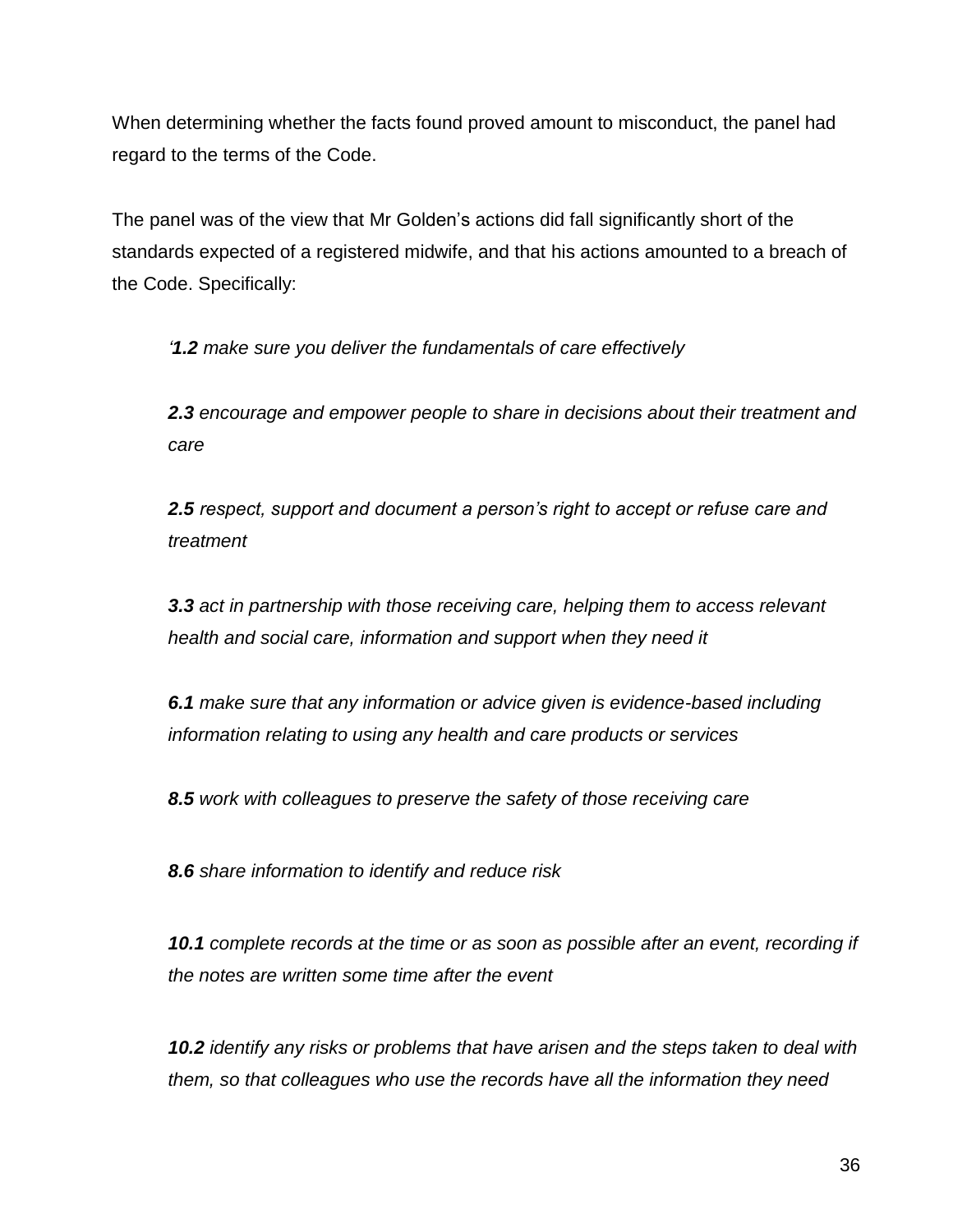*10.4 attribute any entries you make in any paper or electronic records to yourself, making sure they are clearly written, dated and timed, and do not include unnecessary abbreviations, jargon or speculation*

*11.1 only delegate tasks and duties that are within the other person's scope of competence, making sure that they fully understand your instructions*

*13.2 make a timely referral to another practitioner when any action, care or treatment is required*

*18.4 take all steps to keep medicines stored securely*

*20.1 keep to and uphold the standards and values set out in the Code*

*20.2 act with honesty and integrity at all times, treating people fairly and without discrimination, bullying or harassment*

*20.4 keep to the laws of the country in which you are practising'*

The panel appreciated that breaches of the Code do not automatically result in a finding of misconduct. However, the panel was of the view that all of the charges found proved both individually, and collectively, amounted to misconduct.

In considering whether each of the charges amounted to misconduct, the panel had regard to the National Institute of Clinical Excellence (NICE) guidelines on maternity care and the expert report.

In respect of charge 1, the panel determined that the failure to carry out an adequate risk assessment during his initial appointment with Patient A fell seriously short of the standards expected of a midwife. An adequate risk assessment would include a full family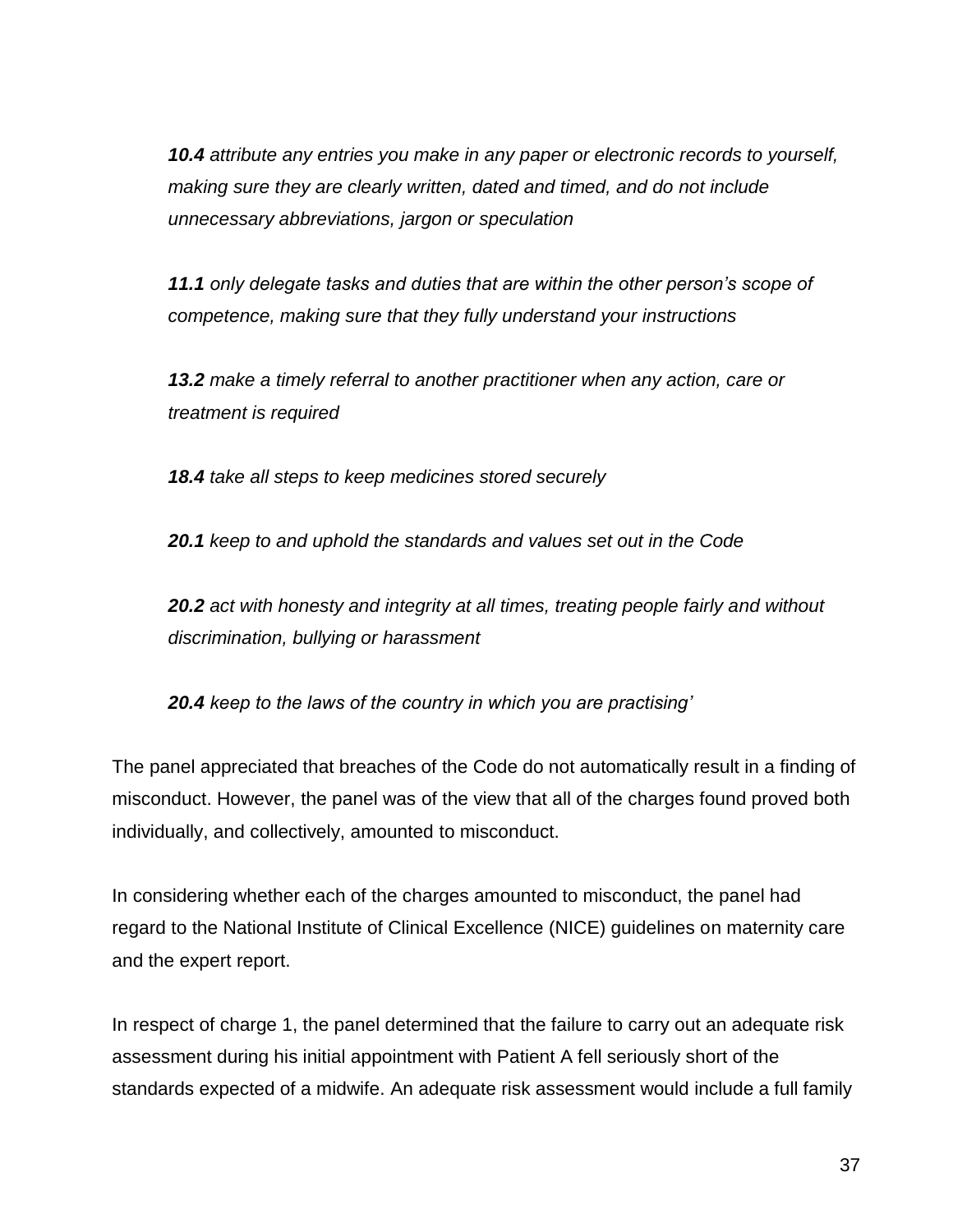history, past medical/surgical history, previous obstetric history and a bio-physical assessment. This risk assessment forms a baseline record informing the planning and implementation of care and ongoing risk assessment. In failing to undertake this, Mr Golden exposed Patient A and her unborn baby to an unwarranted risk of harm.

The panel found that Mr Golden's actions in respect of charge 2 amounted to misconduct. As set out in its decision on facts, the panel was of the view that Mr Golden, as a registered midwife, should have been aware of and acted in accordance with the guidance on suspected ruptured membranes. In failing to make a note of the suspected rupture and taking the appropriate steps, the panel determined that Mr Golden demonstrated a disregard for patient safety. The panel was of the view that in failing to record the suspected ruptured membranes, Mr Golden deprived any future healthcare professionals of having a full record of Patient A's history which could have had potentially catastrophic consequences for Patient A and her baby including sepsis and still birth.

Furthermore, the panel noted that when Patient A raised concerns about what could have been ruptured membranes, Mr Golden did not acknowledge her concerns or advise her appropriately. The panel determined that Mr Golden's lack of advice to Patient A resulted in her not seeking medical intervention in a timely manner.

In respect of charge 3, the panel found that Mr Golden's actions and omissions amounted to misconduct. As set out in its decision on facts, the panel noted the NICE guidance on what is expected of a midwife in providing advice about a pregnancy which lasts longer than 42 weeks. The panel determined that in failing to provide this information to Patient A, he deprived her of being able to make a fully informed choice about her options if her pregnancy lasted longer than 42 weeks.

The panel found that Mr Golden's lack of records in respect of the care he provided to Patient A, as set out in charge 4, amounted to misconduct. The panel considered that the lack of a record of care was a serious departure of the standards expected of a midwife and could have had potentially serious consequences for Patient A and her baby. The lack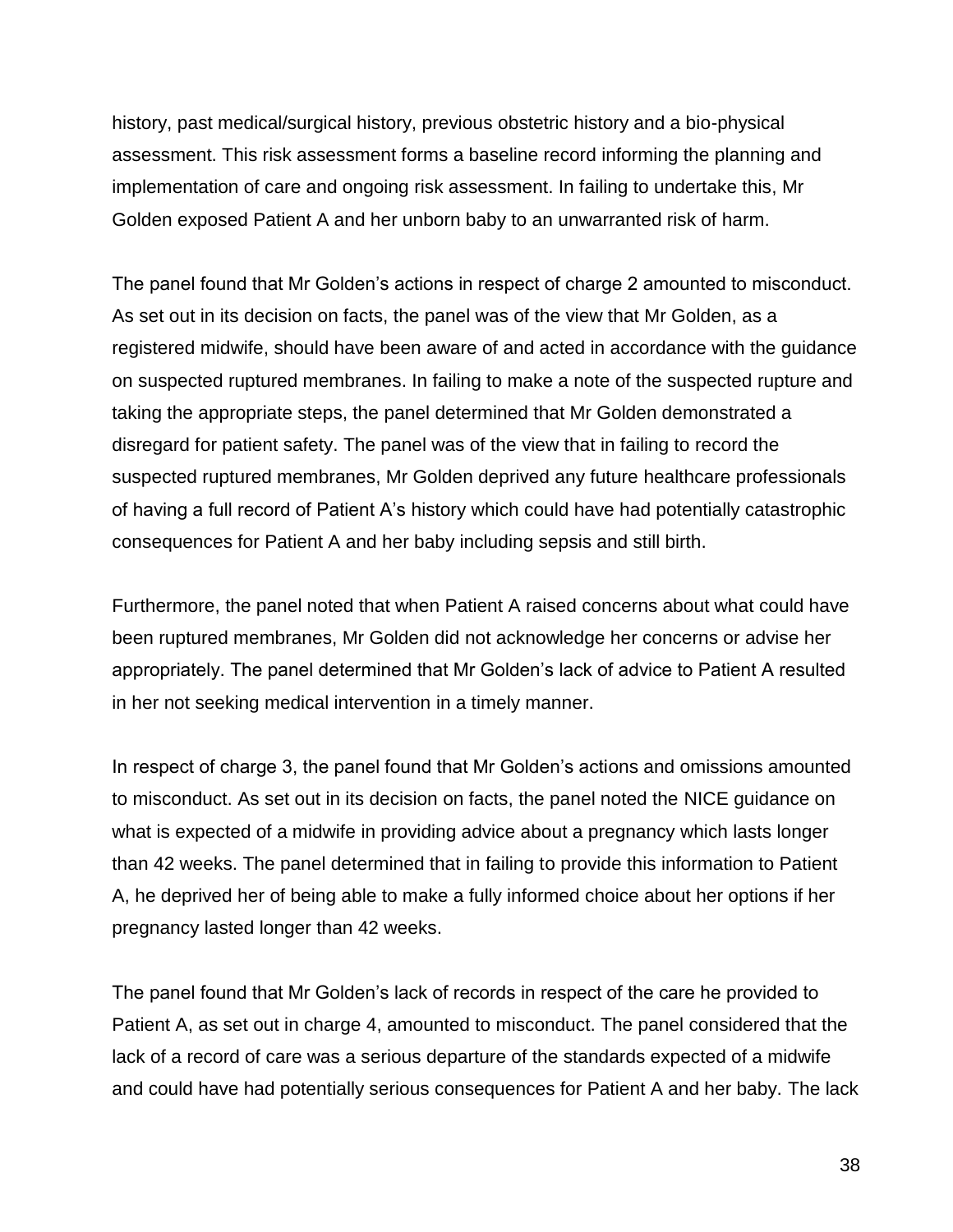of maternity records could have caused delays to Patient A and her baby receiving appropriate treatment from other healthcare professionals when she attended hospital.

In respect of charge 5, the panel found that in storing medication in Patient A's house, Mr Golden showed a complete disregard for safety. The panel noted that if Oxytocin was used inappropriately by a pregnant woman it could result in separation of the placenta resulting in intrauterine death. The panel was of the view that Mr Golden should have taken all reasonable steps to ensure that any medication in his possession was stored securely in a locked box or bag. The panel therefore found that Mr Golden's actions amounted to misconduct in respect of this charge.

In respect of charge 6, the panel determined that Mr Golden's actions in not attempting to handover Patient A's care to another qualified healthcare professional amounted to misconduct. The panel had regard to its findings in respect of this charge and the expert report in which it was stated that there was no clinical justification for Mr Golden to discharge Patient A. The panel found that Mr Golden appeared to absolve himself of any responsibility once he considered the contract had ended. The panel was of the view that Mr Golden's actions in not attempting to handover Patient A's care caused distress to her and her partner, which she communicated to him and he did not respond. Without a proper handover, the panel was of the view that Patient A and her baby were put at risk as healthcare professionals would not be able to assess what interventions had previously taken place, or assess previous clinical indicators. The panel therefore determined that Mr Golden's lack of handover in respect of Patient A's care amounted to misconduct.

Having regard to its findings at charge 7, the panel was of the view that Mr Golden's actions in delegating Patient A's care to an unqualified person was extremely serious and amounted to misconduct. The panel considered that as an experienced midwife, Mr Golden would have been fully aware that it is illegal in the UK for someone to act as a midwife if they are not qualified. In advising Person A that she was able to care for Patient A during labour, the panel found that Mr Golden's actions fell seriously short of what is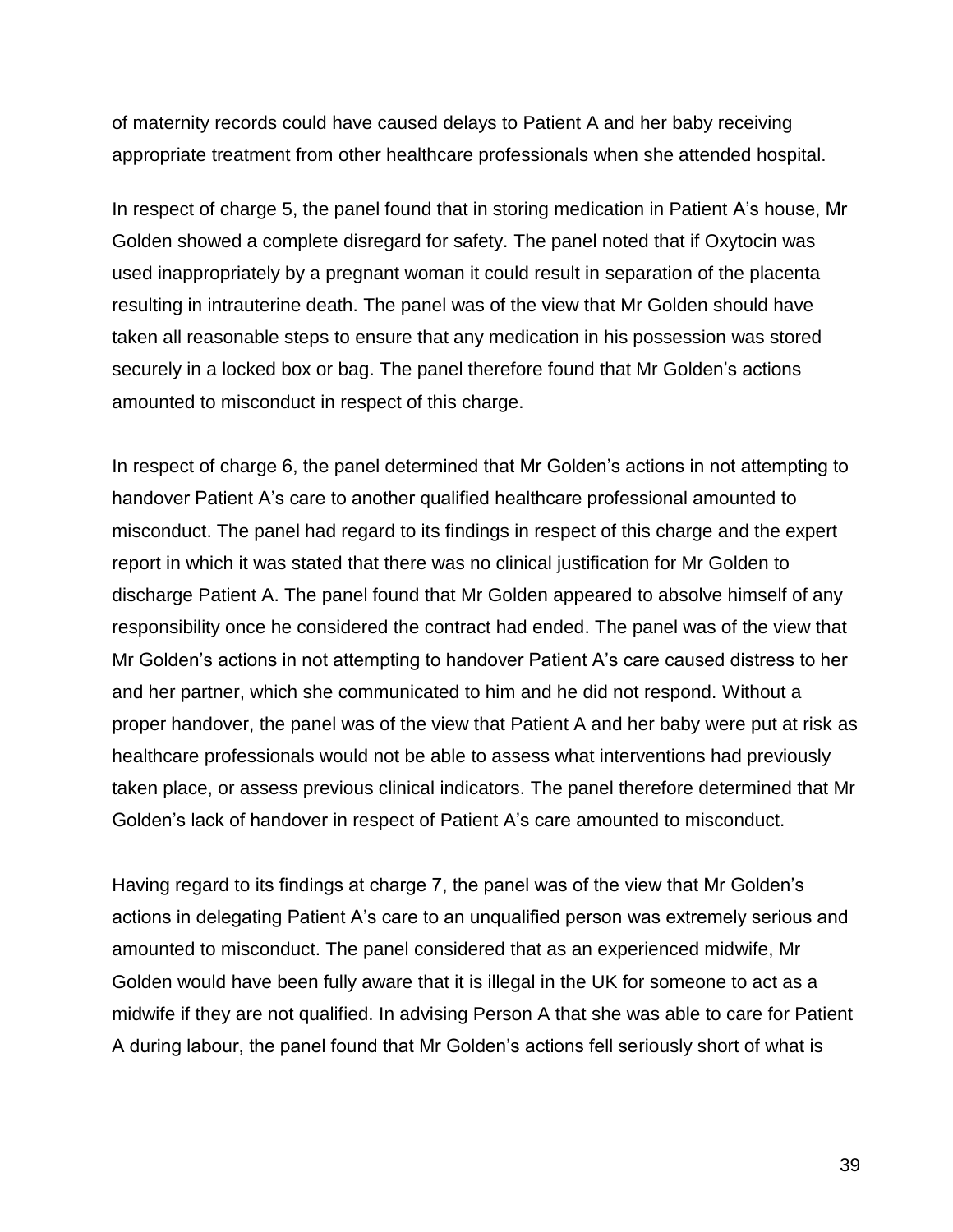expected of a midwife. The panel was of the view that this was exacerbated by Mr Golden's knowledge of the heightened potential risks for a baby born after 42 weeks.

In respect of charges 8 and 9, the panel found that in practising in France without the required registration or indemnity insurance, Mr Golden's actions amounted to misconduct. The panel noted that in practising as a midwife in France without registration with the French Order of Midwives is a criminal offence. The panel also considered that in practising without indemnity insurance could have had serious implications for Patient A and her baby if complications arose during childbirth resulting in injury that required ongoing and specialist support.

With regard to charges 10 and 11, the panel was of the view that Mr Golden's lack of integrity by practising without the required registration or insurance over a period of months and in a clandestine manner. The panel was therefore of the view that this amounted to misconduct.

Having regard to all of the above, the panel concluded that Mr Golden's behaviour fell significantly below the standard required of a registered midwife and therefore amounted to misconduct.

### **Decision and reasons on impairment**

The panel next went on to decide if as a result of the misconduct, Mr Golden's fitness to practise is currently impaired.

Midwives occupy a position of privilege and trust in society and are expected at all times to be professional. Patients and their families must be able to trust midwives with their lives and the lives of their loved ones. To justify that trust, midwives must be transparent and act with integrity. They must make sure that their conduct at all times justifies both their patients' and the public's trust in the profession.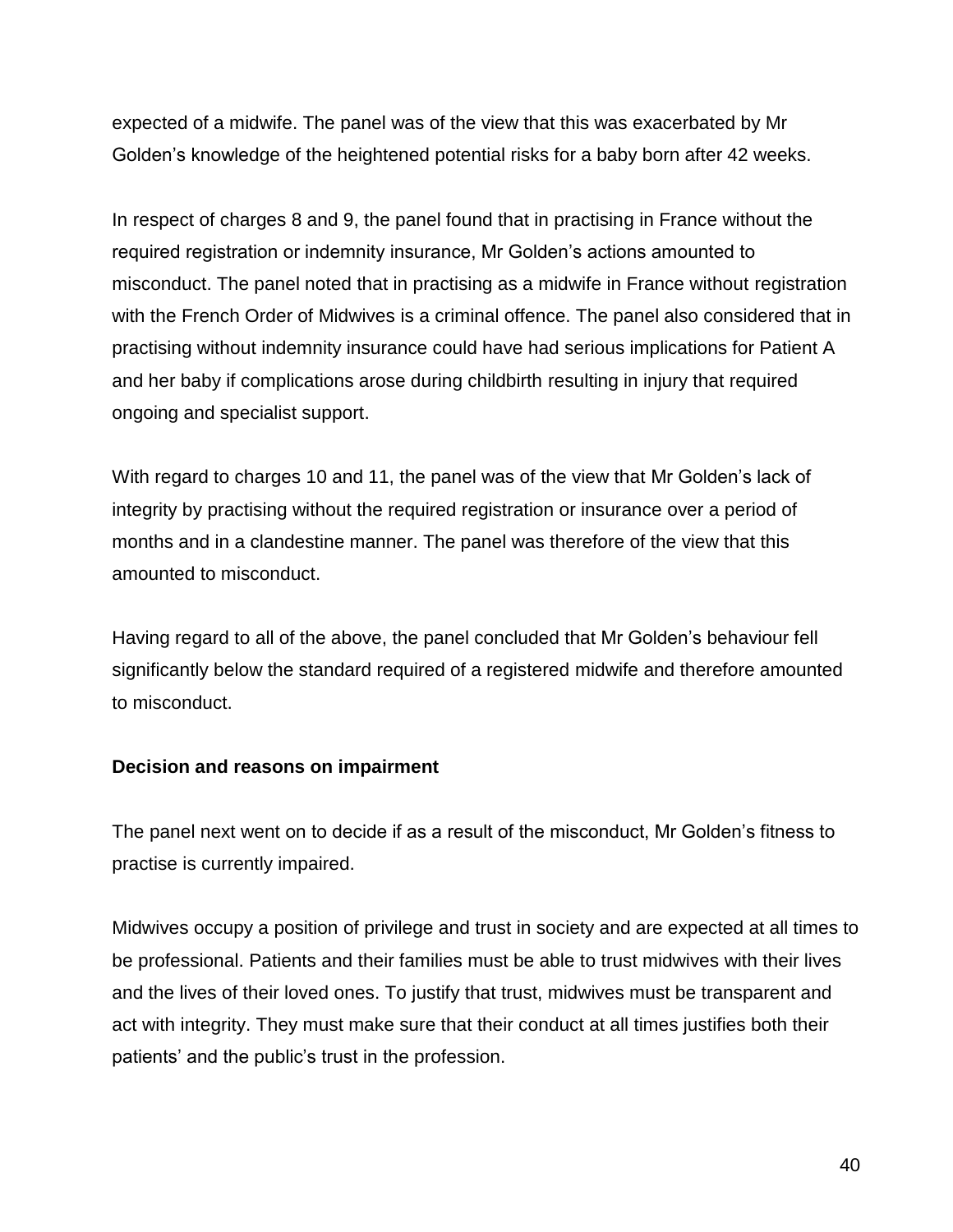In this regard the panel considered the judgment of Mrs Justice Cox in the case of *CHRE v NMC and Grant* in reaching its decision. In paragraph 74, she said:

*'In determining whether a practitioner's fitness to practise is impaired by reason of misconduct, the relevant panel should generally consider not only whether the practitioner continues to present a risk to members of the public in his or her current role, but also whether the need to uphold proper professional standards and public confidence in the profession would be undermined if a finding of impairment were not made in the particular circumstances.'*

In paragraph 76, Mrs Justice Cox referred to Dame Janet Smith's "test" which reads as follows:

*'Do our findings of fact in respect of the doctor's misconduct, deficient professional performance, adverse health, conviction, caution or determination show that his/her fitness to practise is impaired in the sense that s/he:*

- *a) has in the past acted and/or is liable in the future to act so as to put a patient or patients at unwarranted risk of harm; and/or*
- *b) has in the past brought and/or is liable in the future to bring the medical profession into disrepute; and/or*
- *c) has in the past breached and/or is liable in the future to breach one of the fundamental tenets of the medical profession; and/or*
- *d) ...'*

The panel found limbs a, b and c engaged in this case.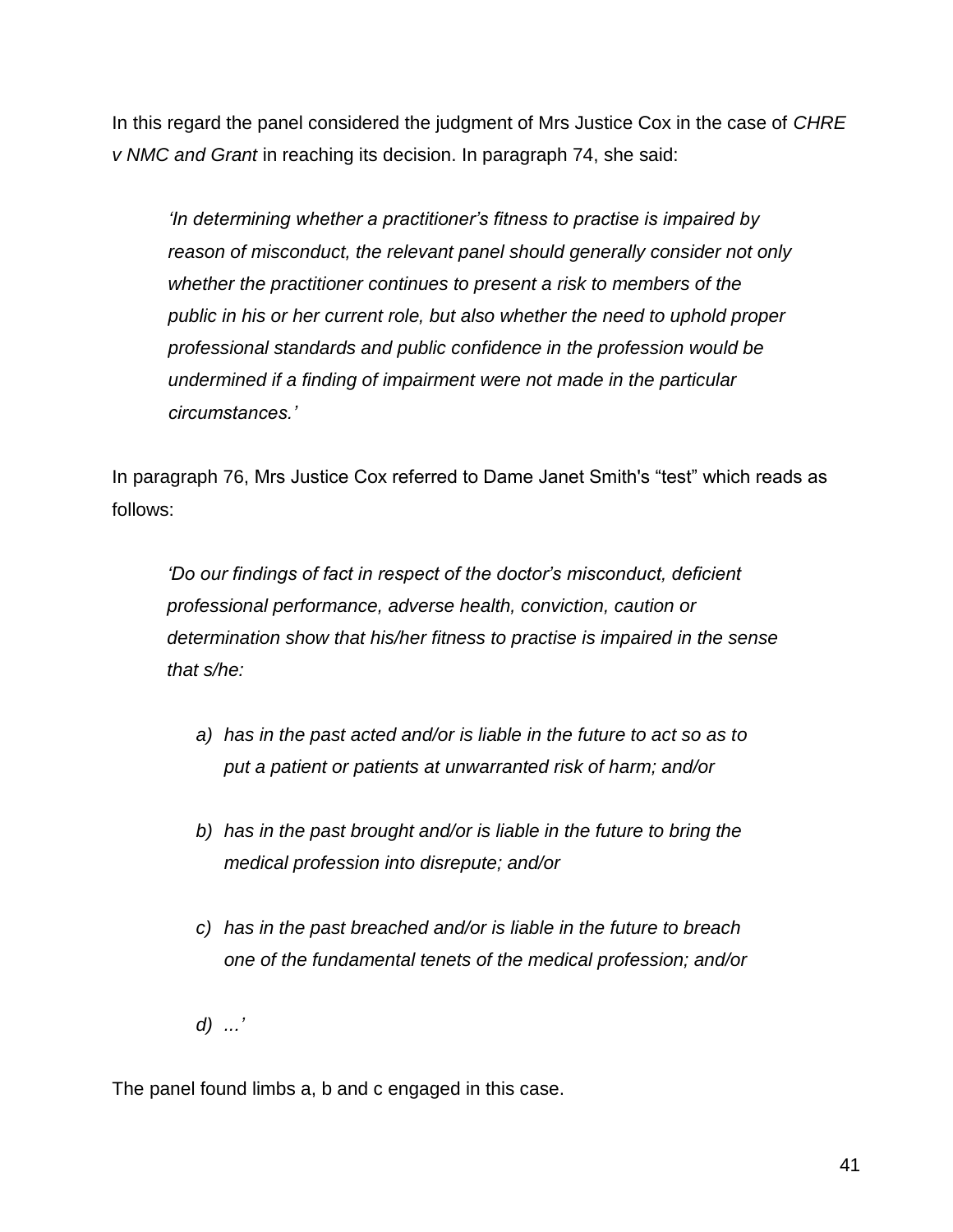The panel determined that Mr Golden's actions and omissions placed Patient A and her baby at an unwarranted risk of harm. The panel found that in discharging Patient A without clinical justification, and in not ensuring that her care was handed over to a qualified midwife or other healthcare professional, Mr Golden acted without compassion and caused both Patient A and her partner emotional distress. The panel found that Mr Golden's actions brought the profession into disrepute and he breached fundamental tenets of the profession. The panel found that in practising without indemnity insurance and the required registration, Mr Golden demonstrated a flagrant disregard for the rules of the country he was practising and for the welfare of Patient A and her baby.

The panel had sight of two references provided by Mr Golden. The panel had regard to a reference dated 13 August 2020 in which the following was stated:

#### *'Statement regarding Terence Paul Golden Midwife*

*I […] make the following true statement regarding Terence Paul Golden I worked as a midwife for many years.*

*I met Paul Golden about three years ago. We are working together on some projects for teaching. We engage in professional supervision together. Paul teaches communication, mediation and law. He is very committed and dedicated to women and the midwifery profession. He supports human rights for women. He is kind, compassionate and if necessary he 'goes the extra mile'. Paul and I were together the day he was called back to France for the birth there. He instantly booked the flight from Venice to Bordeaux. I took him to the train station in Klagenfurt. He was on his way to her because she said, she was in labor. Her partner was messaging Paul that he should be coming. So Paul went. But he returned after the woman told him, that he should not to come.*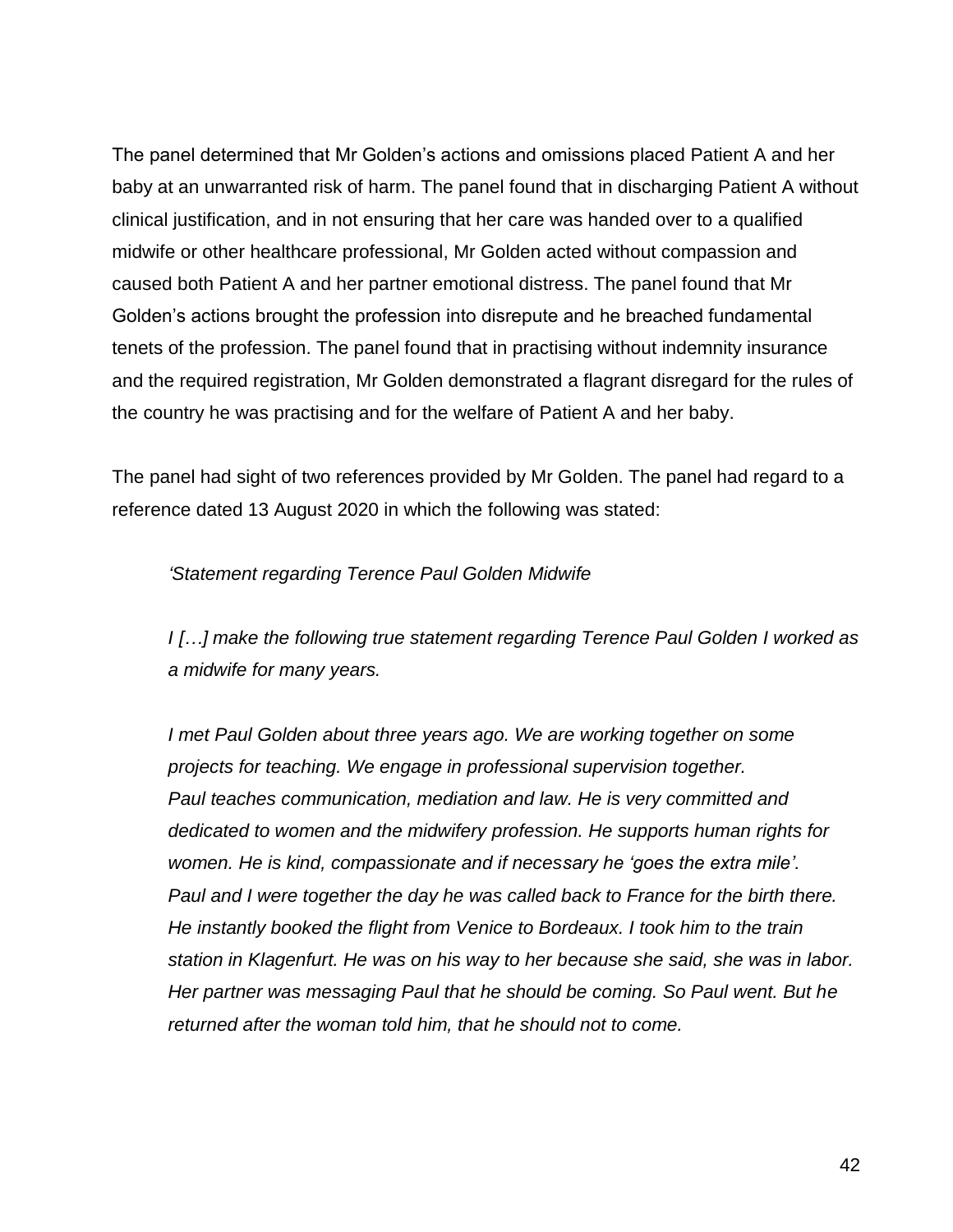*In September he had left France because the woman also asked him to leave then. That was after being there three weeks waiting for the birth. It seems likely that the date for the birth may be wrong. I know that Paul had cancelled work commitments in September to provide care to the woman in France.*

*Paul was clearly dedicated to this woman and he recommended she should contact the local midwife and hospital and arrange a scan (when she asked him to leave).'*

The panel also had regard to another reference dated 13 August 2020 in which the following was stated:

*'I chose Paul to be my midwife for my fifth child two years ago in the UK. Since then Paul and I have collaborated with workshops related to birth education, mediation and human rights in childbirth.*

*I understand he has a charge of not making notes.*

*Everything about Paul is focused on women's choices. It is unimaginable that he would not make notes or do anything that was not woman centred. In my case, we went through the various perceived risks (age (44), vba2c multiparity etc). Paul and I discussed and documented all my choices. He stayed with us throughout the antenatal period, labour and postpartum period until I was ready for him to leave.*

*I have a record of my pregnancy and birth notes. We wrote some documents together showing I gave informed consent. Paul works in true partnership with women. He was totally committed to me and my family receiving the best care possible.'*

The panel had regard to the two references that attest to Mr Golden's clinical competency and dedication to providing collaborative and compassionate midwifery care. However,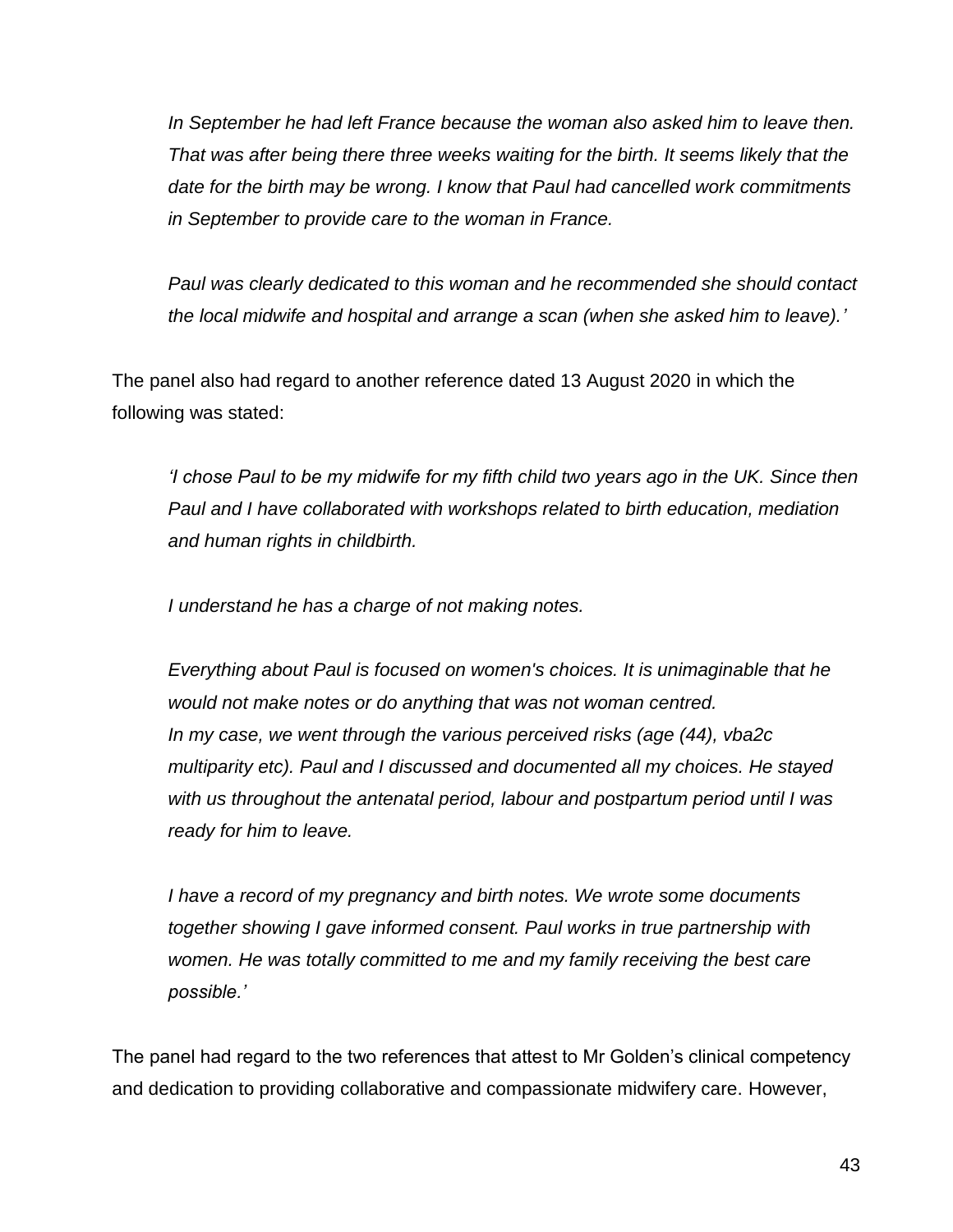they do not address the majority of the matters that have arisen in this case. Therefore, the panel determined that it could attach little weight to these references in relation to current impairment.

The panel went on to consider whether the Mr Golden's misconduct was remediable and, if so, whether it had been remedied. The panel determined that Mr Golden's misconduct raises serious attitudinal concerns. The panel determined that in not keeping maternity records, Mr Golden was attempting to avoid leaving an audit trail because he knew he was acting unlawfully in practising without the required registration and insurance. The panel found that Mr Golden prioritised financial gain over the emotional and physical needs of Patient A and her baby which demonstrated serious attitudinal concerns. The panel also found that Mr Golden's actions in leaving Patient A *'high and dry'* because he believed that his contractual obligations were fulfilled, were serious and was not the conduct that is expected of a caring midwife. The panel noted communications from Patient A to Mr Golden in which she was clearly distressed and asking for help, and even in the face of a distressed expectant mother who had placed trust in him, he demonstrated a complete disregard for her wellbeing and provided no emotional or clinical support. The panel therefore concluded that the misconduct in this case is difficult to remediate.

In respect of Mr Golden's insight into his misconduct, the panel noted that he has not provided any responses to the charges against him or a reflective statement for the panel's consideration. Conversely, the panel noted his only engagement in this hearing has been in an attempt to divert attention to what he asserted to be flaws in the NMC process. The panel therefore found that Mr Golden had no insight into his misconduct. The panel also considered that Mr Golden has demonstrated no remorse for his actions, instead he appears to attempt to deflect any responsibility on to Patient A.

The panel went on to consider whether Mr Golden had taken steps to remediate and strengthen his practice. The panel noted that there was no evidence of any remediation. The panel had particular regard to the following statement in the reference dated 13 August 2020 and noted the following: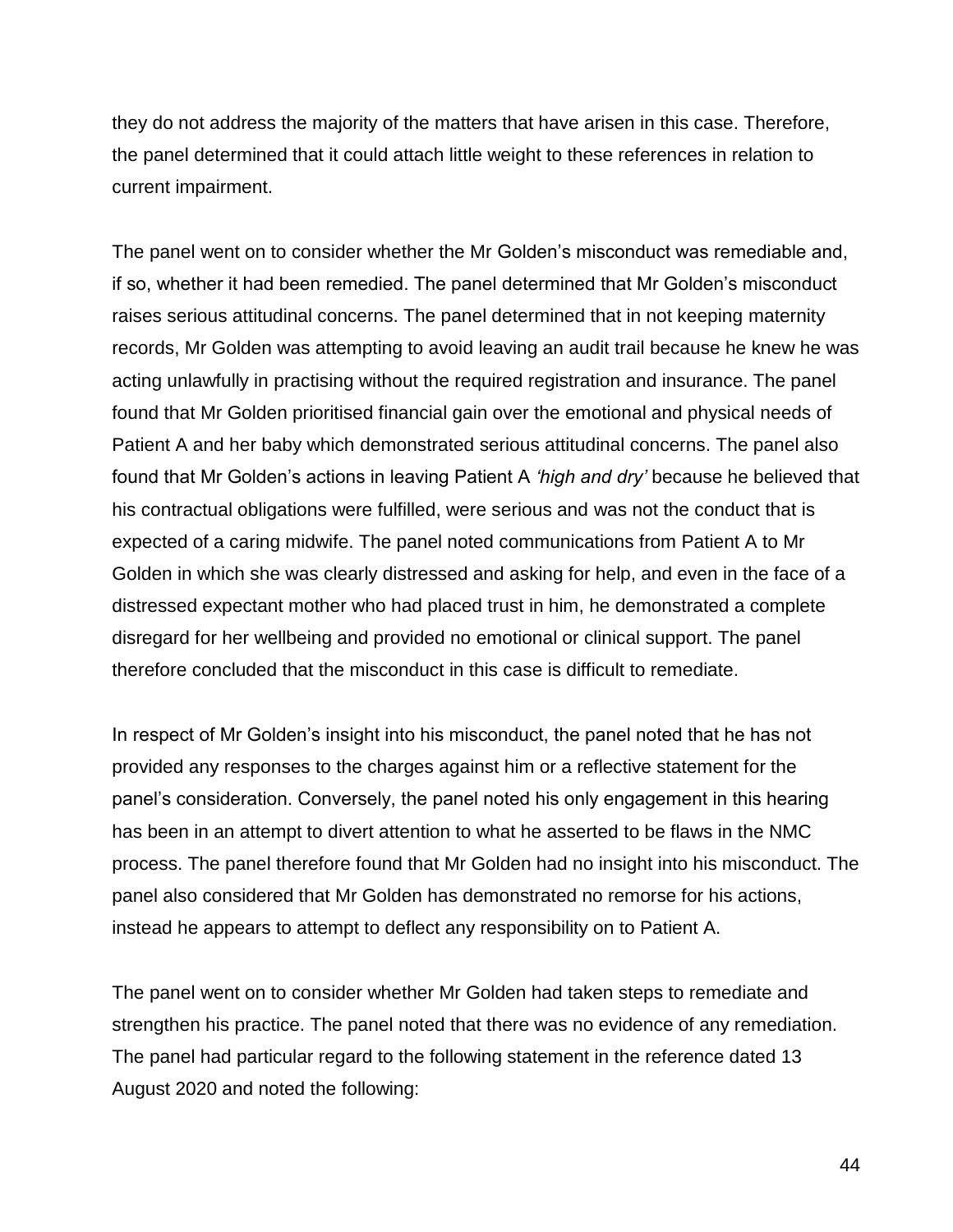*'I met Paul Golden about three years ago. We are working together on some projects for teaching. We engage in professional supervision together. Paul teaches communication, mediation and law. He is very committed and dedicated to women and the midwifery profession. He supports human rights for women. He is kind, compassionate and if necessary he 'goes the extra mile'.'*

The panel was concerned that Mr Golden having specialist knowledge in teaching communication, mediation and law, acted unlawfully, without integrity and showed a disregard for Patient A, even when she was communicating that she was distressed and asking for help.

The panel was of the view that in light of all of the above, the likelihood of Mr Golden repeating his misconduct was high. The panel therefore decided that a finding of impairment is necessary on the grounds of public protection.

The panel bore in mind that the overarching objectives of the NMC; to protect, promote and maintain the health, safety, and well-being of the public and patients, and to uphold and protect the wider public interest. This includes promoting and maintaining public confidence in the nursing and midwifery professions and upholding the proper professional standards for members of those professions.

The panel determined that a finding of impairment on public interest grounds is required because a member of the public would be shocked if a finding was not made in the circumstances of this case.

In addition, the panel concluded that public confidence in the profession would be undermined if a finding of impairment were not made in this case and therefore also finds Mr Golden's fitness to practise impaired on the grounds of public interest.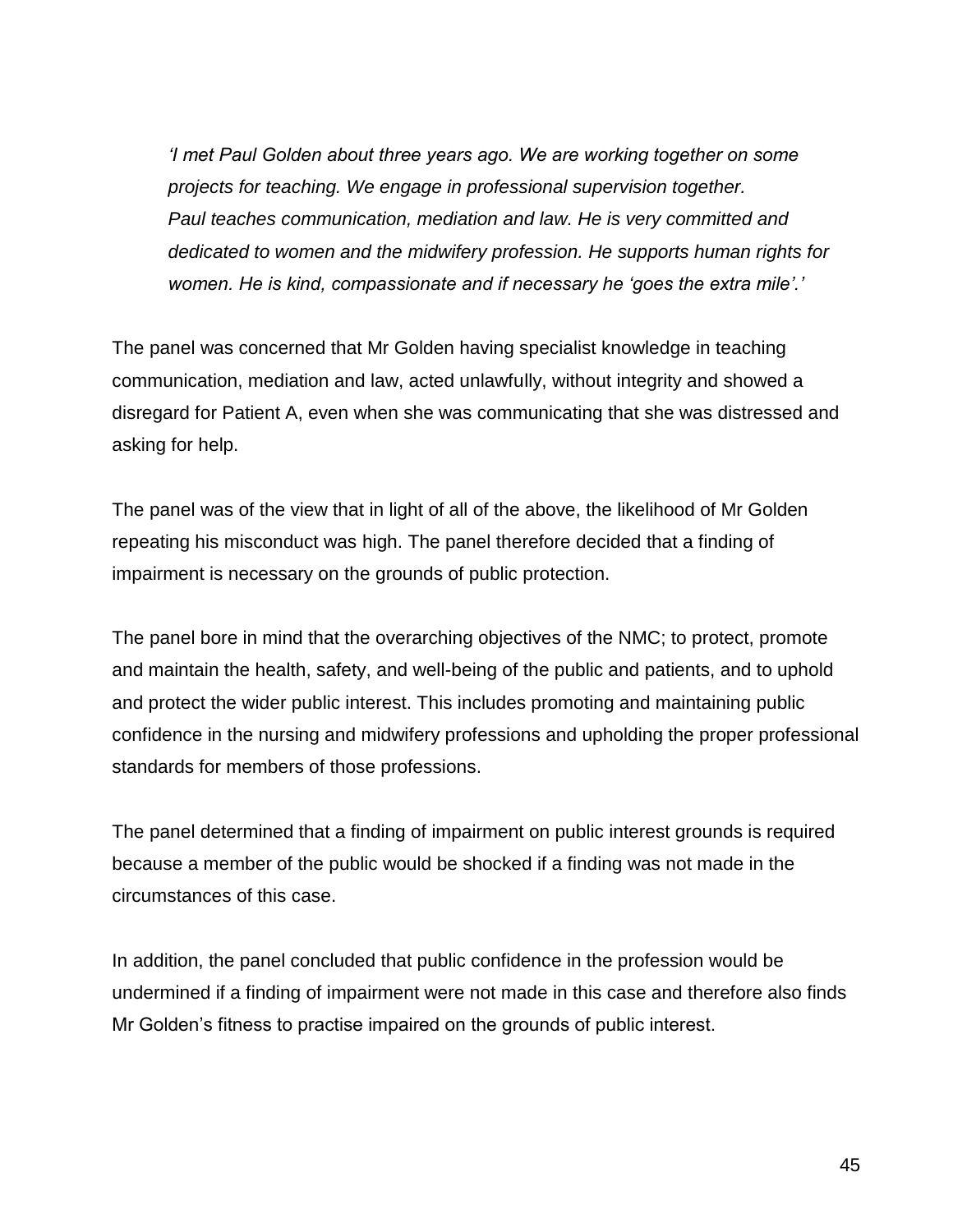Having regard to all of the above, the panel was satisfied that Mr Golden's fitness to practise is currently impaired.

### **19 April 2022**

On the morning of 19 April 2022 the panel was informed that Mr Golden had sent an email to the NMC with some additional documents attached during the bank holiday weekend. This further documentation was provided after the panel had announced its decision on impairment of fitness to practise and after it had heard the NMC submissions on sanction, but before it had handed down its decision on sanction. The email from Mr Golden referred to a number of documents which were served at various interim hearings. These were provided to the panel and the panel took some time to read and properly consider the same. When the panel were reading these documents, the NMC received an email from Mr Golden containing an application for a 'Mis-trial or to abandon this case'. The panel went on to consider this application.

### **Decision and reasons on application for a 'Mis-trial or to abandon this case'**

Mr Golden's application is set out below:

*'Application for a Mis-trial or to abandon this case*

- *1. This case failed to meet any reasonable or proper process.*
- *2. There is no bundle provided in physical form and all electronic documentation has been sent in an inaccessible way with passwords / encryption that prevents access.*
- *3. Today the online hearing was inaccessible to the defence and to the public.*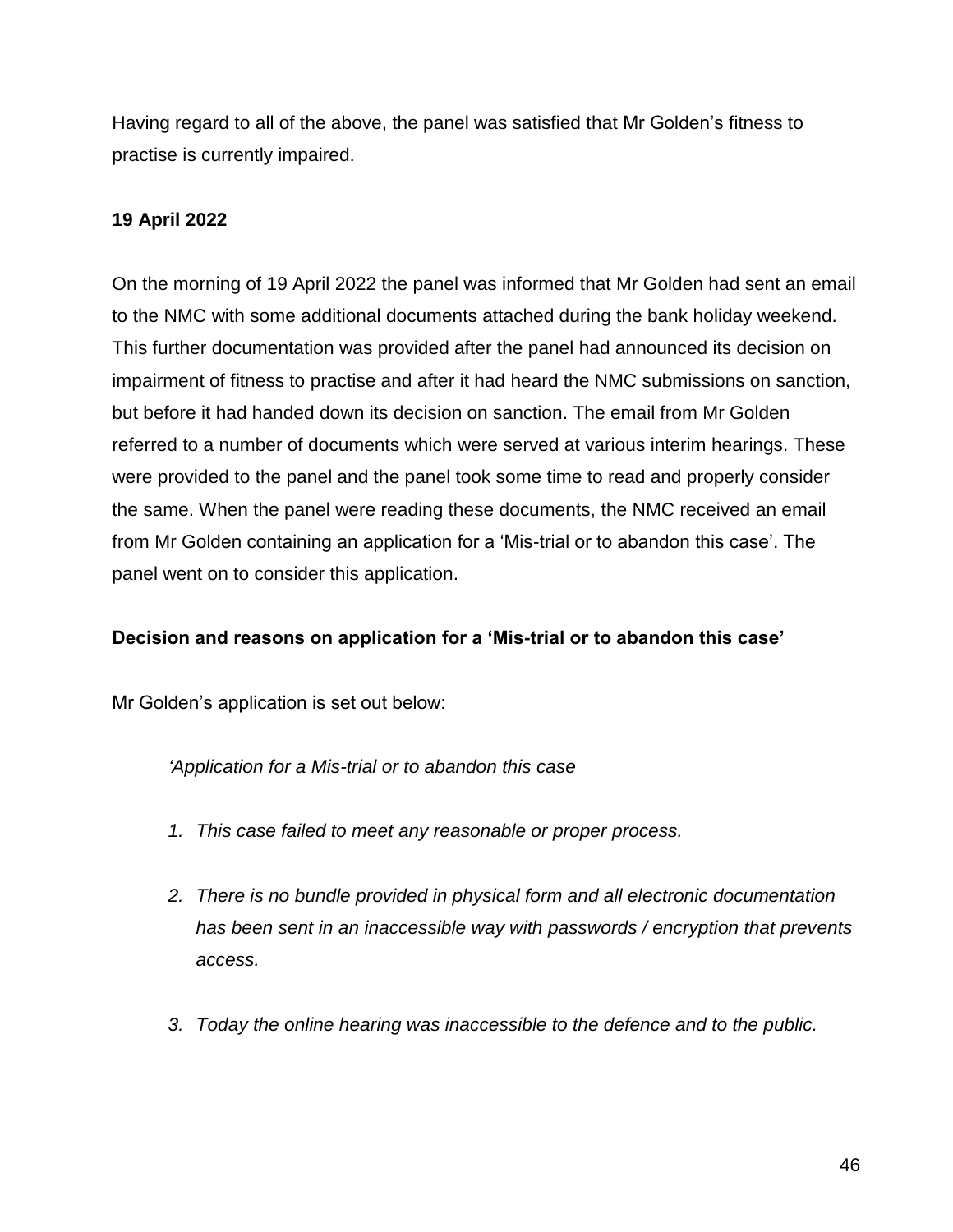- *4. The Defence has been told by the NMC case manager […] today that the panel are postponing the hearing without notice to read defence documents. Why they have not been read before begs the question is this a fit and proper panel.*
- *5. Any questions arising from the defence documents are required to be in writing for a proper time to consider (seek advice) and respond.*
- *6. The panel have not demonstrated that they are a fit and proper panel.*
- *7. Now there are doubts about mental capacity of the panel members.*
- *8. The panel all get paid as we understand with a daily amount plus expenses (around £500 per day) including for all the times the panel delay or postpone or simply fail to read documents that are required by any fit and proper panel. That appears to meet the threshold for the criminal act of fraud.*
- *9. A referral to the police will be made for this and other cases where the abuse of process appears to reach the standard of proof for criminal investigation. This brings into question the NMC leadership or lack of and the complicatedness even by failing to act.*
- *10.This 'hearing' failed to satisfy legal requirements and therefore should be either abandoned completely or declared a mis-trail or whatever the correct terminology is.*
- *11.This registrant is self-representing. Has no access to online facilities and yet managed to access the hearing today as arranged with the nmc case manager only to find no current hearing.*

*Paul Golden For the defence / registrant*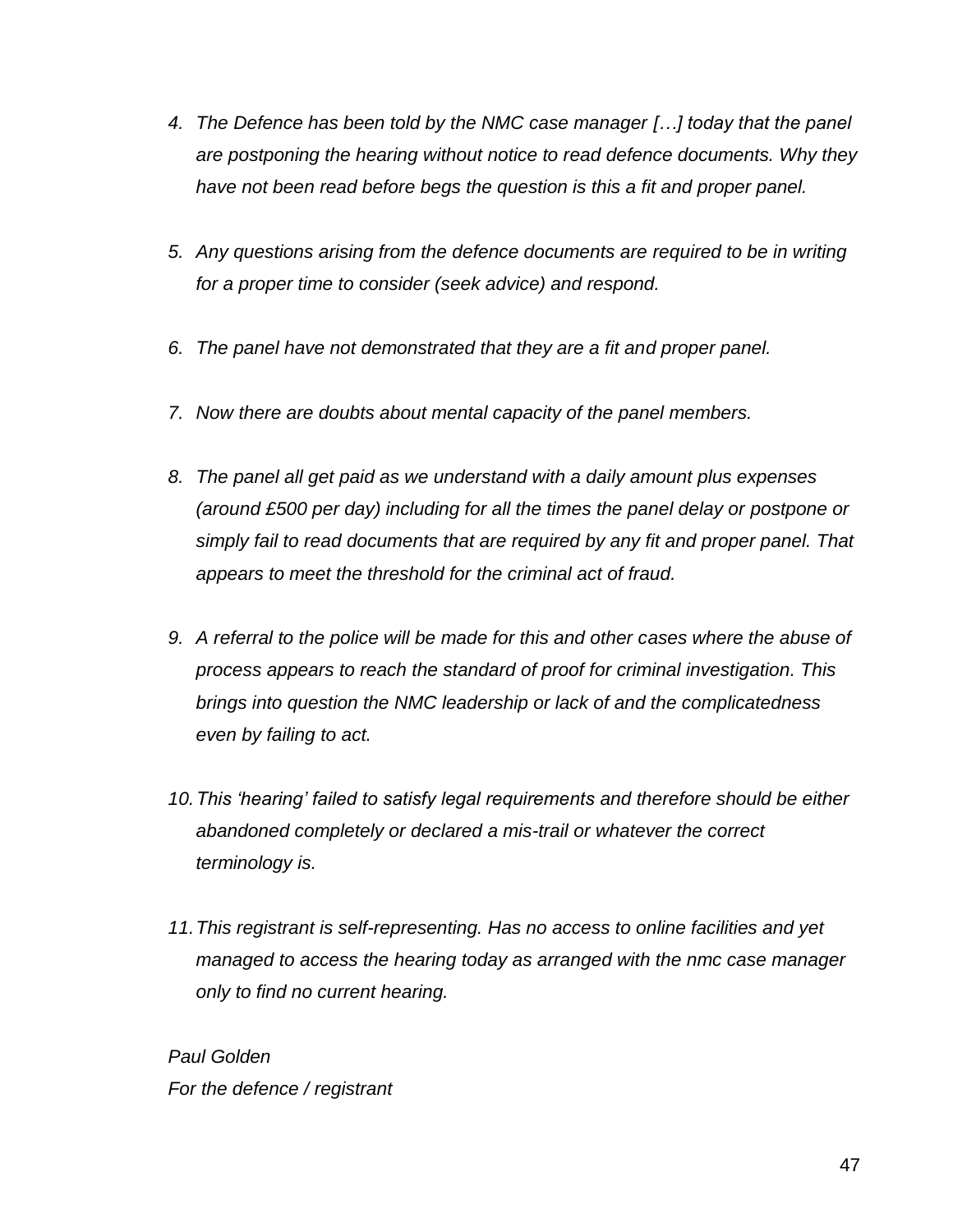#### *1150 hours on 19 April 2022*

The panel invited submissions from Mr Smith on behalf of the NMC. Mr Smith submitted that there was no proper basis on which this application could be founded. He submitted that this case has been conducted in accordance with proper processes pursuant to the Rules. Mr Smith submitted that Mr Golden has been provided with all of the documents related to this case from the outset of the NMC investigation. He submitted that Mr Golden refers to some of the NMC evidence in his responses which he could have only had access to if he had received the bundles.

In respect of the question of accessibility of the hearing, Mr Smith drew the panel's attention to an email sent by Mr Golden to the NMC on 19 April 2022 at 11:12 in which he said he was able to access the hearing link. Mr Smith also drew the panel's attention to an email from the NMC to Mr Golden in which he was advised the following:

#### *'Dear Paul,*

*The panel are currently reading the documents the [sic] you provided and will resume at 12:00. The hearing link is below.'*

Mr Smith submitted that the hearing was not inaccessible to the defence or the public and Mr Golden was informed of when to join the hearing and he chose not to. Mr Smith further submitted, as set out above, Mr Golden was told that the panel was in private session in order to read Mr Golden's further submissions and he had been told that the hearing would resume at 12pm.

In respect of point 6, Mr Smith submitted that there are no grounds for the hearing to be abandoned on the basis that the panel is not *'fit and proper'.* He submitted that the panel is a professional and experienced panel, who are independent of the NMC.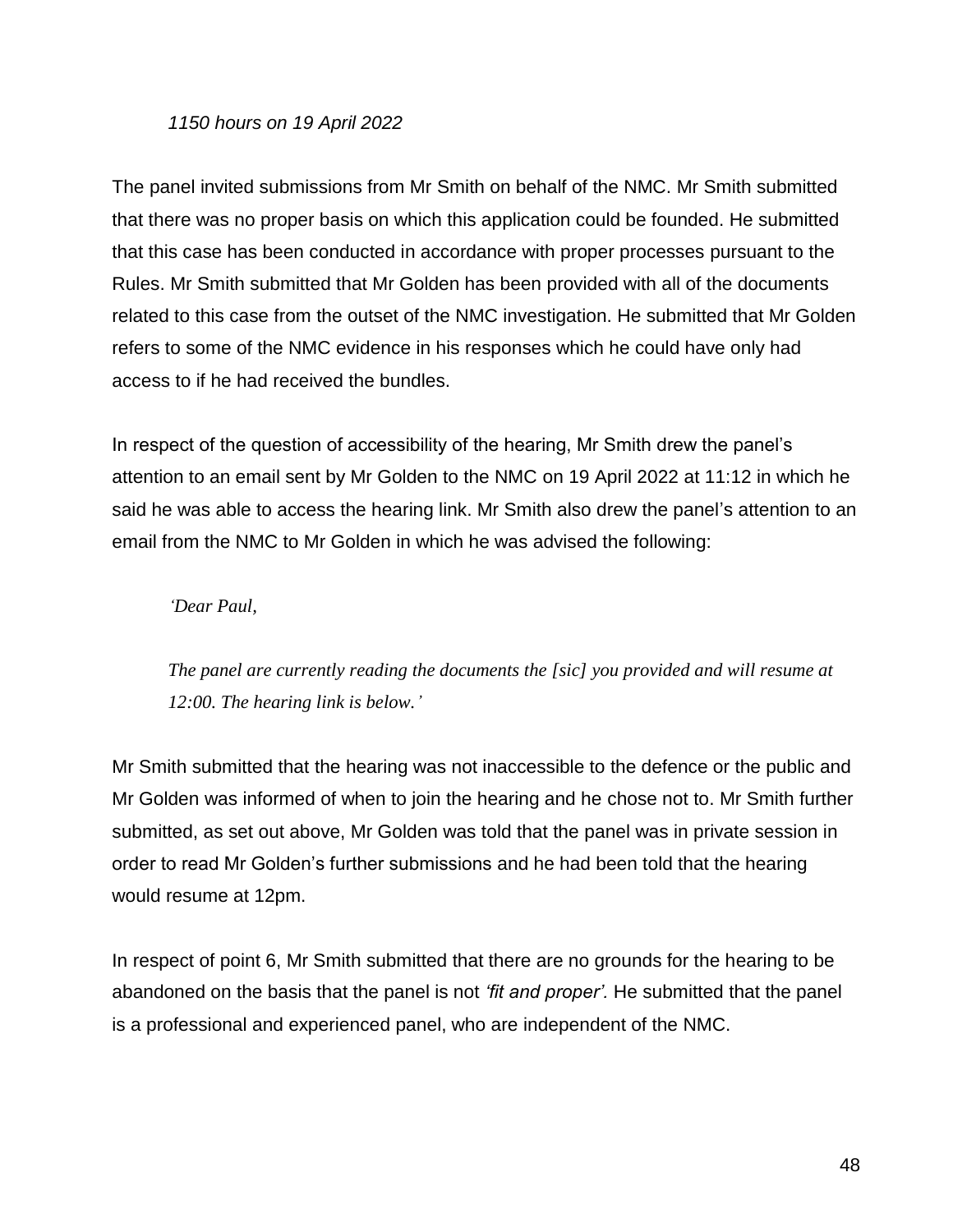In respect of point 11, Mr Smith drew the panel's attention to an email sent by Mr Golden to the NMC on 19 April 2022 at 11:12 in which he confirmed that he had managed to log in to the hearing link. Mr Smith submitted that Mr Golden has been provided with information on how to join the hearing either by web access or by dialling in using a telephone. Mr Smith also submitted that Mr Golden has been kept informed and encouraged to join the hearing at each stage of these proceedings. Mr Smith submitted that there is no reason that would cause this hearing to be abandoned or reconsidered and invited the panel to refuse this application.

The panel accepted the advice of the legal assessor, who advised that in his opinion, there was no good reason to abandon the case. In respect of point 2 of Mr Golden's application, he pointed out that it would have been impossible for the NMC to send a paper bundle to Mr Golden as he had not provided an address where one could be sent.

The panel considered the submissions made by Mr Smith and gave careful consideration to each of the points raised by Mr Golden.

As set out in this determination the panel has taken the necessary and repeated steps to give Mr Golden an opportunity to engage, including delaying the start of the hearing on day 1 on 1 April 2022. The panel, throughout this hearing, has encouraged engagement from Mr Golden and ensured that both web and dial in details have been provided to him. The panel noted that on Mr Golden's account he had the facility to join the hearing by web access earlier on 19 April 2022. The panel was not in open session at that time, because he had sent further documents, the panel could not proceed with the hearing until it had read all of these documents in fairness to him. An email was sent to Mr Golden to advise him that the hearing would resume at 12pm once the panel had finished reading his documents. Mr Golden did not join the hearing at 12pm and the panel waited for him until 12:10pm, at which point the panel was informed instead of joining the hearing, Mr Golden had sent his application for 'Mis-trial or to abandon this case'. The panel considered Mr Golden's assertions about accessibility of the hearing and communication about how and when to join to be unfounded.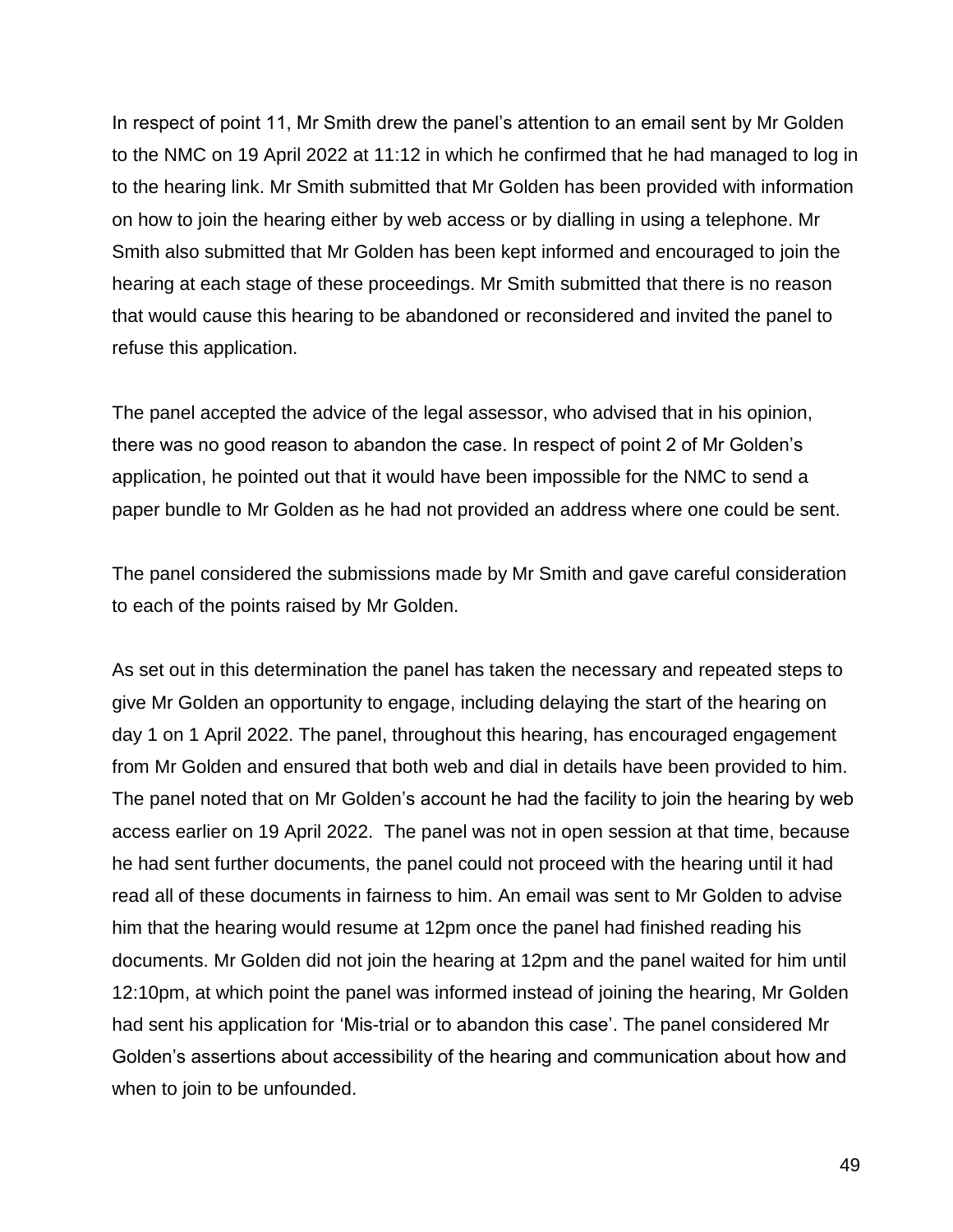The panel noted Mr Golden's assertions that this hearing has *'failed to meet any reasonable or proper process'* and that this hearing *'has failed to satisfy legal requirements*'. The panel is assisted by an independent legal assessor who provides legal advice to ensure that proceedings are carried out in a fair and legal manner in accordance with the rules. The panel considered that it has followed the correct process and procedures and that this hearing has been conducted in accordance with the rules and legal requirements.

In respect of Mr Golden's assertion that this is not a *'fit and proper'* panel, the panel determined that this is unfounded and there is no basis for it to recuse itself. The panel has had at the forefront of its mind the question of fairness to Mr Golden and encouraged his engagement throughout these proceedings. The panel was also of the view that it is a professional panel, acting independently of the NMC and there is nothing raised by Mr Golden that would undermine this.

Having regard to all of the above, the panel decided to refuse Mr Golden's application and proceed to the sanction stage.

### **Additional documents**

Having received additional documentation at this very late stage of the hearing, the panel invited submissions from Mr Smith.

Mr Smith drew the panel's attention to the case of *TZ v General Medical Council [2015] EWHC 1001 (Admin) (TZ)*, in particular paras 75-82. He submitted that the panel has the discretion to allow these additional documents into evidence, however, he submitted that any decisions that have been announced should not be revisited in the light of the new documentation. Mr Smith submitted that Mr Golden has had ample opportunity prior to, and during this hearing, to produce documents for the panel's consideration. Mr Smith further submitted that the contents of the documents are limited in respect of the charges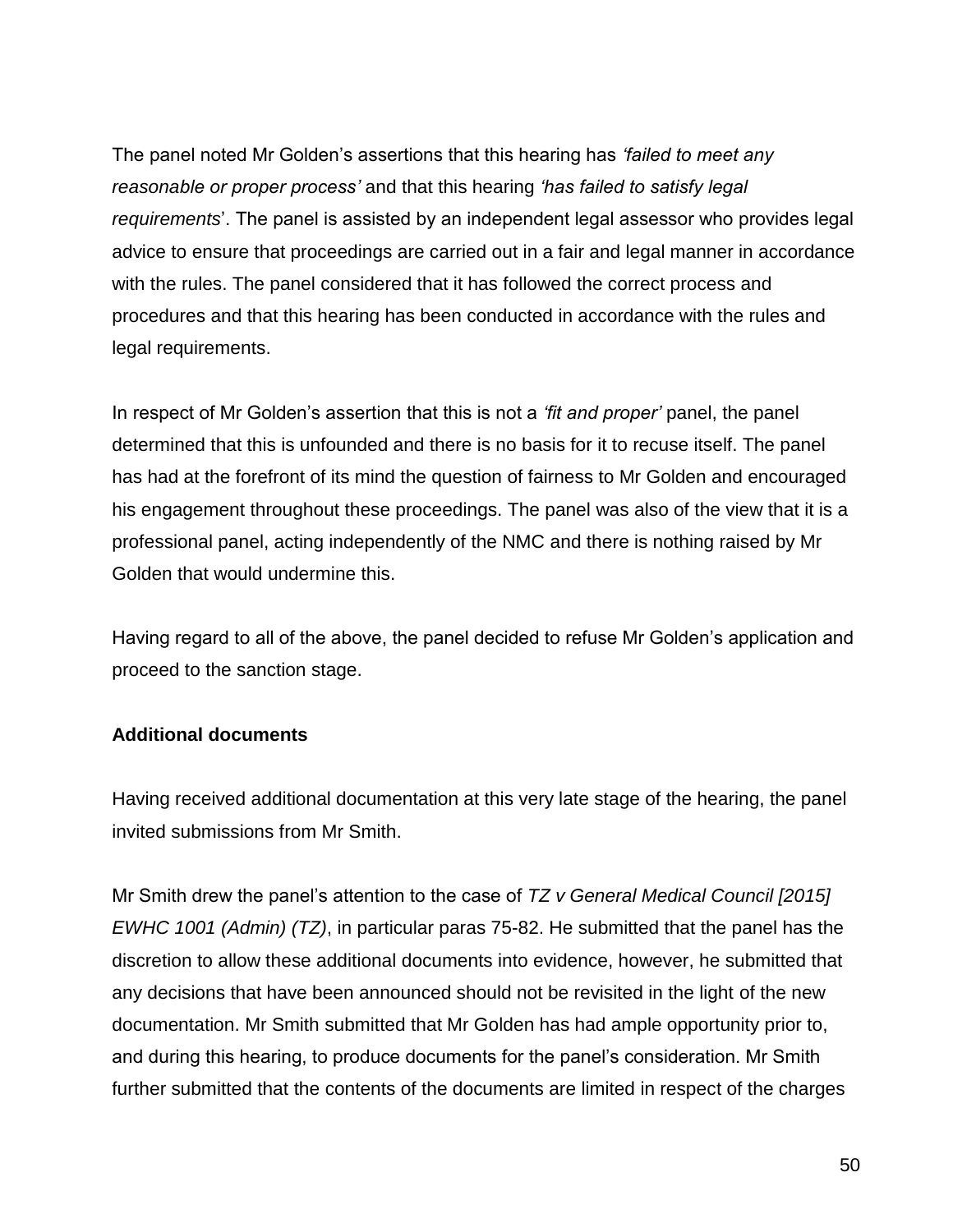in this case. He submitted that in these documents Mr Golden continues to show no acceptance of the charges or insight into his misconduct and therefore a risk of repetition and consequent risk of harm to the public remains.

The panel accepted the advice of the legal assessor. He drew the panel's attention to parts of Mr Golden's skeleton argument that he considered to be particularly relevant to the panel's deliberations on sanction. He referred to the passage in Mr Golden's skeleton argument which identified specific conditions for the panel considering an interim order, which might also be relevant to a substantive case on sanction. He referred to the case of *Kamberova v NMC [2016] EWCA 2955* in which Dingemans J held that if proceedings are long delayed and a person is subject to suspension in the interim period, that period of suspension may affect the proportionality of the length of the subsequent period of suspension. Whether it has that effect is for the committee to determine. If the appropriate sanction is one of striking off, then the fact that there has been an interim suspension order may be of no relevant effect. Finally, the legal assessor referred to Mr Golden's argument that he had had a long career in which he had demonstrated a good character.

Having regard to all of the above, and after having read all of the additional documentation provided by Mr Golden, the panel decided to accept it into evidence to assist with its deliberations on sanction. The panel found no grounds to revisit its determination on facts and impairment.

### **Application by Mr Golden on 20 April 2022 to adduce further evidence**

On 20 April 2022 Mr Golden made a written application indicating that he wished to rely on the evidence of supporting witnesses which included video evidence. The only specific document he provided consisted of a character reference from an expert in hypnobirthing. He did not identify any specific witnesses except this expert, and he has not hitherto identified to the panel any witnesses whom he specifically intended to call.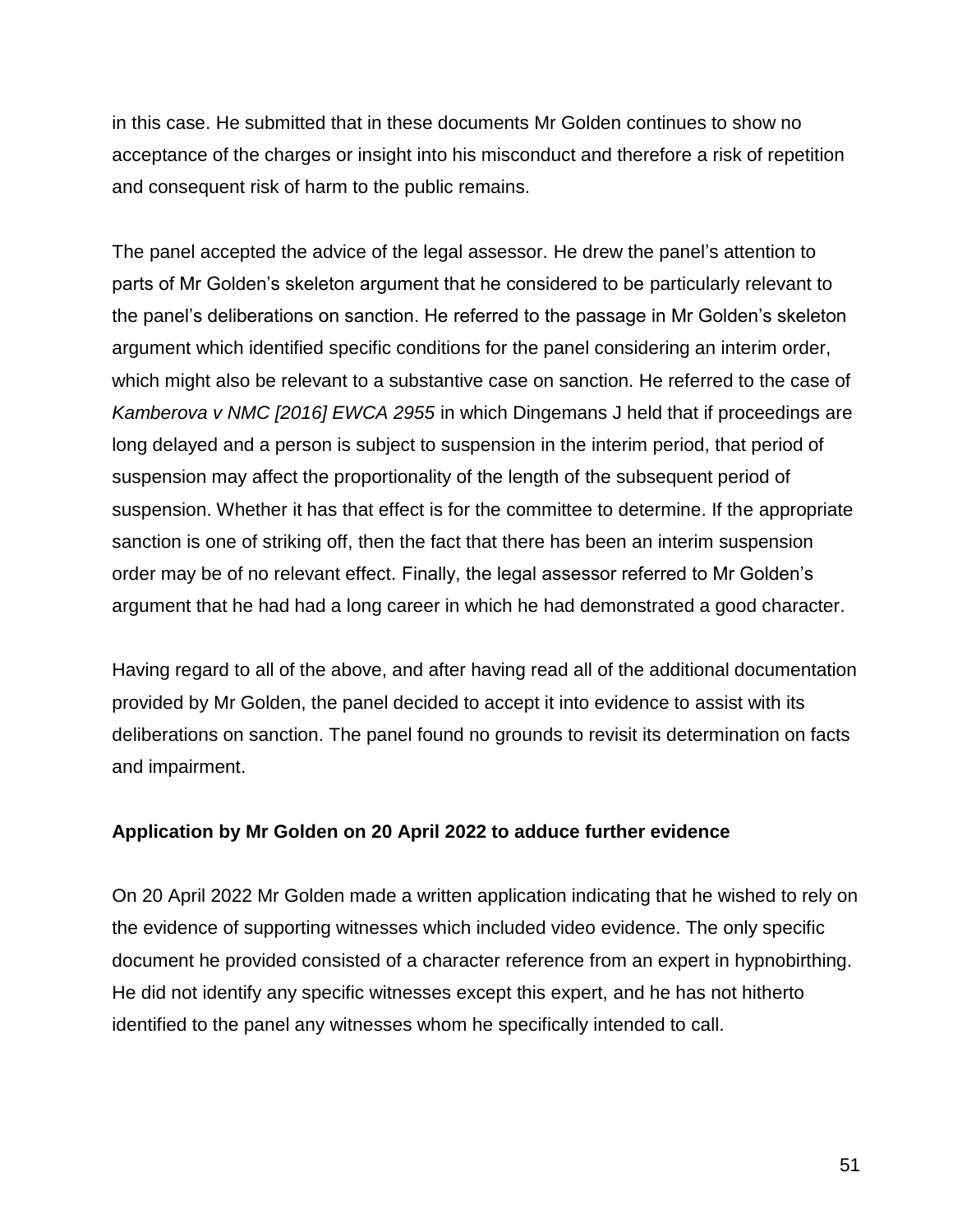Mr Smith objected to the panel receiving the reference and to any adjournment to allow witnesses to be called. He submitted that there has been ample opportunity for Mr Golden to call witnesses and to present his case in the normal way. Mr Smith submitted that Mr Golden had not communicated to the panel during this hearing that he had intended on calling any live witnesses. He submitted that in providing additional information at this very late stage of the hearing, Mr Golden appeared to be attempting to frustrate these proceedings.

The legal assessor advised the panel to admit the reference, as it would be fair to Mr Golden to do so and it would not prevent the case concluding during the time allowed.

In the interests of justice, the panel decided to allow the character reference to be admitted but to reject the remainder of Mr Golden's application, which was to allow time for him to call witnesses at this late stage. The panel concluded that this was a further attempt by Mr Golden to frustrate the process as he had been given ample opportunity to engage in the hearing and to call any witnesses at the appropriate time and he had chosen not to.

### **Second application made by Mr Golden on 20 April 2022 to adduce further evidence**

After the panel had reached its decision on sanction and it was in a position to hand down its written reasons on 20 April 2022, it was informed that the NMC had received a further email from Mr Golden. In this email Mr Golden attached a document titled *'Regarding NMC Expert Witness Report by [Ms 1] Midwife (Somek Assoc)'*.

Mr Smith submitted that as this document includes submissions made by Mr Golden, the panel should read the document. He submitted that it had been provided far too late and as it is not relevant to the sanction stage, it should be disregarded. Mr Smith submitted that this document would have been relevant at the facts stage, and he added that Mr Golden's detailed references to the report of Ms 1 undermine Mr Golden's previous assertions that he was unable to access the electronic documents sent to him by the NMC.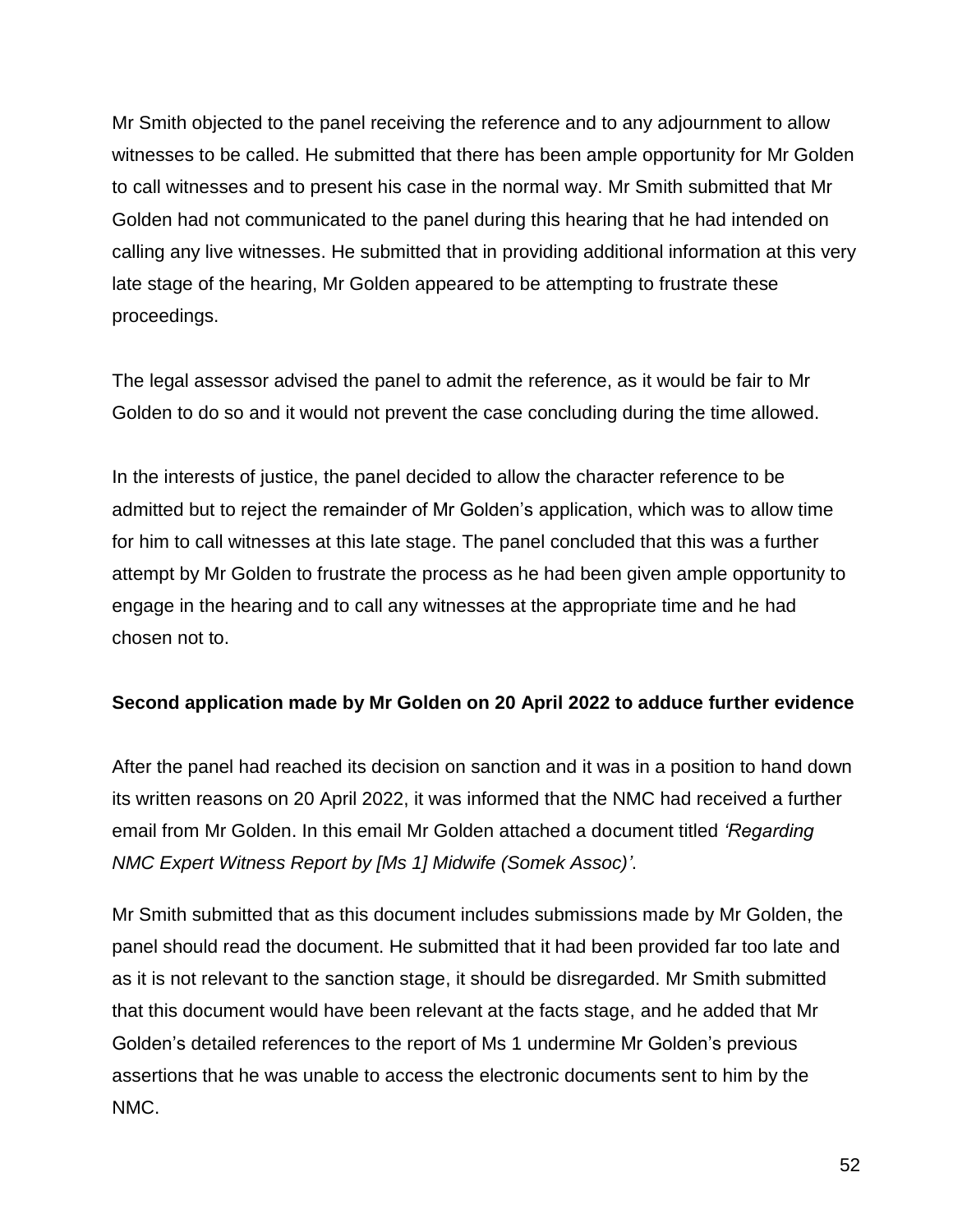The panel accepted the advice of the legal assessor, who advised that the arguments made by Mr Golden would have been relevant at earlier stages of the proceedings, but that it was now too late for him to adduce this evidence.

Having had sight of the document, the panel considered that Mr Golden's submissions in respect of the expert evidence of Ms 1 would have been relevant at the facts stage when she could have been cross examined as she attended and gave live evidence at this hearing. The panel concluded that Mr Golden had been provided with ample opportunities to attend this hearing and to provide submissions or documentation for the panel to consider.

The panel had regard to the case of *TZ* and determined that this document was not relevant or admissible at this stage of the proceedings.

#### **Sanction**

The panel has considered this case very carefully and has decided to make a striking-off order. It directs the registrar to strike Mr Golden's name off the NMC Register (the Register). The effect of this order is that the Register will show that he has been struck off the Register.

In reaching this decision, the panel has had regard to all the evidence that has been adduced in this case and had careful regard to the Sanctions Guidance (SG) published by the NMC. The panel accepted the advice of the legal assessor.

### **Submissions on sanction**

Mr Smith informed the panel that the NMC sanction bid in this case is that of a striking-off order. In his submissions he drew the panel's attention to the SG and what the NMC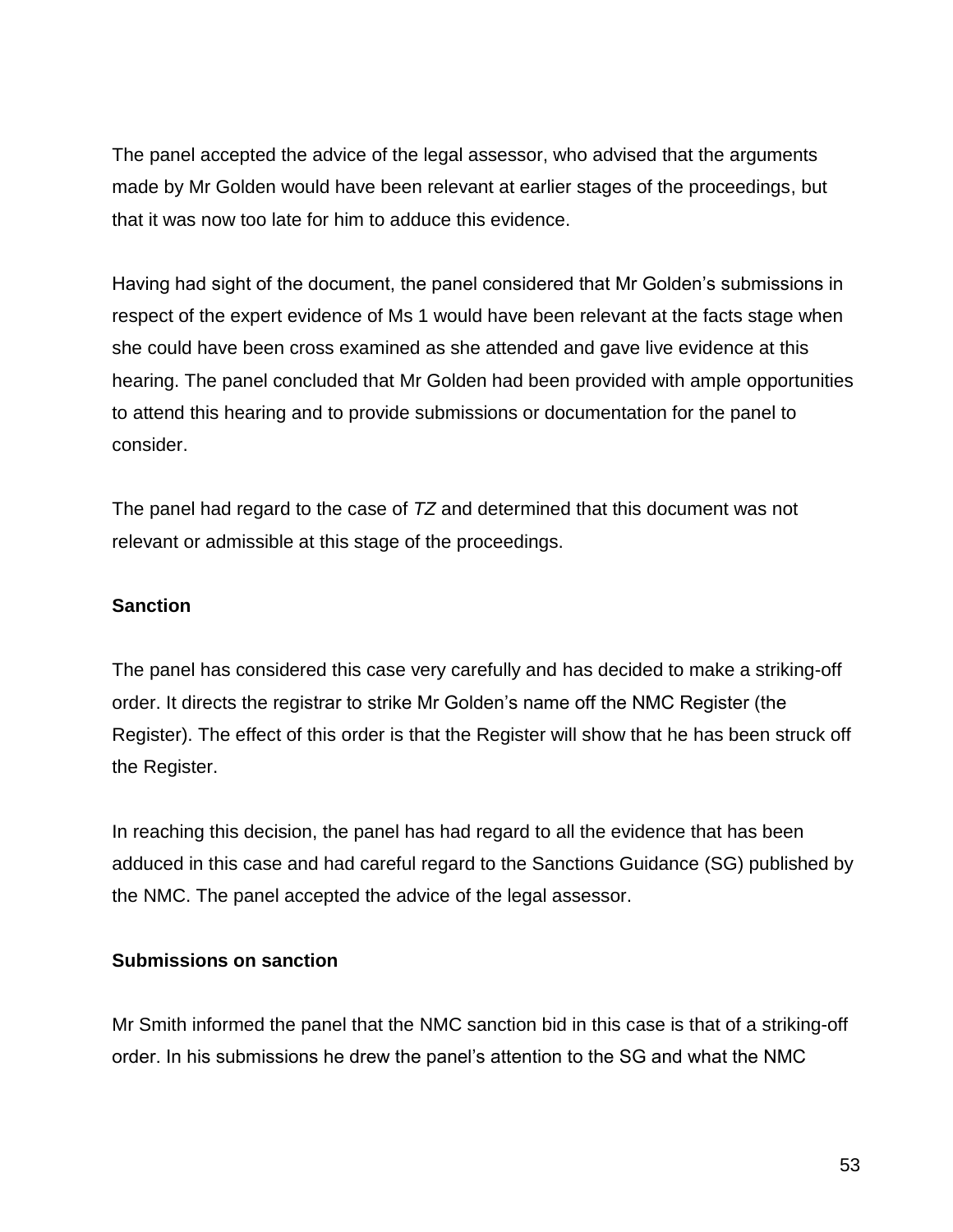considered to be the aggravating features of this case and commented that there were no mitigating features.

#### **Decision and reasons on sanction**

Having found Mr Golden's fitness to practise currently impaired, the panel went on to consider what sanction, if any, it should impose in this case. The panel has borne in mind that any sanction imposed must be appropriate and proportionate and, although not intended to be punitive in its effect, may have such consequences. The panel had careful regard to the SG. The decision on sanction is a matter for the panel independently exercising its own judgement.

The panel took into account the following aggravating features:

- Mr Golden abused his position of trust. Patient A, having decided to have minimal clinical intervention, placed her trust in Mr Golden as her sole healthcare professional.
- Mr Golden's misconduct, whilst relating to one patient, was wide-ranging and occurred over a significant period of time.
- Mr Golden discharged Patient A at a late stage in her pregnancy and without any clinical justification.
- Despite Patient A asking for help, Mr Golden ignored her concerns.
- Mr Golden's actions and omissions caused emotional distress to Patient A.
- Mr Golden's actions and omissions had the potential to cause harm to Patient A and her baby.
- Mr Golden did not inform Patient A at the outset of their agreement that he could not sign the required birth certificate documents.
- Mr Golden practised as a midwife in France in contravention of the laws of that country.
- Lack of insight and remorse.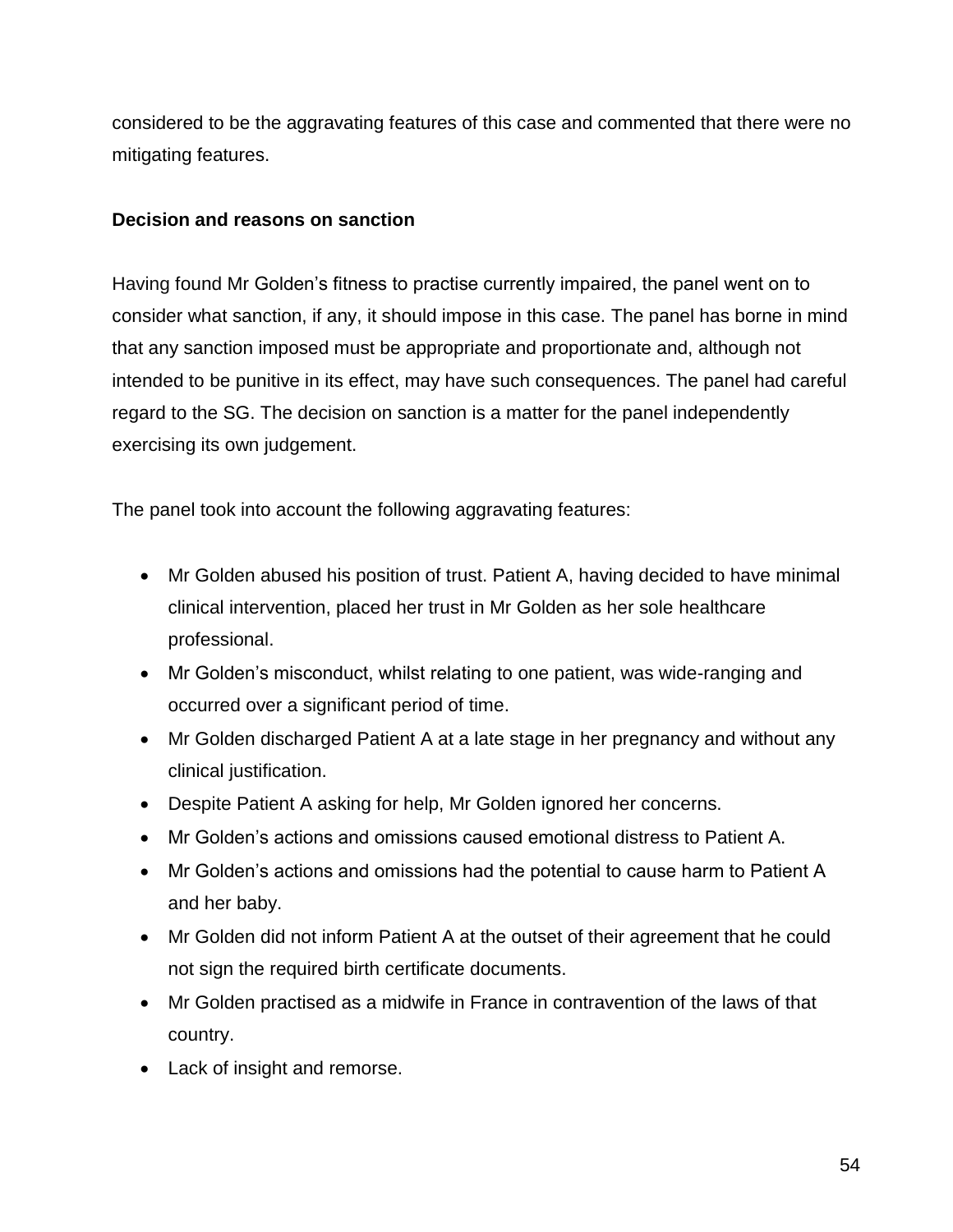The panel had regard to Mr Golden's submissions that he has had a previously long and unblemished career and that he was of good character. The panel also took into account the three references which Mr Golden provided, which praise his character and his work as a midwife. The panel was not satisfied that, given the seriousness of the charges found proved, and having identified a lack of integrity and serious deep-seated attitudinal concerns, Mr Golden's previous long and unblemished career could be considered as mitigating features in this case. The panel found there were no mitigating features in this case.

The panel first considered whether to take no action but concluded that this would be inappropriate in view of the seriousness of the case. The panel decided that it would be neither proportionate nor in the public interest to take no further action.

It then considered the imposition of a caution order but again determined that, due to the seriousness of the case, and the public protection and attitudinal issues identified, an order that does not restrict Mr Golden's practice would not be appropriate in the circumstances. The SG states that a caution order may be appropriate where *'the case is at the lower end of the spectrum of impaired fitness to practise and the panel wishes to mark that the behaviour was unacceptable and must not happen again.'* The panel considered that Mr Golden's misconduct was not at the lower end of the spectrum and that a caution order would be inappropriate in view of the seriousness of the case. The panel decided that it would be neither proportionate nor in the public interest to impose a caution order.

The panel next considered whether placing conditions of practice on Mr Golden's registration would be a sufficient and appropriate response. Having found that there are serious attitudinal concerns about Mr Golden, taken together with the seriousness of the misconduct and his lack of insight, the panel is of the view that there are no practical or workable conditions that could be formulated. The panel was of the view that whilst an interim order panel determined that an interim conditions of practice order was proportionate and workable, the interim order panel's role was to carry out a risk

55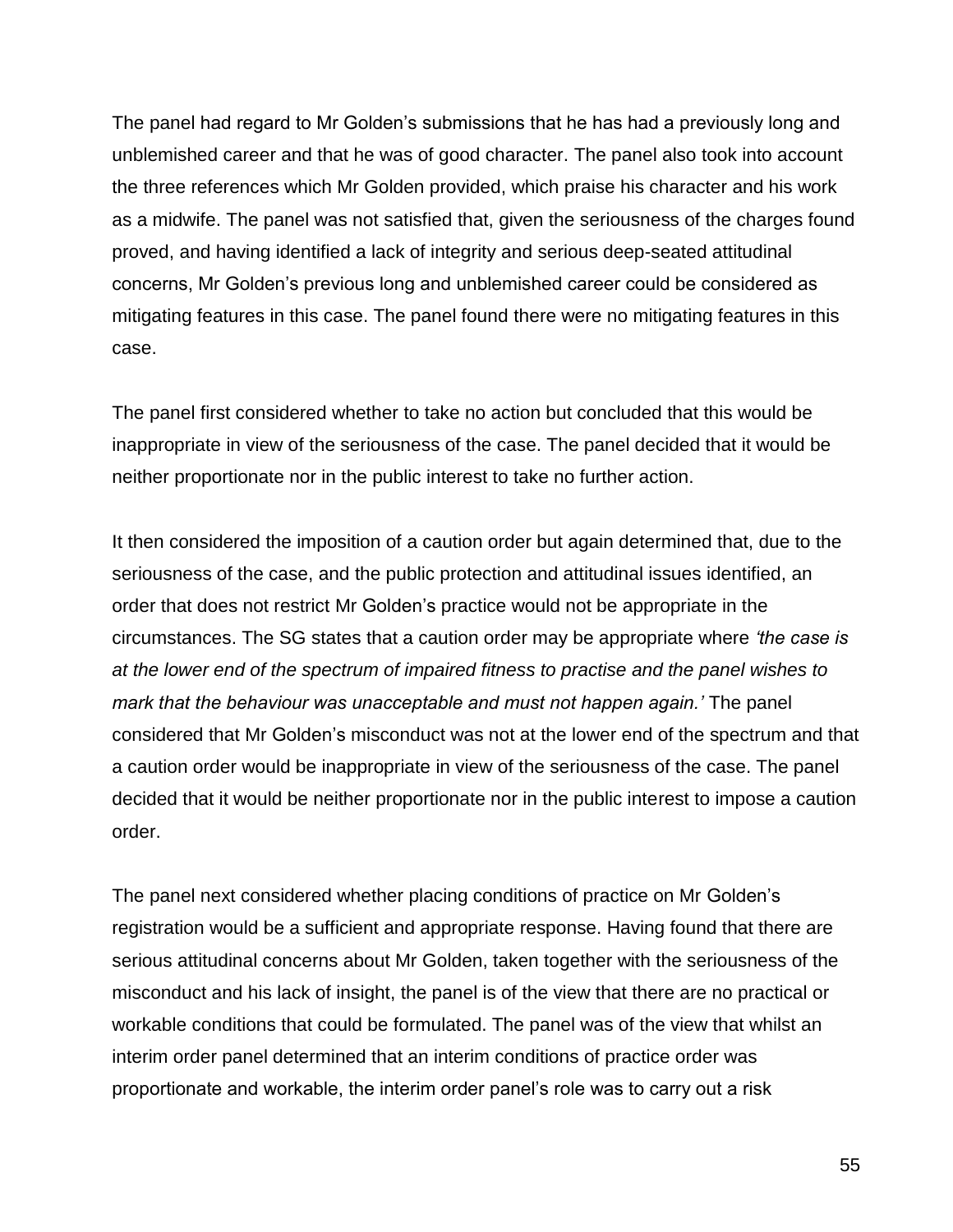assessment pending this substantive panel's determination on all of the evidence. The panel determined that Mr Golden's deep seated attitudinal concerns, including his lack of integrity and insight, cannot be addressed through retraining. Furthermore, the panel concluded that the placing of conditions on Mr Golden's registration would not adequately address the seriousness of this case and would not protect the public.

The panel then went on to consider whether a suspension order would be an appropriate sanction. The SG states that suspension order may be appropriate where some of the following factors are apparent:

- *A single instance of misconduct but where a lesser sanction is not sufficient;*
- *No evidence of harmful deep-seated personality or attitudinal problems;*
- *No evidence of repetition of behaviour since the incident;*
- *The Committee is satisfied that the nurse or midwife has insight and does not pose a significant risk of repeating behaviour;*
- *…*
- *…*

Whilst the charges arose whilst Mr Golden was providing care to one patient, the concerns were wide ranging and occurred over a significant period of time. The charges found proved identified concerns in Mr Golden's clinical practice, namely that his lack of record keeping and failure to carry our proper risk assessments placed Patient A at a risk of developing sepsis, which could have led to her death. Furthermore, the panel determined that Mr Golden's actions and omissions also placed the baby at risk of harm or being still born. The panel concluded that Mr Golden's lack of empathy and engagement with Patient A caused her emotional distress which did have had a negative impact on her and could have impacted negatively on the pregnancy. In addition to this, the panel found that Mr Golden practised without the requisite insurance and registration and demonstrated a lack of integrity. The panel therefore determined that this case did not involve a single instance of misconduct. Further, the panel concluded that Mr Golden tended to blame Patient A for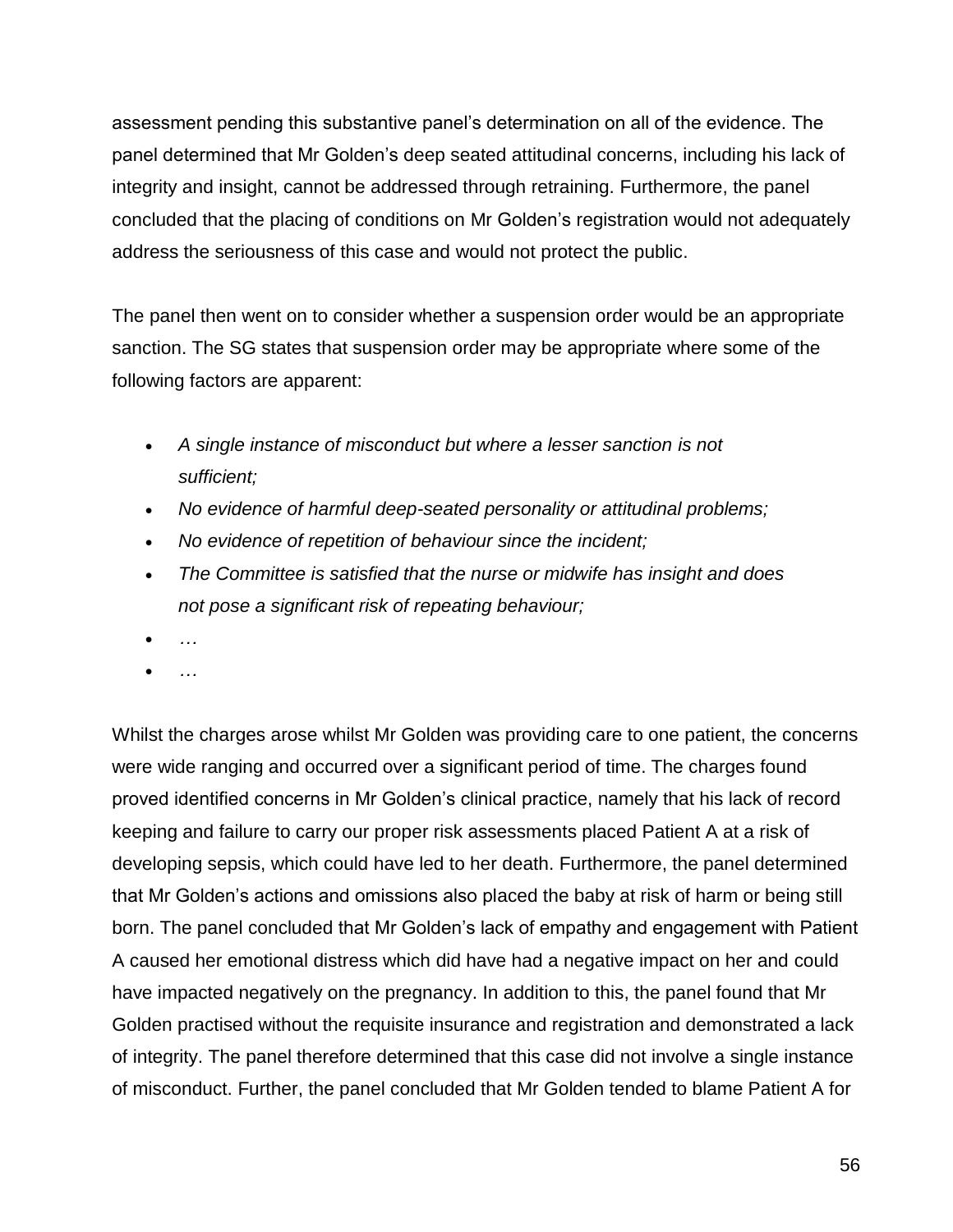his failure to provide the necessary maternity care which she had contracted him to provide.

The panel considered that Mr Golden demonstrated deep-seated personality and attitudinal problems, he acted without integrity and empathy and he has demonstrated a lack of insight into his actions and omissions. Whilst the panel noted that there is no evidence that Mr Golden has repeated the behaviour, as set out in its earlier decision, the panel determined that the risk of repetition is high in this case.

In this particular case, the panel determined that a suspension order would not be a sufficient, appropriate or proportionate sanction.

Finally, in looking at a striking-off order, the panel took note of the following paragraphs of the SG:

- *Do the regulatory concerns about the nurse or midwife raise fundamental questions about their professionalism?*
- *Can public confidence in nurses and midwives be maintained if the nurse or midwife is not removed from the register?*
- *Is striking-off the only sanction which will be sufficient to protect patients, members of the public, or maintain professional standards?*

The panel also had regard to the NMC guidance on 'Serious concerns which could result in harm to patients if not put right', in particular:

*'We wouldn't usually need to take regulatory action for isolated incidents of these failings unless the incident suggests that there may be an attitudinal issue such as displaying discriminatory views and behaviours. This may indicate a deep-seated problem even if there is only one reported incident. A pattern of incidents is usually more likely to show risk to patients or service users, requiring us to act.'*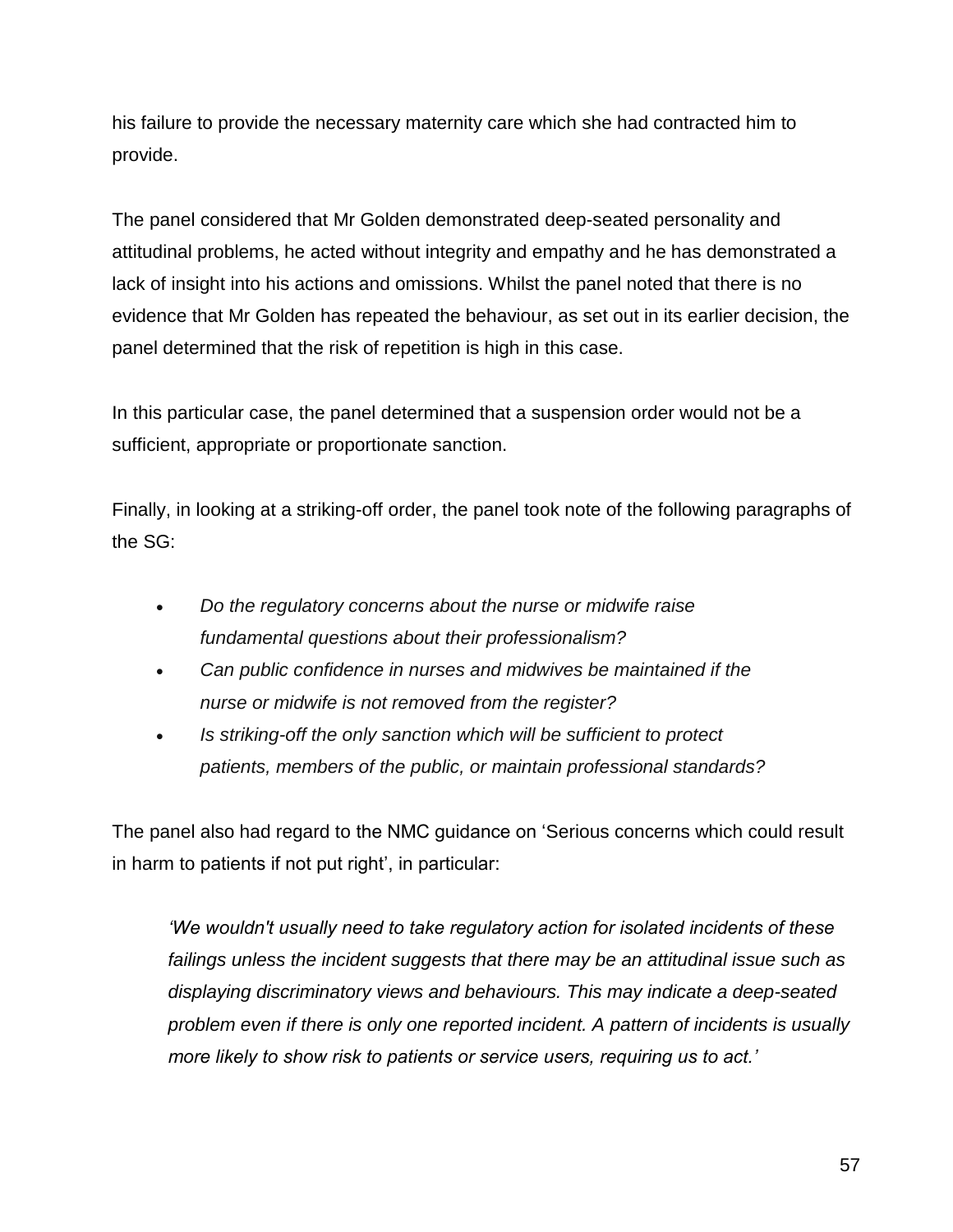The panel found that whilst the charges relate to one patient, Mr Golden's misconduct persisted in different forms and over a significant period of time. The panel has found that Mr Golden has demonstrated no insight into his misconduct and that it is likely that his behaviour would be repeated and, as a consequence, he poses a risk to patients and their babies.

The panel determined that the conduct, as highlighted by the facts found proved, was a significant departure from the standards expected of a registered midwife. The panel concluded that the serious breaches of the fundamental tenets of the profession evidenced by Mr Golden's actions are fundamentally incompatible with him remaining on the Register.

Mr Golden's actions were significant departures from the standards expected of a registered midwife, and are fundamentally incompatible with him remaining on the Register. The panel found that Mr Golden's misconduct could have had a potentially catastrophic outcome for Patient A and her baby and that he continues to pose a risk of harm to the public. The panel was of the view that the findings in this particular case demonstrate that Mr Golden's actions and omissions were very serious and he has demonstrated a flagrant disregard for the laws of the country he practised in. The panel determined that to allow Mr Golden to continue practising would undermine public confidence in the profession and in the NMC as a regulatory body.

Balancing all of these factors and after taking into account all the evidence before it during this case, the panel determined that the appropriate and proportionate sanction is that of a striking-off order. Having regard to public protection concerns identified, the effect of Mr Golden's actions in bringing the profession into disrepute by adversely affecting the public's view of how a registered midwife should conduct himself, the panel has concluded that nothing short of this sanction would be sufficient in this case.

The panel considered that this order was necessary to mark the importance of maintaining public confidence in the profession, and to send to the public and the profession a clear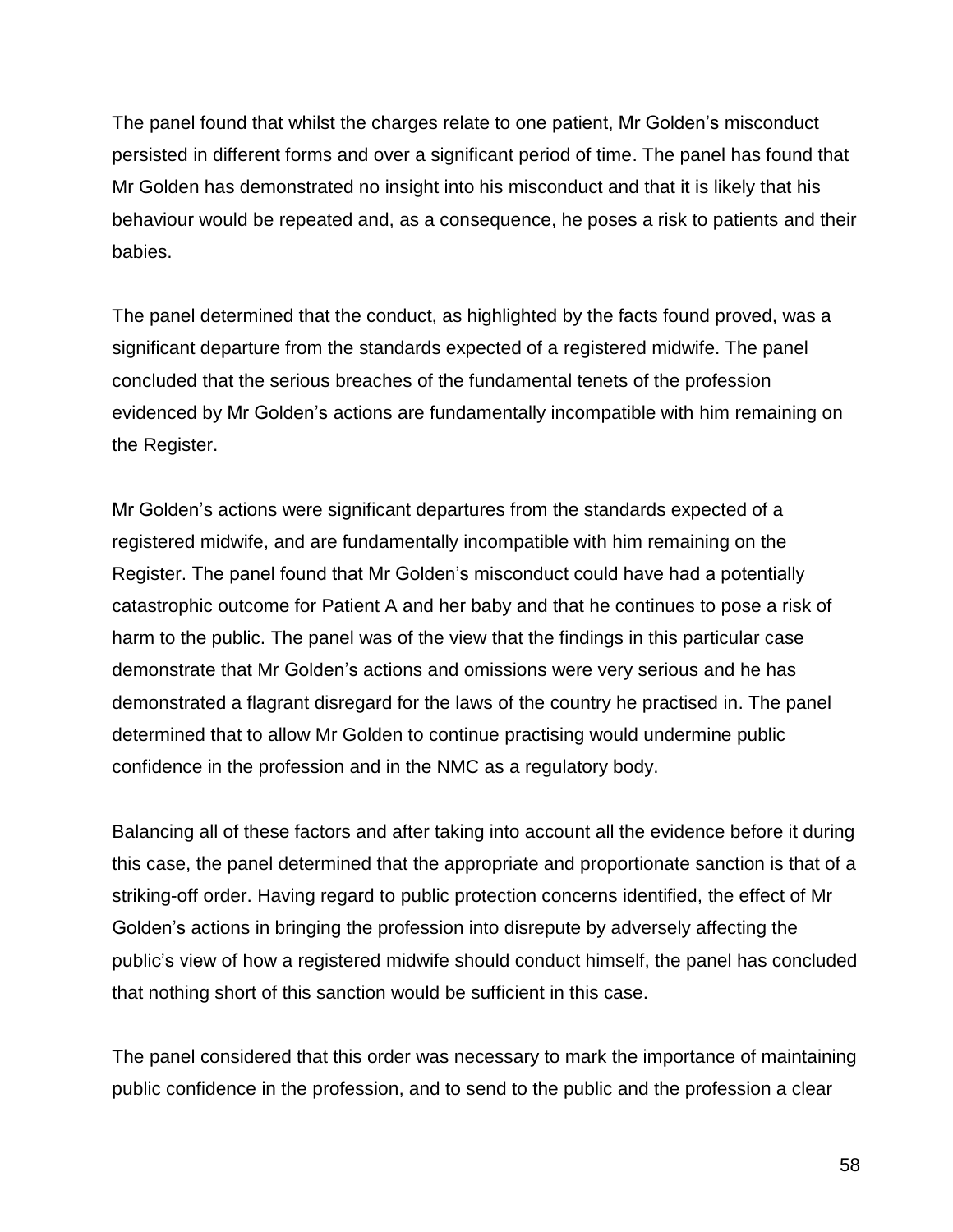message about the standard of behaviour required of a registered midwife or nurse. Accordingly, Mr Golden's name will be struck off the Register and he will no longer be permitted to practise as a midwife or nurse.

#### **Interim order**

As the striking-off order cannot take effect until the end of the 28-day appeal period, the panel has considered whether an interim order is required in the specific circumstances of this case. It may only make an interim order if it is satisfied that it is necessary for the protection of the public, is otherwise in the public interest or in Mr Golden's own interests until the striking-off order takes effect.

### **Submissions on interim order**

The panel took account of the submissions made by Mr Smith. He submitted an interim order is necessary on the grounds of public protection and it is otherwise in the public interest. Mr Smith invited the panel to impose an interim suspension order on public protection and public interest grounds for a period of 18 months. He submitted that if no appeal is made then the interim order will lapse and the striking-off order take effect.

The panel accepted the advice of the legal assessor, who advised that for an order to be necessary for the protection of the public, the panel must be satisfied that there is a real risk of significant harm to patients or others. It is not enough that the order should be desirable. If an order is decided on, interim conditions of practice must be considered first and only if inadequate, should an interim suspension order be imposed. He pointed out that Mr Golden had originally been made subject to an interim suspension order, but that order had been changed to an interim conditions of practice order.

### **Decision and reasons on interim order**